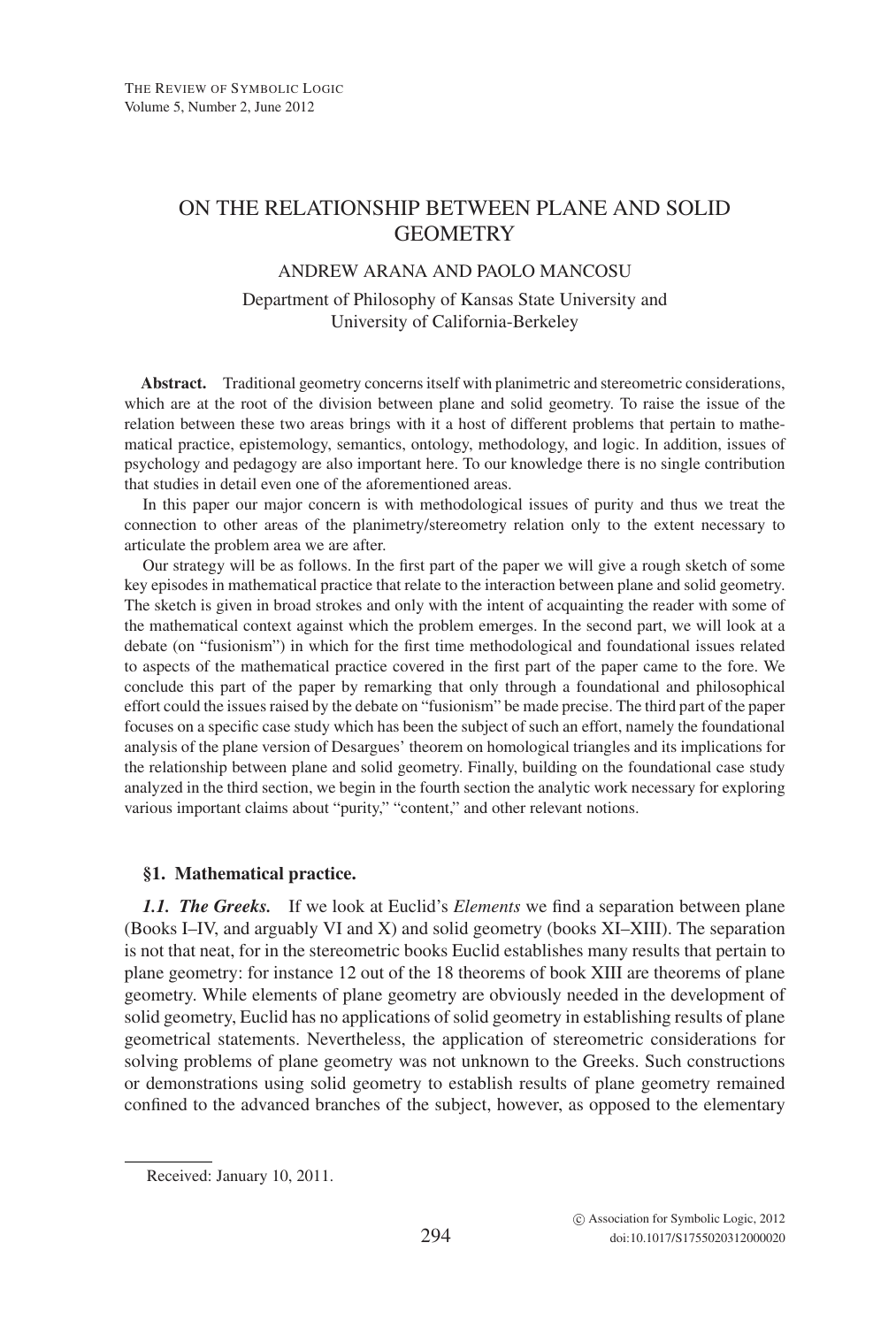treatments (such as Euclid's). There are five areas of geometry in which, up to the time of Euclid, stereometrical considerations appear:<sup>1</sup>

- i) Astronomical studies related to the hypotheses on the sphericity of the universe, of the earth and the planets, and on the circularity of the celestial movements;<sup>2</sup>
- ii) The study of regular polyhedra (also in connection to astronomy) and their "isoepiphan" properties (analogues to the isoperimetric properties for regular polygons);
- iii) The solution to the problem of the duplication of the cube and its reduction–generalization to that of the insertion of two mean proportionals between two line segments;
- iv) The study of conic sections (or sections of the cone);
- v) Problems of cubature in the sense of measurements of volumes.

Beyond Euclid we have, in addition to developments in the above five areas, applications of stereometric considerations in the form of projections of curves defined on surfaces (such as a cylinder or a sphere) in the study of properties of curves such as the spiral and the quadratrix (cf. Mancosu & Arana, 2010, §4.2; Knorr, 1993, pp. 166–167).

Of interest to us, in the list above, are areas iii and iv. While the duplication of the cube is obviously a stereometric problem, the determination of two mean proportionals between two line segments is not. However, solving this problem led several mathematicians to exploit the resources of stereometry, at least implicitly. It is worthwhile to recall two wellknown solutions. The first is that of Archytas (fourth century B.C.) who, according to Eutocius' commentary on the sphere and the cylinder (see Archimedes, 2004, pp. 290– 293), solves the problem of finding two mean proportionals to two given line segments by a construction that requires appeal to stereometric considerations.<sup>3</sup> The second solution is due to Maenechmus and requires the intersection of two conic sections (translation in Archimedes,  $2004$ , pp.  $286-290$ ).<sup>4</sup> Since conic sections are obtained through sections of the cone the solution of the problem seems to rest, at least implicitly, on stereometric considerations.<sup>5</sup>

In order to avoid misunderstandings, it is important to remark here that we do not intend to claim that the distinction between planimetric and stereometric considerations was at the center of Greek foundational thinking. Much more important for the Greek mathematical

<sup>&</sup>lt;sup>1</sup> Here we follow Vitrac (2000), pp. 19–24.

<sup>&</sup>lt;sup>2</sup> Related to this is the issue of the relationship between spherical and plane trigonometry. For instance astrolabes were instruments used to represent on the plane by means of projections the movements of celestial phenomena occurring in three-dimensional space.

<sup>3</sup> For an exposition of the result the reader is referred to Heath (1921), pp. 246–249. For Archytas' proof see also the analysis by F. Acerbi in Euclid (2007), pp. 79–87.

<sup>4</sup> For an exposition of the result the reader is referred to Heath (1921), pp. 251–255. For Maenechmus' proof see also the analysis by F. Acerbi in Euclid (2007), pp. 99–104.

<sup>5</sup> Of course, a construction of the conic sections that does not generate them as sections of the cone but rather directly on the plane would not be dependent on stereometry. For instance, Diocles' construction of the parabola in *On Burning Mirrors*, propositions 4 and 5, is given by a pointwise construction that does not require stereometric considerations. In this connection it is relevant that Ph. de La Hire in his 1673 treatise *Nouvelle methode en G ´ eom ´ etrie, pour les sections ´ de superficies coniques et cylindrique. Planiconiques*, and more specifically in the second part *Planiconiques*, developed the theory of conic sections in the plane without going through sections of the cone. As the reviewer of the *Journal des Savants* in 1674 pointed out,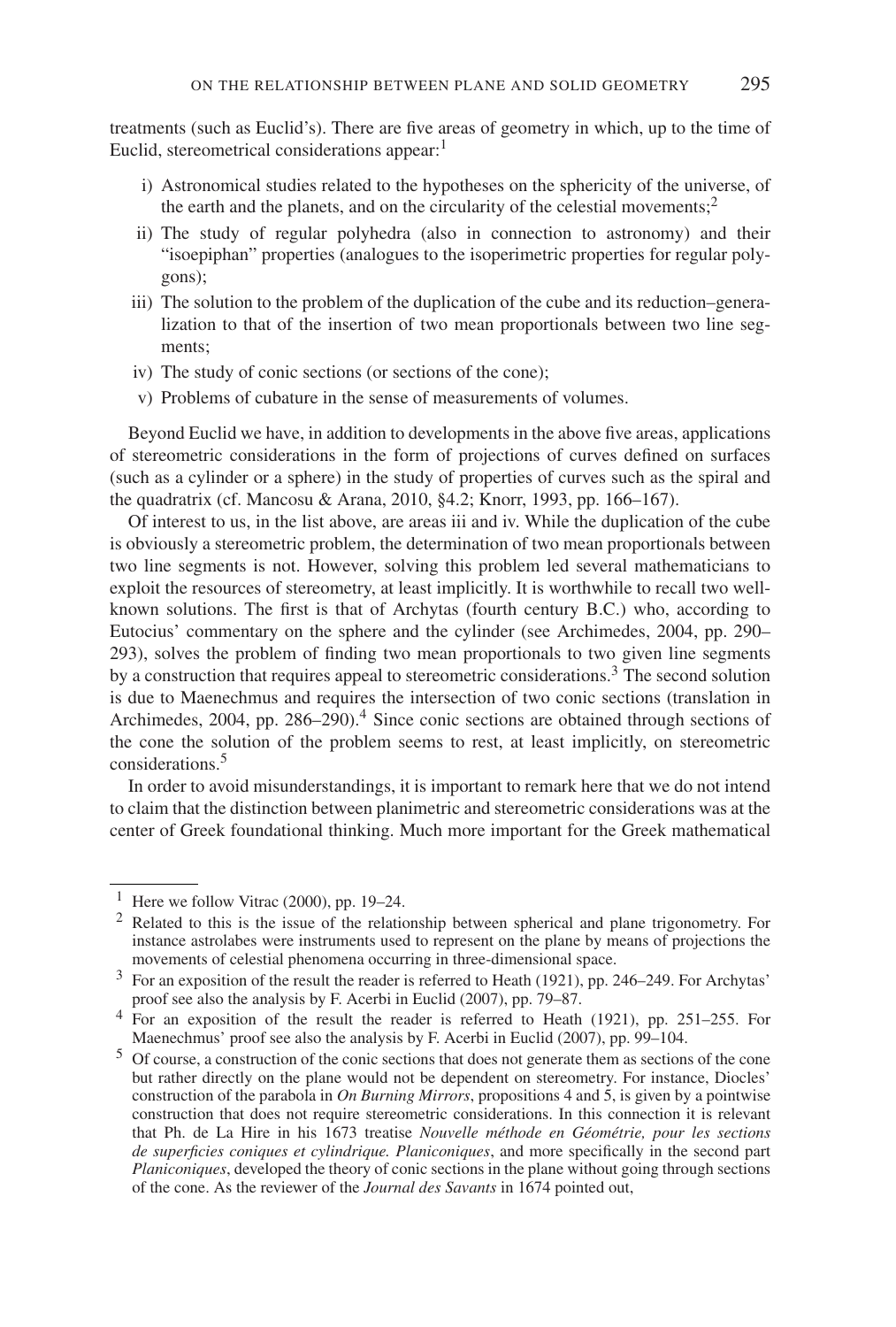tradition was the distinction between problems, as reported by Pappus, into plane, solid, and linear. The distinction classifies problems according to the types of curves necessary for their solution. Plane problems require only straight lines and circles (ruler and compass constructions); solid problems require an appeal to conic sections; linear problems require the use of curves of more complicated genesis (quadratrix, conchoids etc.). While one might be tempted to narrowly connect the notion of solid problem to the use of stereometry, it would be unwise to do so. Indeed, according to Pappus' partition, all the stereometry presented by Euclid in books XI–XIII is "plane." Moreover, "solid problems" are not seen by a Greek mathematician as *essentially* pertaining to stereometry; rather, as we will soon indicate, planimetric problems can be "solid."

Having said that, it remains true that at least implicitly (as in the use of conic sections) or explicitly (as in the case of Archytas) some of the solutions to the problem of finding two mean proportionals made appeal to stereometric objects.

While Euclid has no uses of stereometry for the solution of planimetric problems, we are also not aware of any explicit methodological qualms in the Greek tradition against such a possibility.6 Indeed, if the appeal to conic sections can be construed as implicitly relying on stereometry (on account of the use of the cone to generate the conic sections) then it is easy to give examples of such. For instance, within the classification of problems provided by Pappus, a problem like the trisection of an angle (whose statement is planimetric) is "solid," for it requires the appeal to conic sections, which require a stereometric object (a cone) for their generation. In other words, problems whose statement involves only notions of plane geometry need not be "plane" problems according to Pappus' classification.

A similar situation is encountered when Pappus also describes constructions by projections.7 For instance, Pappus gives the quadrature of the circle, a problem whose statement is planimetric, using the quadratrix. However, in the attempt to provide a "less mechanical" construction of the quadratrix, Pappus (1876–1878, vol. 1, pp. 262–265) obtains the latter by projection of a cylindrical helix—a curve constructed on a cylinder. Once the quadratrix is generated in this way, one can then go on to square the circle using the properties of the quadratrix. In this case the problem is "linear" and depends obviously on stereometric considerations.

Thus, we have seen that during the Greek period the use of stereometric means for the solution of problems of plane geometry was limited to the more advanced areas of the subject and that no explicit criticism seems to have been explicitly raised against such

Mais parce que tous les Geometres ne sont pas accoûtumez à concevoir des solides par des simples lignes tracées sur un plan, cet Auteur a ajoûté à sa nouvelle Methode un traite des Planiconiques; qui est tres-beau & tres-commode, ´ puisque par la il n'est plus besoin d'imaginer aucun solide ny plan que celuy sur ` lequel est la figure. (p. 11)

While there is no explicit commitment to an injunction of "purity," it is nonetheless the case that the elimination of considerations of solids or planes in which the conic section does not lie is seen by the reviewer as a positive achievement.

<sup>6</sup> Kreisel's reference to "the time of the Greeks when Archimedes was criticized for using properties of space to prove theorems about the plane" (cf. Kreisel, 1980, p. 163) is a mistake, wrongly taking Pappus' criticisms of "solid" solutions of plane problems to be criticisms of *stereometric* solutions of plane problems. Kreisel thus mixed up Pappus' technical use of the term "solid" with its more ordinary use referring to space.

<sup>7</sup> Later examples would include the study by John Collins and Jacob Bernoulli of the logarithmic spiral, an object in two dimensions, as a projection of the loxodrome, a curve in space.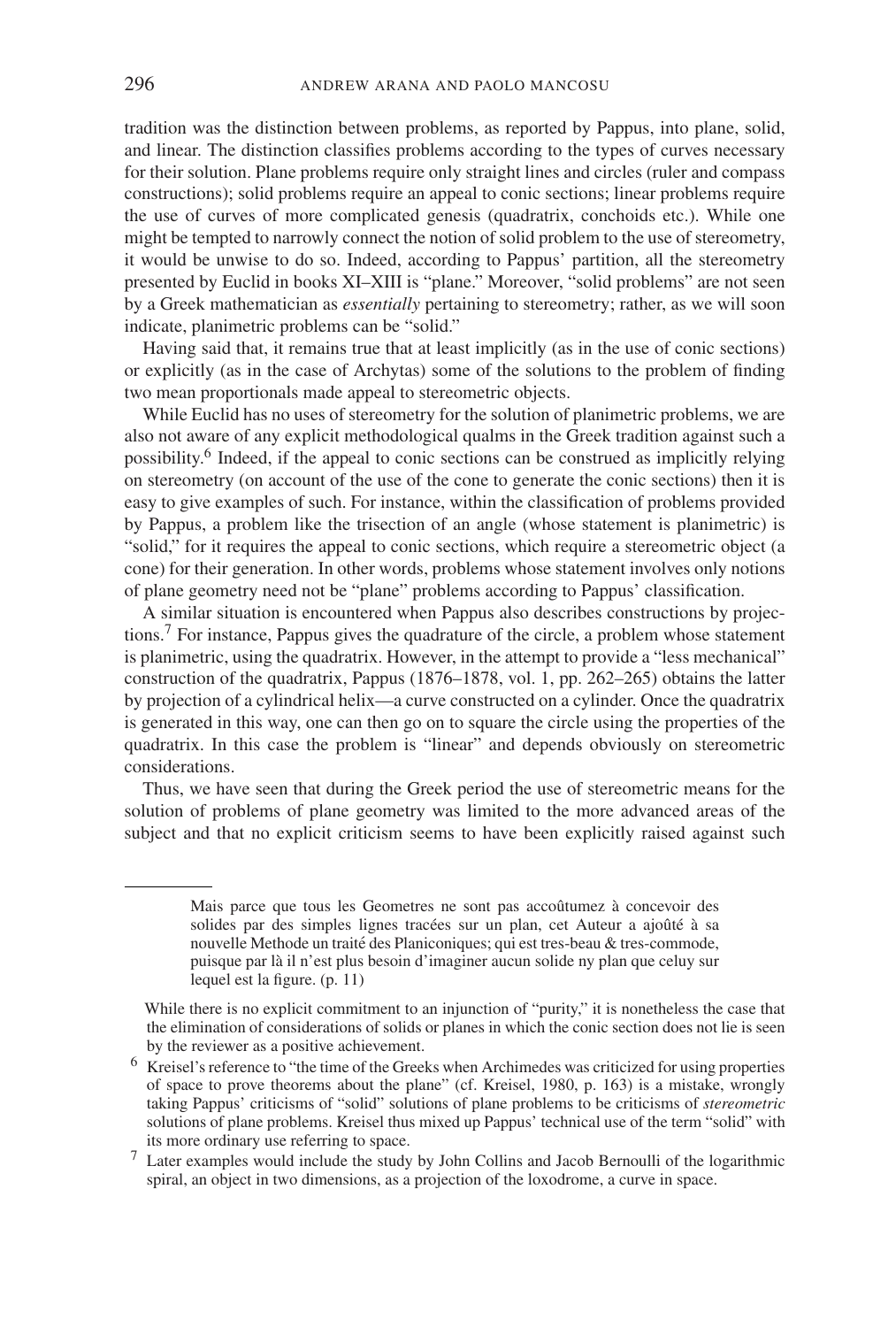uses. However, the structure of Euclid's *Elements*, which limits solid geometry to books XI–XIII, and the fact that later on those books were less studied than the planimetric books, had an important effect in keeping stereometrical considerations separate from planimetric investigations. As we shall see later, even at the time of Gergonne one bemoaned the separation of plane and solid geometry as counterproductive.

*1.2. Some examples from the seventeenth century.* It is in the first half of the seventeenth century that a deeper interaction between plane and solid geometry seems to have emerged in mathematical practice. For instance, Luca Valerio, in *Quadratura parabolae per simplex falsum* (cf. Valerio, 1606), gave a new proof of the quadrature of the parabola, a classical result proved by Archimedes. He did so by exploiting a previous lemma on the center of gravity of plane figures composed by two semiparabolas. The proof of this lemma appealed to results from solid geometry by extracting information about the center of gravity of the plane figure through considerations related to the center of gravity of an hemisphere. While it would be interesting to analyze in detail this result and its place in the context of Valerio's work, we restrict our focus instead to the work of a more representative mathematician, Evangelista Torricelli.

Torricelli knew Valerio's work quite well, and his case is especially interesting because he applies solid geometry in the solution of plane problems both in the context of classical mathematical techniques (namely, those inherited from Greek geometry) as well as in his creative applications of indivisibilist techniques (which originated with Cavalieri). Of great importance in this connection is the treatise *De quadratura parabolae* contained in the *Opera Geometrica* (cf. Torricelli, 1919–1944) and published in 1644. The treatise is a *tour de force* presenting 20 different proofs of the quadrature of the parabola. Recall that the quadrature of the parabola is the problem of determining the area of the parabolic segment obtained by cutting a parabola with a line, namely determining the space enclosed by the parabola and the chord cut off by the line. The theorem says that the parabolic segment is to the area of a certain triangle inscribed in the parabolic segment as 4 is to 3.

Torricelli divides the treatment into two different parts. The first part presents various quadratures obtainable by classical techniques (double reductio ad absurdum). Of these, the quadratures given in propositions 8, 9, and 10 make use of solid techniques, as they involve the consideration of properties of cones, cylinders, and hemispheres. The strategy involves transforming a plane configuration (consisting of the segment of the parabola with additional geometrical plane objects such as parallelograms, triangles and other figures) by seeing it as the section of a solid configuration or by rotating it as to obtain a solid figure (involving cones, spheres, cylinders, and other more complex solids) and then inferring (either directly or by reductio ad absurdum with a previously known theorem of solid geometry) that the parabolic segment must be to the inscribed triangle as 4 is to 3.

But it is in the second part of the treatise, where Torricelli displays the fruitfulness of the technique of indivisibles, that the application of solid techniques is truly pervasive. In fact, introducing the section on quadratures of the parabola given by indivisibilist techniques, Torricelli emphasizes his interest in inferring the quadrature of the parabola from certain classical Euclidean and Archimedean results in solid geometry:

So far we have treated the measurement of the parabola with the method of the ancients. We must now attack the same problem with a new and admirable method, namely the geometry of indivisibles, and in diverse ways. Indeed, if we take for granted the major theorems of the ancients, those of Euclid as well as those of Archimedes, even though they are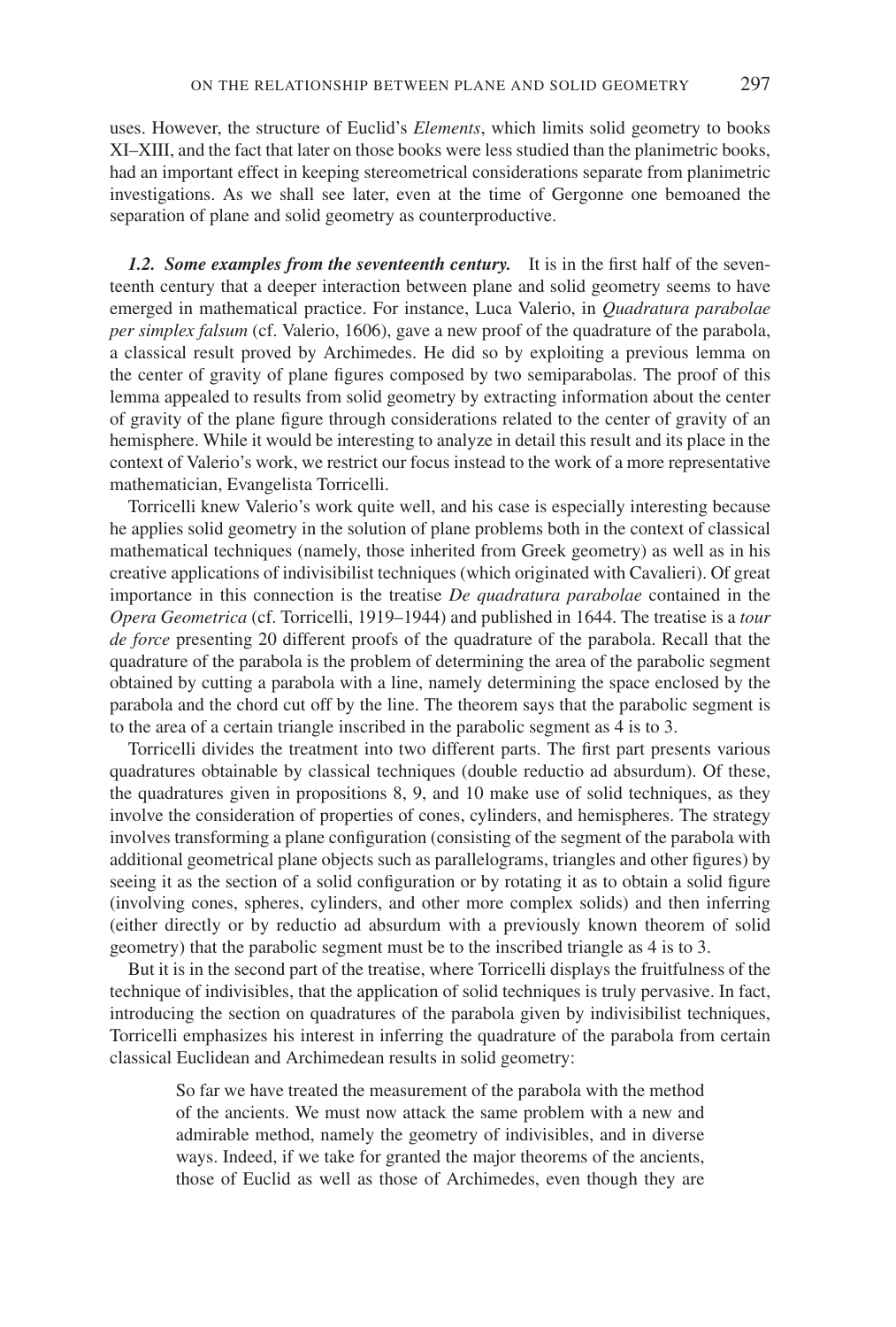about very different subject matters, it is surprising that the quadrature of the parabola can be deduced from each one of them with a simple procedure.... Granted for instance that the cylinder is three times the cone inscribed in it, from this it follows that the parabola is to the inscribed triangle as 4 is to 3. If instead one prefers to start from the theorem that says that the cylinder is to the inscribed sphere as 3 to 2 then one can immediately infer the quadrature of the parabola. (Torricelli, 1919–1944, p. 381 of Italian translation).

Consider, for instance, the quadrature given in proposition 11, where we consider according to the main intuition of the theory of indivisibles—cones and cylinders as being constituted by their plane sections. We begin with a parabola *ABC*, a tangent *C D* and a parallel *AD* to the diameter of the parabola (as in Figure 1).

We then consider the parallelogram *ADEC* and construct a cone with base a circle with diameter *D A* and vertex in *C*. At the same time we also consider a cylinder with one base identical with that of the cone (namely, the circle with diameter *D A*) and the other base the circle with diameter *EC*. Consider now an arbitrary segment *FG* parallel to *D A* (or *EC*) and the corresponding circle of which *FG* is a diameter. Through some standard geometrical results (including properties of the parabola), Torricelli shows that for an arbitrary *FG* (and the points *I*, *B* it generates on the tangent and the parabola) we have that  $FG$  is to  $IB$  as the circle with diameter  $FG$  is to the circle with diameter  $IG$ . The collection of all *FG*s is nothing other than the parallelogram *ADEC* while the collection of all circles with diameter *FG* yields the cylinder (as *FG* is an arbitrary section of *ADEC*). The collection of all the circles with diameter *I G* is the cone with same base and height as the cylinder *AE*. But by Euclid XII.10 the ratio of a cone and a cylinder with same base and height is 1 to 3. That means that the ratio of the parallelogram *ADEC* (the collection of all the *FG*s) is to the figure *ABCD* (the collection of all *I B*s) as 3 is to 1. From there one can infer, but we omit to do so, the result that the area of the parabolic segment is to the inscribed triangle (not shown in Figure 1) as 4 is to 3.



Fig. 1. Torricelli's quadrature of the parabola in proposition 11.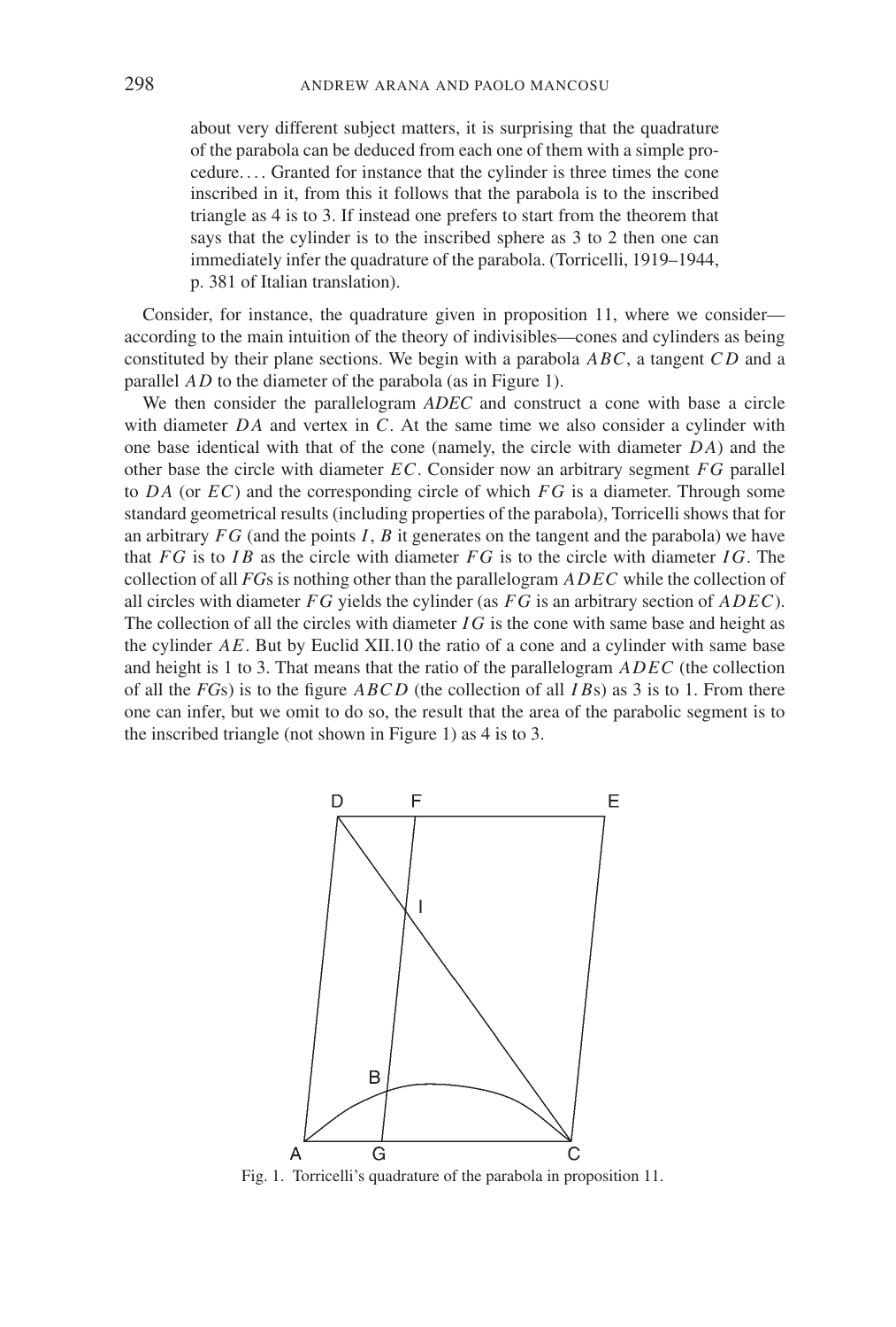

Fig. 2. Generation by rotation of the cone and cylinder from the rectangle and the triangle.

The exploitation of solid geometry in the determination of area problems (which must be seen as planimetric) is also found in Wallis' *Arithmetica Infinitorum* (1655), also a major text in the indivisibilist tradition (see Panza & Malet, 2010). Perhaps the deep connection between plane and solid problems in the indivisibilist context might not be completely surprising as Cavalieri's geometry of indivisibles can be seen as constitutively tied to solid considerations.<sup>8</sup> Indeed, Cavalieri himself explains in the preface to the *Geometria* (cf. Cavalieri, 1635) that he had been led to the geometry of indivisibles by the puzzling fact that the volumes of solid figures were not in the same proportion as that of the generating plane figures. For instance, Cavalieri noticed that if we consider a rectangle and one of the triangles obtained by joining two opposite vertices of the rectangle (as in Figure 2), the respective areas are as 2 to 1.

By rotating the figures around the height of the rectangle we obtain a cylinder (generated by the rectangle  $ABCD$ ) and a cone (generated by the triangle  $\triangle ABC$ ) whose volumes are as 3 to 1. Cavalieri was then able to reestablish a certain analogy between the plane case and the solid case by considering all the "planes" of the cone and all the "planes" of the cylinder.<sup>9</sup>

*1.3. The school of Monge.* The key example we will discuss at length later is the proof of Desargues' theorem on homological triangles in two dimensions making use of the same theorem in three dimensions. This proof is one of the standard examples of use of solid techniques in proofs of plane theorems. However, this is not the way Desargues proved the two-dimensional version of his theorem.

It is well known that Desargues' works were not easy to find, even in the seventeenth century. For instance, the *Brouillon project d'une atteinte aux evenements des rencontres du cone avec un plan* (1639) was published in only 50 copies and had already become

<sup>&</sup>lt;sup>8</sup> Newton had also used such proofs; cf. Whiteside (1967, I, 3, §2, pp. 91–95).<br><sup>9</sup> See also Palmieri (2009) for diagrams reconstructing Cavalieri's anneal to "

See also Palmieri (2009) for diagrams reconstructing Cavalieri's appeal to "all the squares" with three-dimensional diagrams.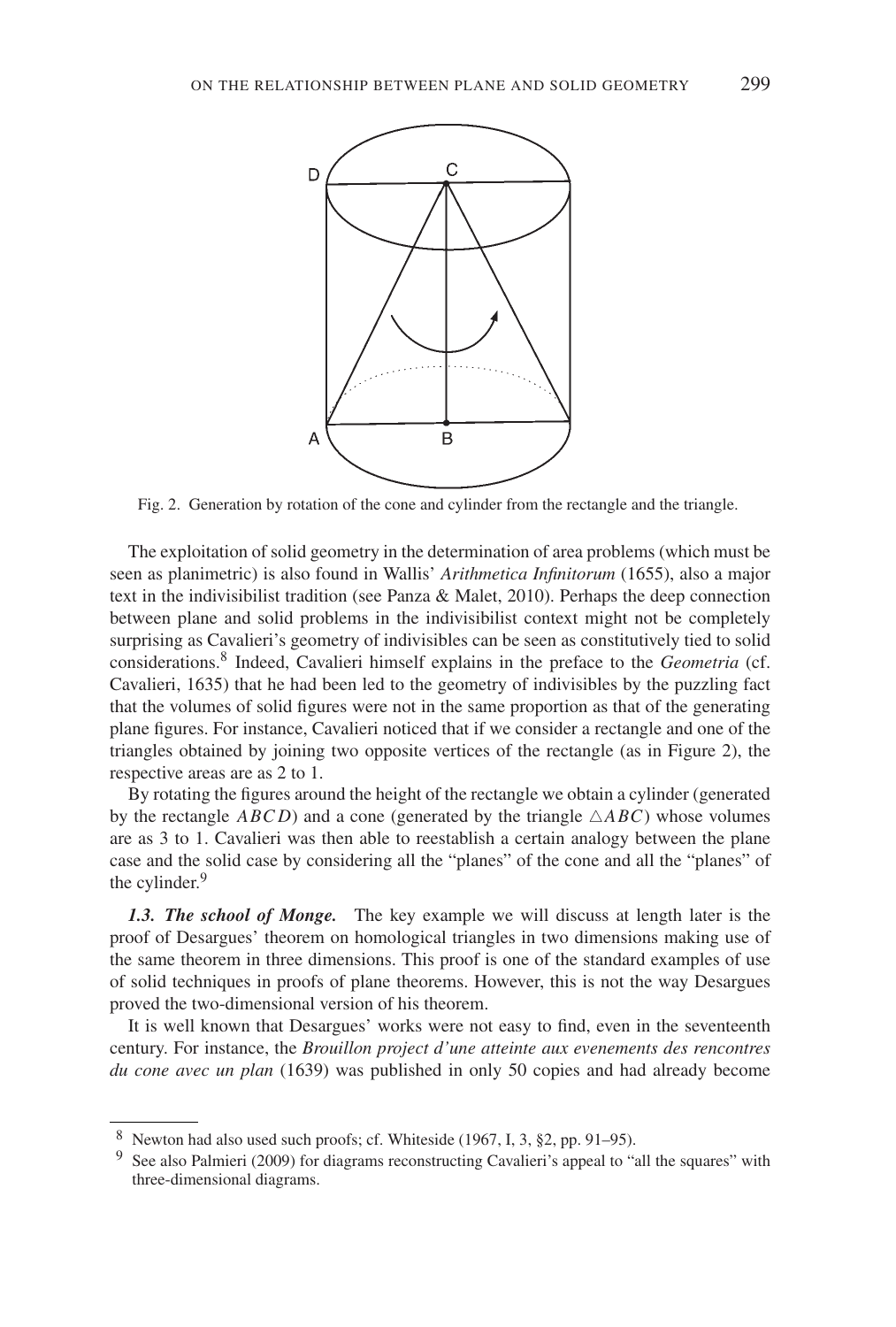unobtainable by the time Leibniz looked for it in Paris in 1675 (see Taton, 1951a, 1951c). Until the rediscovery of a copy in 1951, one had relied on some passages in Bosse's *Maniere Universelle de M. Desargues pour pratiquer la perspective `* (1648) and on the rediscovery in 1845 by Chasles of Ph. de La Hire's handwritten copy of one part of the *Brouillon*. In particular, Desargues' theorem on homological triangles in projective geometry, which we discuss in detail later, might have been contained in a lost treatise by Desargues with the title *Leçons de ténèbres* (see Gray & Field, 1987, p. 161). It became known through Bosse's treatise *La perspective de Mr Desargues* (1648, pp. 340–341; English translation in Gray & Field, 1987, pp. 160–164). Bosse reports there, in Proposition I, two proofs given by Desargues, one for two homological triangles lying in different planes in space and one, based on Menelaus' theorem, for the two-dimensional case. Thus, Desargues here does not use the solid version of his result when proving the plane version. This deserves to be pointed out, for a superficial glance at some classic sources in the literature might be misleading. For instance, Chasles in his classic *Apercu* (1837) cites a passage from Bosse's *Traité de pratiques géométrales et perspectives* (1665):

> M. Desargues proved universally by means of solids, and this is not the ordinary practice of all those who claim to be geometers or mathematicians (cited by Chasles, 1837, p. 87)

As we have seen, Desargues' theorem on homological triangles, at least as reported by Bosse, was not an instance of such proofs "by means of solids" and indeed we do not seem to have any such proofs in the Desarguian corpus.<sup>10</sup> Nonetheless, Chasles used the above quote to conjecture that Desargues might have anticipated the characteristic feature of Monge's work in projective geometry and his school at the beginning of the nineteenth century. Indeed, commenting on Bosse's passage he went on to say:

Couldn't these words by Bosse, by means of solids, signify that Desargues used in his proofs the consideration of figures in three dimensions in order to arrive at properties of plane figures? This is today the distinctive feature of Monge's school in speculative geometry. (Chasles, 1837, p. 87)

And later:

this geometry, which is of a truly new kind, and which one rightly has called the school of Monge, [...] consists, as we just said, in introducing

 $10$  Our statement should be qualified by saying that an intimation of such a possibility is given at the very end of the proof of the converse of Desargues' theorem on homological triangles given by Bosse. The proof concludes by remarking "And one can discuss their properties in the same way in the one figure as in the other, and so do without the solid figure, by using instead the figure in the plane" (cf. Gray & Field, 1987, p. 164). Taton summarizes what is going on in Bosse's Proposition I as follows: "La marche suivie par Desargues, très claire et très rationelle, cadre parfaitement avec la nature de la question. Le théorème direct est démontré dans le cas de l'espace à trois dimensions par des propriétés d'incidence, puis dans le plan, par l'emploi répété du célèbre théorème de Ménélaüs, qui tenait déjà une place si importante dans le Brouillon project sur les coniques. La réciproque est ensuite démontrée suivant le même schéma appliqué à d'autres triangles. Dans une remarque finale, Desargues note que la figure formee par deux triangles perspectifs de l'espace se ´ transforme, par projection cylindrique sur le plan d'un des triangles, en deux triangles perspectifs d'un même plan, suggérant ainsi la possibilité de démontrer le théorème du plan par les notions projectives de l'espace, et montrant en même temps l'intérêt de la projection cylindrique" (cf. Taton, 1951a, p. 203).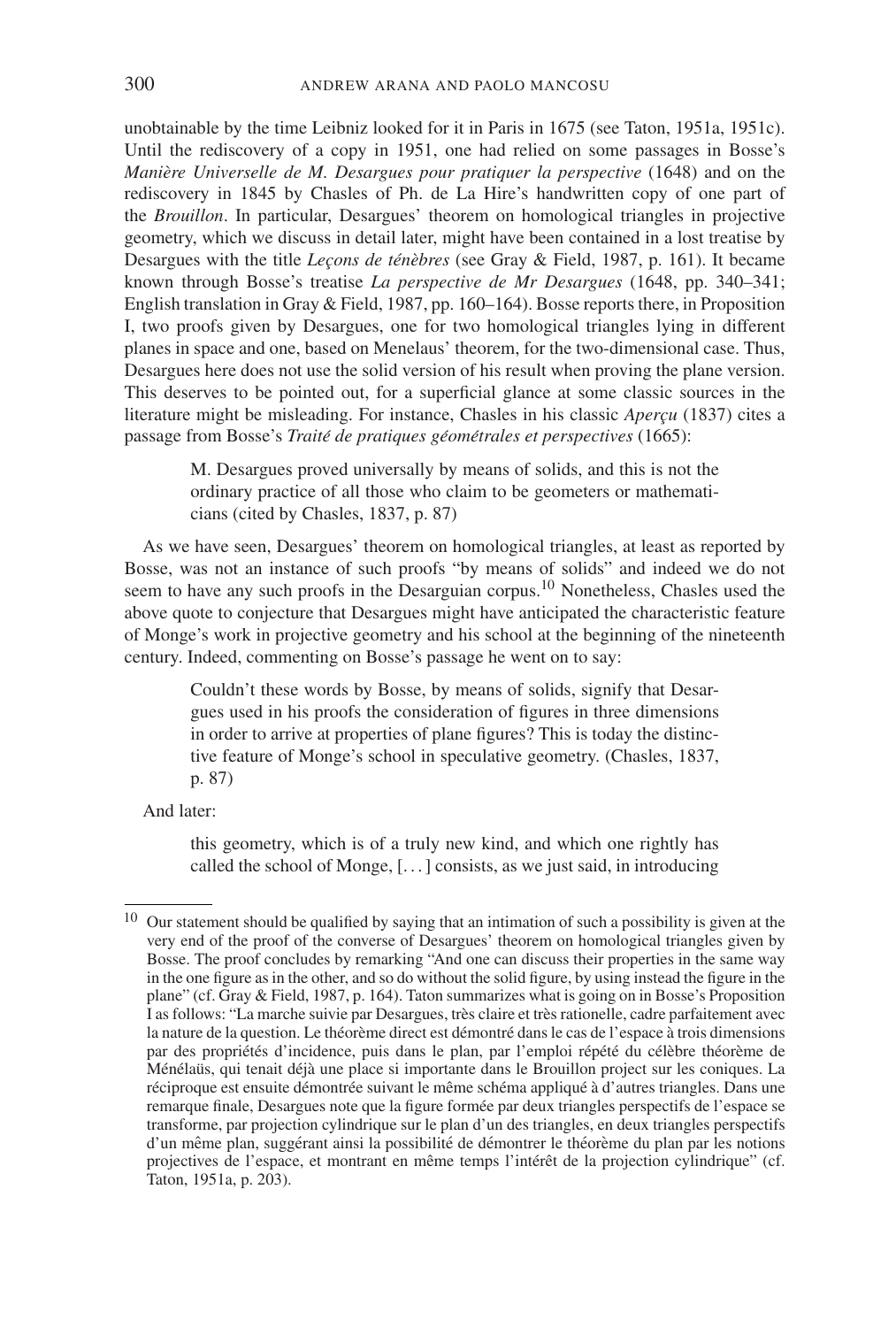in plane geometry considerations of solid geometry (Chasles, 1837, p. 191; see similar claims also on p. 32 and p. 117)

While Desargues did not apparently use such considerations when proving the twodimensional version of his theorem on homological triangles, it seems that Poncelet was the first to do so. He was also the first to ascribe to Desargues the paternity of the theorem that we now call Desargues' theorem on homological triangles. $^{11}$ 

We cannot of course give here a general account of how Monge and his school carried out such geometrical investigations (on this see Taton, 1951b; Belhoste, 1998; Belhoste & Taton, 1989; Sakarovitch, 1989, p. 588) but we can at least give a simple but enlightening example of how Monge brought three-dimensional considerations to bear on problems in plane geometry. The theorem in question is found in Monge's lectures at the Ecole Normale ´ in 1795 (Monge, 1795, pp. 359–360). We will slightly simplify the statement and the proof to eliminate some trivial cases. Consider three circles with centers *A*, *B*, *C* with different radii and whose centers are not collinear (as in Figure 3). Consider the common external tangents of each pair of circles and the respective points of intersection. The three points of intersection *D*, *E*, *F*, will be collinear (i.e., they lie on the same line).

Monge's proof proceeds immediately to embed the circles in space:

For if we consider the three spheres of which these three circles are the great circles and a plane that touches all three spheres externally, this plane will also touch the three conic surfaces circumscribed to the spheres considered pairwise and it will pass through their vertices. (Monge, 1795, p. 361)

*Deux triangles quelconques étant tellement disposés, sur un plan, que leurs sommets respectifs s'appuient, deux a deux, sur trois droites convergeant en un ` meme point, les c ˆ otˆ es oppos ´ es aux sommets qui se correspondent iront concourir, ´ dans le même ordre, en trois point s situés en ligne droite; et réciproquement, si ces côtés concourent, deux à deux, en trois points situés en ligne droite,* les droites qui joignent, dans le même ordre, les sommets correspondants des *triangles iront converger en un meme point. ˆ*

Soient, par exemple, *ABC*, *A*'*B*'*C*' (fig. 22 et 23) deux triangles tellement disposés, que les droites  $AA'$ ,  $BB'$ ,  $CC'$  concourent en un même point *S*; les côtés *AB* et *A*'*B*', *BC* et *B*'*C*', *AC* et *A*'*C*' iront concourir respectivement aux trois points *I*, *K*, *L* situés en ligne droite; et réciproquement, si ces trois points sont sur une même droite, les trois droites  $AA'$ ,  $BB'$ ,  $CC'$  concourront en un même point *S*.

Cette relation nous offre le premier exemple de deux figures qui sont la projection ou perspective l'une de l'autre dans un plan (14), et il est bien digne de remarque que, pour l'établir, il n'est point indispensable d'avoir recours aux relations métriques des figures; car elle est évidente, à *priori*, pour le cas où les triangles sont dans l'espace, et elle le devient, par là même, pour celui où ils sont dans un plan, puisque l'une de ces figures peut toujours être considérée comme la projection de l'autre. Nous reviendrons, au reste, plus tard sur ces considerations, ´ en les exposant dans toute leur généralité.

<sup>&</sup>lt;sup>11</sup> Cf. Poncelet (1822, §168, pp. 89–90). The attribution of the result to Desargues is in the footnote on p. 89. He expressed the theorem, and his solid proof of it, as follows: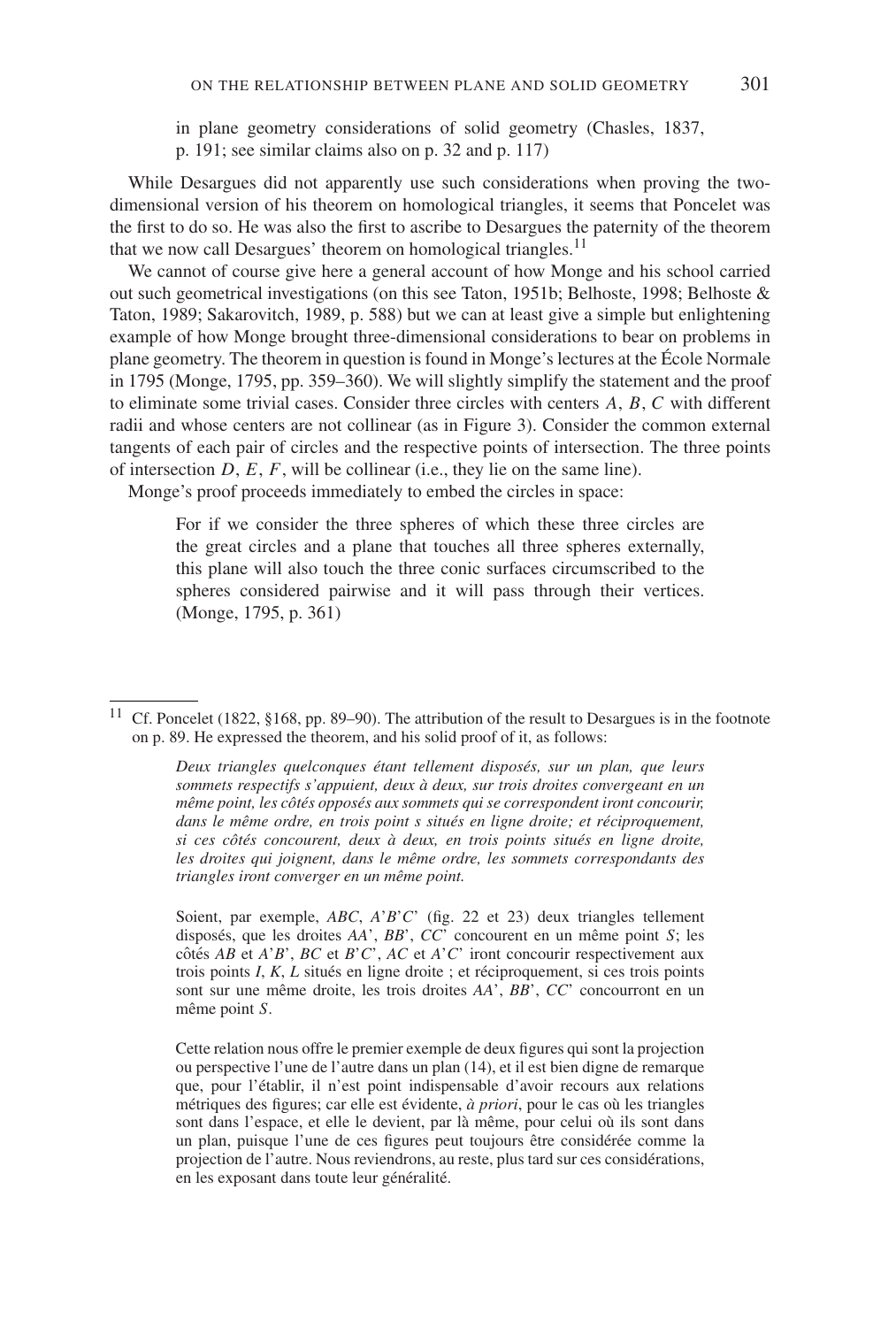

Fig. 3. Monge's theorem.

In other words, consider the three spheres as resting on the same plane  $P_1$ . Consider the plane *P*<sup>2</sup> tangent to the three spheres from above. Now any pair of spheres can be considered as being inscribed in a cone where the vertex of the cone is the point where the tangent to the circles from which the spheres originated intersect. Any plane that is externally tangent to two spheres will also be tangent to the cone. Since the radii of any two spheres are different, *P*<sup>2</sup> and *P*<sup>1</sup> intersect in a line *L*. Moreover, *L* contains *D* (as *D* lies at the intersection of two planes tangent to the cone associated to the spheres with centers *A* and *B*, i.e.,  $P_2$  and  $P_1$ ), *E* (as *E* lies at the intersection of two planes tangent to the cone associated to the spheres with center *A* and *C*, i.e.,  $P_2$  and  $P_1$ ) and *F* (as *F* lies at the intersection of the planes tangent to the cone associated to the spheres with center *B* and  $C$ , i.e.,  $P_2$  and  $P_1$ ). Hence the three points are collinear.

Monge's theorem is intimately connected to Desargues' theorem although this observation might have escaped attention for a long time (see McCleary, 1982).

This concludes our sketch of uses of three-dimensional geometry for proving results in plane geometry. We have thereby indicated that the topic was of central interest to mathematical practice. A remarkable fact about the developments surveyed in this section is the lack of a debate on the foundational and methodological issues related to the exploitation of solid methods in plane geometry. We will now review how such methodological problems became an issue in the debate that opposed fusionists and antifusionists (separatists) in the late nineteenth and early twentieth centuries.

**§2. The debate on fusionism.** The exploitation of stereometric considerations in plane geometry was to affect the elementary parts of the discipline as well. Already Gergonne in 1825 complained about the separation of planimetry and stereometry that was typical of Euclid and Legendre and advocated a joint development of the two branches of geometry. He remarked that the study of "extension" could be separated into two major areas, the one that studies metrical relations and the one that deals with positional (projective) relations. To determine the former requires calculation (in the form of analytic calculi) whereas projective relations are, in principle, independent of them. But the cost of eliminating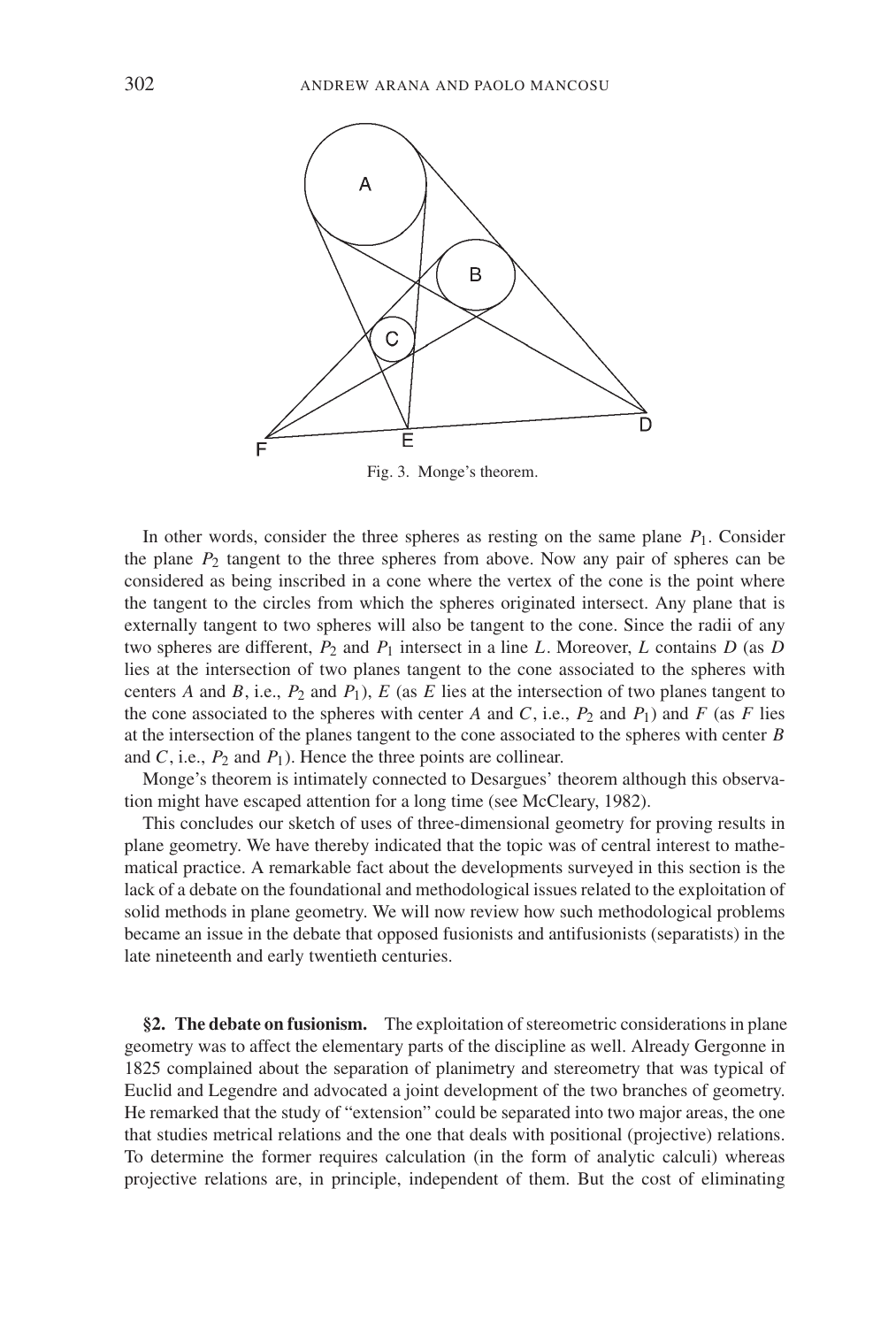the analytical reasoning from demonstrations of projective relations might require moving from plane to solid considerations:

But it can sometimes become necessary for this to move alternately from the geometry of the plane to that of space and then back again, as Monge and the geometers of his school have so often done and with so much success. It is therefore reasonable to wonder, on account of this, if our manner of dividing geometry into plane geometry and solid geometry is as natural and as exactly conforming to the essence of things as twenty centuries of habit have been able to persuade us. It still remains true at least that in renouncing this division one could succeed by having recourse, so to speak, to only simple intuition, in pushing forward in geometry beginners that the study of computation, presented at the start, too often only discourages, and that can be delivered later with much less repugnance, when their intelligence would be enlarged and strengthened by the study of a more or less prolonged series of properties of extension. (Gergonne, 1825–1826, pp. 209–210)

The above reflection by Gergonne highlights one interesting fact to which we will come back, namely that "purity" in the direction of eliminating metrical considerations from proofs of projective theorems might come at the cost of bringing considerations related to space in proofs of plane theorems.<sup>12</sup> It will be only with the foundational work of Hilbert, foreshadowed by Peano and Pieri, that some of these claims would be put on a solid footing. $13$ 

Other geometers of the period, including Bellavitis and Cremona, pointed out the gain in simplicity afforded by moving to three-dimensional considerations:

From the outset I alternate without distinction theorems of plane geometry with those of solid geometry, for experience has taught me, and others had already observed this [Bellavitis, 1838, p. 247], that the stereometric considerations often well suggest the way of rendering easy and intuitive what in plane geometry would require a complicated and uneasy demonstration; moreover, they also sharpen the intellect and help develop geometric imagination which is an essential quality of the engineer, so that he might think figures in space without the aid of a diagram or of a model. (Cremona, 1873, p. xi)

Thus, mathematical practice spoke in favor of mixing considerations of plane and solid geometry on account of its success and the simplicity induced in the proofs. In addition, this was not only something that affected the advanced areas of the subject but rather even the writing of elements of projective geometry for high schools (such was the intended audience of Cremona's book).

While recent successes in mathematical practice obviously militated in favor of such admixture, the traditions of elementary geometry in Euclidian style spoke against it and some recent authors had also argued against appealing to spatial notions in plane geometry.

<sup>12</sup> Unless otherwise stated, we use the term "space" to refer to three-dimensional space.

<sup>13</sup> On projective geometry in the Italian school see Avellone *et al*. (2002) and Marchisotto & Smith (2007); on Hilbert see Hallett & Majer (2004).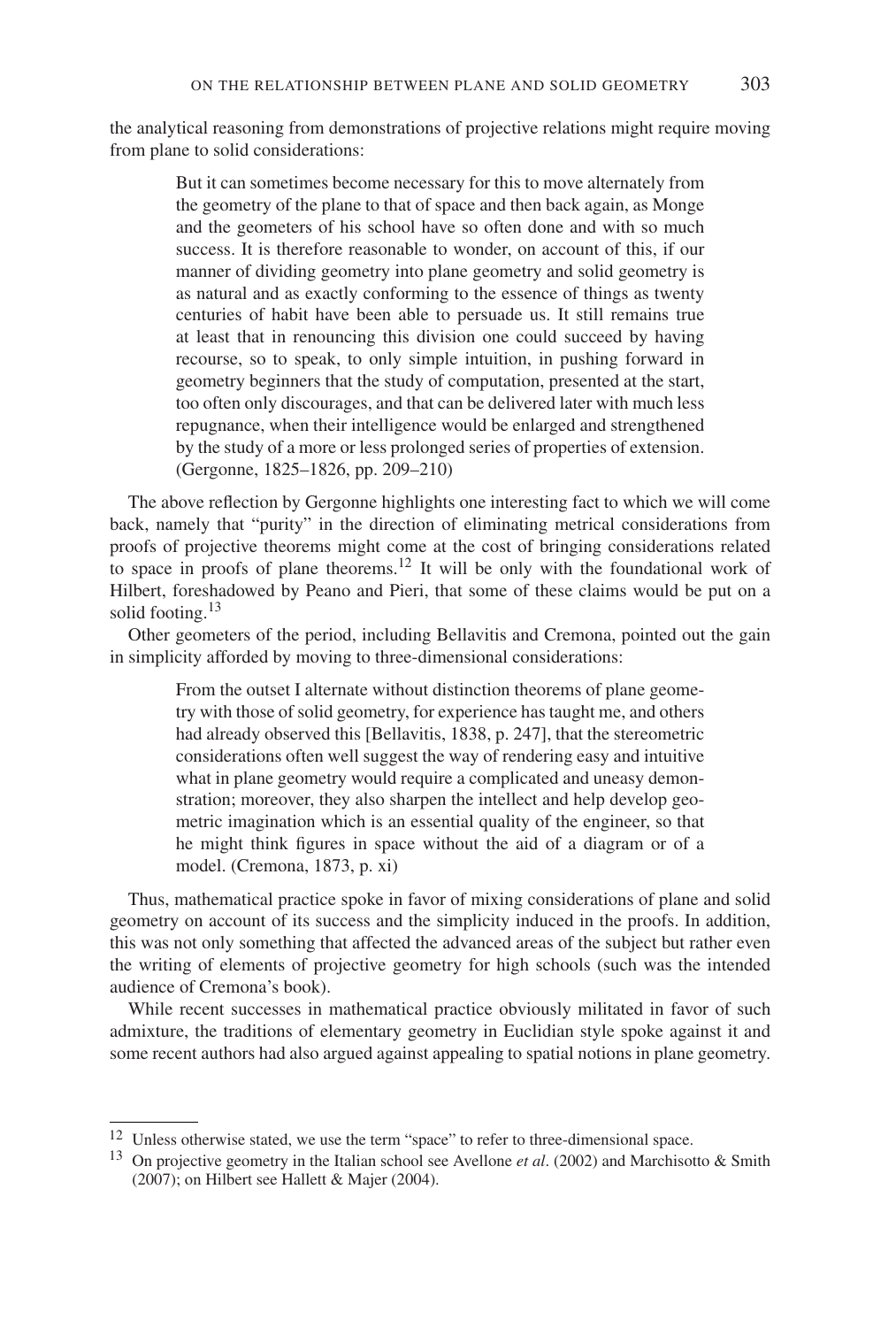Bernard Bolzano in his revisionary *Betrachtungen* of 1804 argued against the use of spatial notions in definitions of plane notions:

Therefore we should regard as very artificial the definitions of the scholastic Occam, for solid, surface, line and point, according to which, solid is that kind of extension which cannot be the boundary of anything else, but surface is the boundary of a solid etc., because in order to conceive of only a point or a line they require in each case the idea of a solid.... However, it is obvious that we can perfectly well conceive of a surface, a line or a point, and that we do so without a solid which they bound. (Bolzano, 2005, p. 69)

And although he gave no example of such (at least we were not able to locate one in the *Miscellanea Mathematica* or in his published writings), one would expect him also to resist the use of solid geometry in proofs of plane theorems, for that would be consonant with the kind of purity programs Bolzano advocated throughout the essay. Unfortunately, Bolzano seems to have paid almost no attention to descriptive and projective geometry. Nonetheless, the issue of definitions of plane geometrical objects in terms of solid notions will also be part of the fusionist debate to be discussed below.

Despite the anticipations of authors such as Bretschneider (cf. Bretschneider, 1844) and Méray (cf. Méray, 1874), it was the *Elementi di Geometria* of R. de Paolis that brought the topic to the attention of the mathematical community. This was the first serious attempt to break the cleavage between plane and solid geometry in the developments of elementary geometry (and not only in projective geometry). De Paolis' goals are stated quite clearly in the preface to his book. He says:

> In writing these Elements, I pursued two aims: To abandon the ancient separation between plane and solid geometry and to attempt to establish rigorously the fundamental truths of geometry and of the theories of equivalence, limits and measures. It is natural that I should have pursued a rigorous development and from the considerations that follow it will appear why I wanted to merge plane and solid geometry.

> There is a broad analogy between certain plane figures and certain figures in space and if we refuse to study them together we decline the opportunity to learn everything that this analogy teaches us and we willingly end up in useless repetitions. Moreover, forcing ourselves to search the property of a line or of a surface without being able to use the entities lying outside this line or surface, we limit our forces and we intentionally renounce geometrical elements that would help us in simplifying the constructions or demonstrations. Indeed, how can one construct the middle point of a segment without going out of the segment itself? If one uses elements of a plane on which the segment lies, the proof is known and very easy. How can one construct an isosceles triangle with each of the two equal angles double in size the third angle without going out of its plane and applying the theory of equivalence or proportion theory? The triangle can be easily constructed without use of equivalence or proportion theory if we use geometrical entities that are outside its plane (p. 92). I could adduce other examples to show how much more one can simplify constructions and demonstrations by studying together plane and solid figures and I claim that if many such examples have not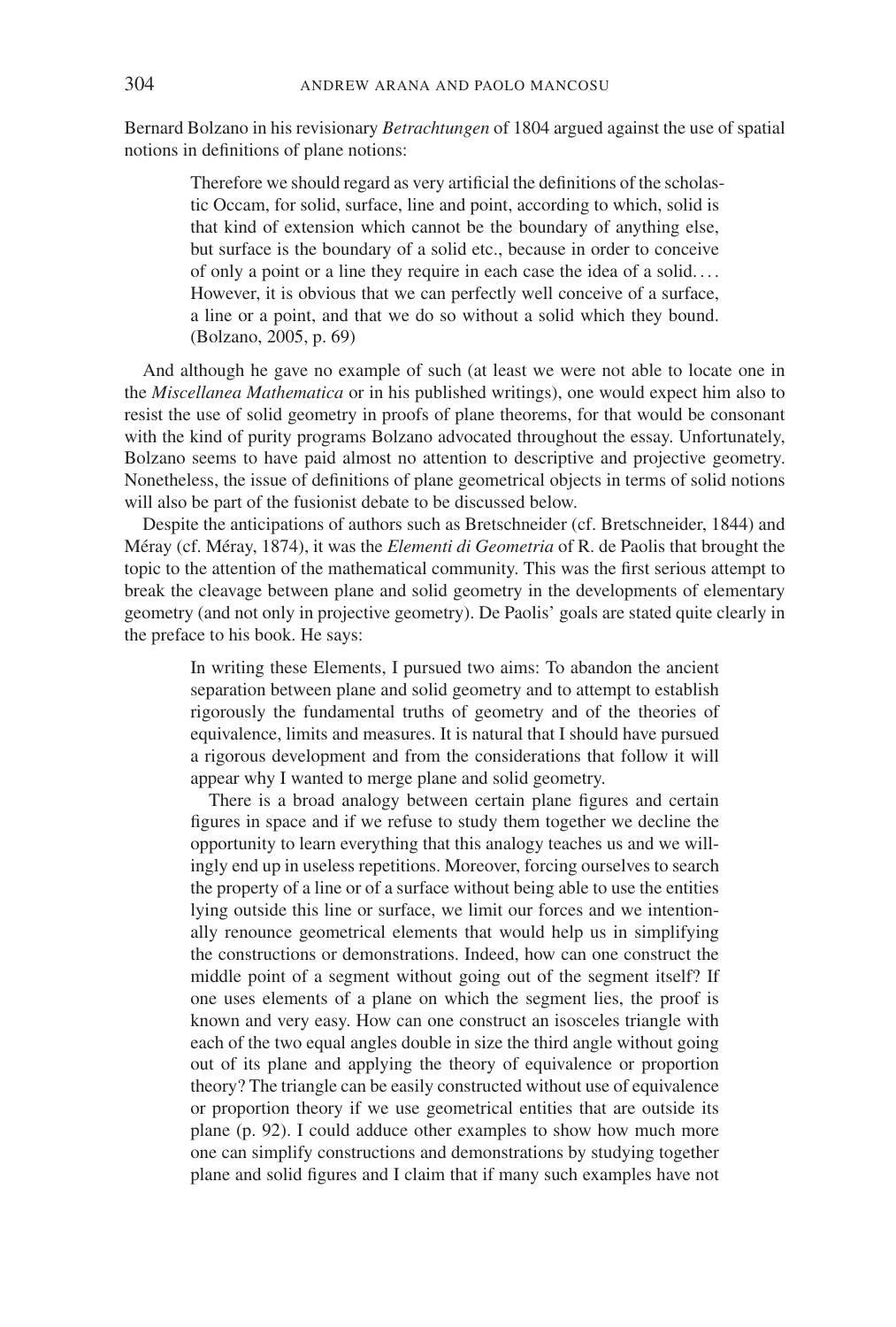emerged in elementary geometry this is due to the constant and ancient division that has impeded their discovery. (De Paolis, 1884, pp. iii–iv)

Let us consider the theorem mentioned by de Paolis in his preface. It is a theorem of plane geometry which uses a construction that goes through space. The appeal to space is actually derivative from the use of a previous theorem (theorem 114) which reads as follows.

Theorem (114). *When the vertices and the sides of two triangles correspond in such a way that the lines determined by the three pairs of corresponding vertices intersect in the same point and that the sides corresponding to the two pairs are parallel, then the sides of the third pair are also parallel.*

Theorem 114 is an "affine" special case of Desargues' theorem, meaning that it is stated in terms of parallels. De Paolis' proof is of interest because it is a special case of the more general result that will be detailed later in the paper. His strategy is to solve the problem first for triangles lying in different planes and then to reduce the problem where the triangles are coplanar to the previous case.

In giving this proof we will need the following preliminary facts.

- a) Two parallel planes are cut by a third plane along parallel lines.
- b) If two planes passing through two given parallel lines meet, their intersection is a line parallel to the given parallel lines.

Now for the proof.

Consider two triangles  $\triangle ABC$  and  $\triangle A'B'C'$ . Assume that the lines  $AA'$ ,  $BB'$ ,  $CC'$ intersect in *P* and that  $AB$ ,  $A'B'$  are parallel and so are  $AC$  and  $A'C'$ . We need to show that  $BC$  and  $B'C'$  are also parallel.

Case I: the triangles are not in the same plane. In this case the theorem is immediate. Indeed, in this case the planes  $ABC$  and  $A'B'C'$  are parallel. By a) a third plane (such as *PBC*) cuts the first two along parallel lines. Thus *BC* and *B'C'* are parallel for they are the intersection of the planes  $ABC$  and  $A'B'C'$  with the plane  $PBC$ .

Case II: the triangles are in the same plane. On a line passing through *P* we can select two points *Q*, *R* not in the same plane as the triangles so that the pairs of lines *Q A*, *R A* ;  $QB$ ,  $RB'$ ;  $QC$ ,  $RC'$  meet in points  $A_1$ ,  $B_1$ ,  $C_1$ . The line  $A_1B_1$  is on both planes  $QAB$  and  $RA'B'$  and thus it is parallel, by b) to  $AB$  and  $A'B'$ . By a similar argument, the line  $A_1C_1$ is parallel to *AC* and *A C* . But now we can look at the problem in space again. The pair of triangles  $\triangle ABC$ ,  $\triangle A_1B_1C_1$  and the pair  $\triangle A'B'C'$ ,  $\triangle A_1B_1C_1$  satisfy the assumption of the theorem and lie on different planes. By case I, *BC* and  $B'C'$  are parallel to  $B_1C_1$  and thus are parallel to each other.

De Paolis then gave, among other applications, the construction of the result mentioned in his preface by applying the plane version of the theorem we just presented.

It was the radical program of de Paolis' textbook, a program also pursued by Bassani and Lazzeri (cf. Lazzeri & Bassani, 1898), that gave rise to a heated debate on the question of the "fusion" between plane and solid geometry. This debate was widely known. For instance, in the volume on geometry of his *Elementary Mathematics from an Advanced Standpoint* Klein refers to the debate remarking that, among other things, "Euclid is no 'fusionist' " (cf. Klein, 1953, p. 194; also see p. 2 for further discussion of fusionism).

In addition to articles in Italian published in the *Bollettino* of the association Mathesis, two articles in French— Candido (1899) and Loria (1905)—were responsible for bringing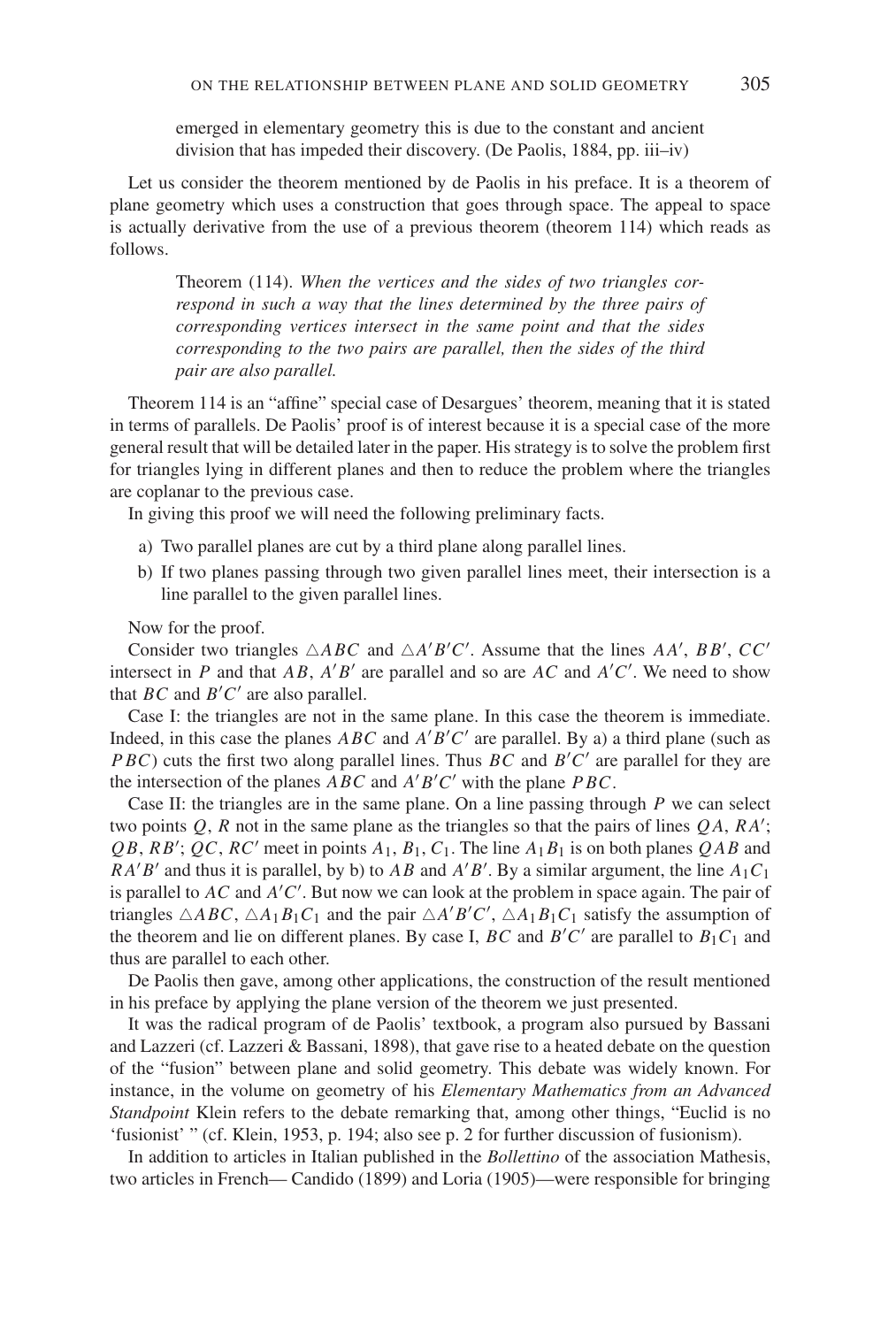

Fig. 4. De Paolis's proof.

the issue to the attention of the international community. We should point out from the outset that two major issues are subsumed under the umbrella term of "fusionism." One of them concerns the parallel development of plane and solid geometry to point out the analogies between the two areas (say between circles and spheres, angles, and diedra etc.). The second aspect is the one of greater interest to us, namely the use of stereometric considerations in the constructions, respectively proofs, of geometrical problems, respectively theorems. In any case a certain agreement was reached in defining "fusionism" as a "didactic method according to which from the very beginning one studies simultaneously similar topics in plane and solid geometry and then one applies in turn properties of one or the other in order to gain the utmost advantage from them" (Lazzeri, 1899, p. 117).

It will not be possible to recount blow by blow the discussion that ensued starting with the publication of de Paolis (1884) and which became the object of an open debate in the *Bollettino dell'Associazione Mathesis* and in the *Periodico di Matematica* on the question of whether it would be desirable to merge (or "fuse") together plane and solid geometry in teaching. This list would include Angeleri *et al*. (1904), Anonymous (1901), Bettazzi (1891), Candido (1899), de Amicis (1897–1898), Giudice (1899), Lazzeri (1899, 1904), Loria (1899, 1905), and Palatini (1897–1898, 1899). The debate has also not escaped the attention of historians of mathematics interested in the history of mathematical education (Bkouche, 1991, 1996, 2003; Giacardi & Roero, 1996; Ulivi, 1977).

Three considerations were adduced in favor of fusionism. As summarized by Lazzeri (1899, pp. 118–119) they were:

1) Optimization of time obtained by treating together similar arguments of plane and solid geometry;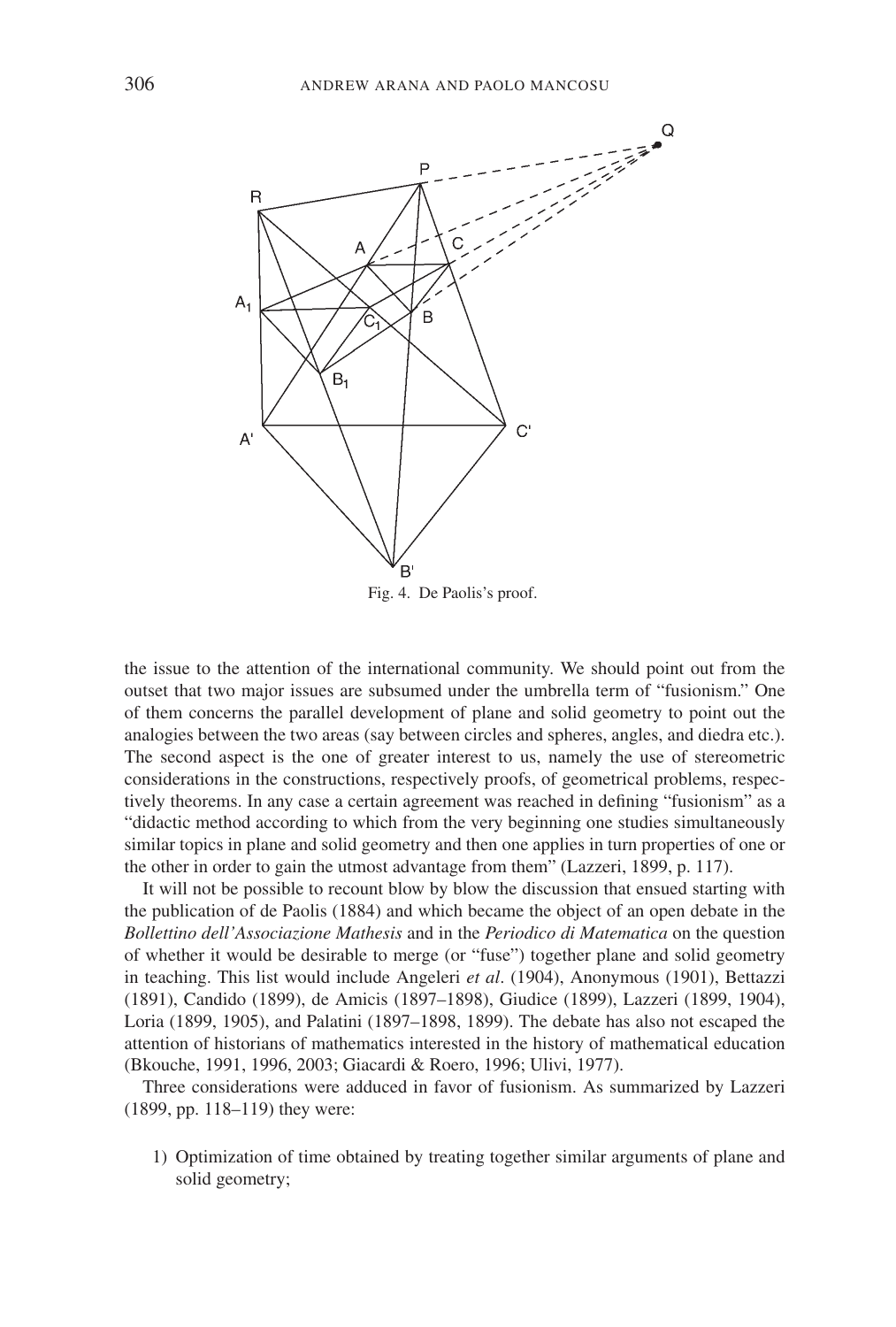- 2) Simplification of certain theorems and theories of plane geometry obtained by the help of stereometric considerations;
- 3) Better coordination of the study of mathematics with that of other subjects (physics, cosmography, crystallography) that are taught in technical high schools.

We will leave 1) and 3) to the side and focus on 2).

Issues related to 2) had already been raised in the long article de Amicis (1897–1898) "Pro Fusione." The article is a discussion of a number of opinions on the issue of fusionism submitted by several members of the association "Mathesis."<sup>14</sup>

Not all of them were favorable to the idea of "fusion." For instance, Francesco Palatini (as reported by de Amicis) remarked that although he did not deny that certain proofs of plane geometry were simplified by moving to stereometric considerations, this did not mean that one might not be able with time to find proofs in plane geometry that were just as simple as the one obtained by moving to stereometric considerations. In addition, he also minimized the importance of fusion for metric geometry, observing that very few theorems that were not of a projective nature could be shown to be simplified in that setting: among the exceptions, the problem of constructing an isosceles triangle with each of the two equal angles twice as big as the remaining angle (this was the result mentioned by de Paolis in his preface). He also added that it was important for the students to understand that plane geometry has in itself all the resources for dealing with plane problems and does not need any "foreign" or "external" help. Finally, Palatini pointed out that the principle that "one should try to prove every proposition of elementary geometry without appeal to any theory on which it does not necessarily depend" had also been defended by the fusionists in the context of considerations of theories within plane geometry and he could not see why mathematicians such as de Paolis who were so "soft when it came to the distinctions between properties that belong to different theories within planimetry would want to enslave, so to speak, planimetry to stereometry" (cf. de Amicis, 1897–1898, p. 51).

We see that far from being limited to pedagogical considerations the above observations by Palatini lead naturally into foundational and methodological questions concerning "purity" and independence proofs.

Replying to Palatini's objections, de Amicis emphasized, to begin with, the advantage obtained in the logical treatment of theories brought about by de Paolis' approach. He mentioned, among other things, that the theory of the construction of regular polygons of 3, 4, 5, 6, 10, and 15 sides that had been previously based on equivalence theory<sup>15</sup> and proportion theory could now be developed before those theories and claimed that this represented progress in the logical order of the treatment, in addition to scientific and

<sup>&</sup>lt;sup>14</sup> On the history of the association Mathesis see Giacardi & Roero (1996) and Bolondi (2002).

<sup>&</sup>lt;sup>15</sup> The theory of equivalence studies when two polygonal figures in the plane have the same area. The relationship of equivalence can be set out axiomatically (this development originates with de Zolt in 1880) by stating principles to the effect that two figures are equivalent if and only if they are sums of parts that are pairwise equal (congruent). There are also further extensions of the theory to nonpolygonal plane figures and to solid geometry. For a clear historical and technical presentation of the theory of equivalence as it presented itself in 1900 see the informative article Amaldi (1900, pp. 103–142). Amaldi touches on issues related to the development of the theory independently of proportion theory on p. 115.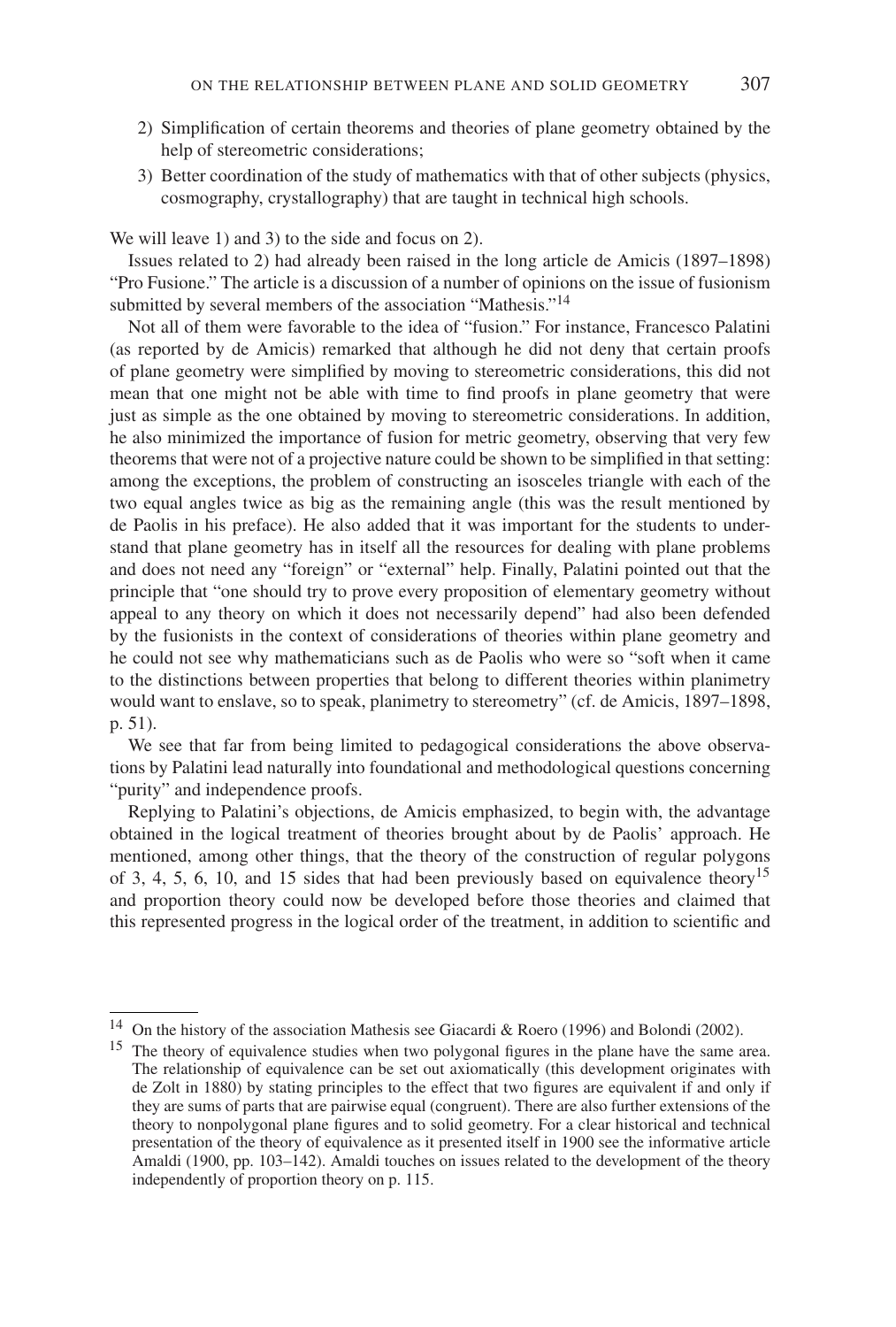pedagogical progress. Other examples of simplification effected by bringing in stereometric considerations were adduced, such as the emancipation of the theory of equivalence from proportion theory, the emancipation of the theory of radical axes from both of the previous theories, and finally the development of the theory of homothetic figures from that of proportion theory.

Against Palatini's conjecture that simple proofs of plane results by planimetric considerations could still be found (thereby making the recourse to stereometric considerations less appealing), de Amicis retorted by pointing out that this would be unlikely since plane geometry had been studied for more than 22 centuries and if such easy proofs were available they would have been discovered by then. By contrast, stereometric considerations in plane geometry were new and one had to expect that the number of successful applications would increase.

Of interest here is also a passage from Veronese cited by de Amicis, for it brings to the fore also considerations related to hyperspaces and the analogous problem of using spaces of higher dimensions in proving results for spaces of lower dimension.16

Veronese was however negative on the usefulness of stereometric considerations in plane geometry when it came to metric properties:

Euclidean elementary geometry is mainly metrical in nature and it is based on the concept of equality.... In my geometrical works I have advocated not only the fusion of ordinary space geometry [solid geometry] with that of plane geometry, but also that of higher spaces with that of lower spaces, for indeed the study of projective properties of the latter spaces finds in the use of the former spaces the highest and most complete development; nonetheless, I must recognize that solid geometry is in this sense of little help to ordinary plane geometry because the latter is, as I said, essentially of metrical nature. (Veronese & Cazzaniga, 1897, Introduction)

In addition de Amicis also pointed out that Peano had clearly seen that Desargues' theorem on homological triangles in the plane was a theorem of solid geometry (he referred to Peano, 1894, p. 73; whether Peano, 1891, already makes this point is not clear<sup>17</sup>).

De Amicis then argued that even the "separatists" were implicitly committed to spatial notions, for the notion of equality typical of Euclidean geometry, namely that based on superposition (and congruency), required motion and showing congruency in some cases required flipping a figure outside its own plane. And this would be an impossibility for

<sup>16</sup> This was a topic of debate between Segre (cf. Segre, 1891), Veronese and Peano; see Manara & Spoglianti (1977).

<sup>17</sup> Peano's (1891) text is of interest first of all for his "conventional" distinction between plane and solid geometry, which he relativizes to the choice of axioms. In addition, Peano seems to hold what we might call a "logical" notion of content, according to which a statement turns out to be plane or solid not depending on its informal content but rather on whether it can be derived from the conventionally established system of axioms. (We will discuss related positions by Carnap and Hallett later in the article.) Secondly, the text does seem to anticipate the claim of Peano (1894), for it says that Desargues' theorem on homological triangles is a theorem of solid geometry. However, it does not explicitly specify whether the plane version of Desargues' theorem is also under consideration at this stage, and thus it is not clear to us, although we do consider it quite likely, that Peano is already making the claim that he would make in 1894.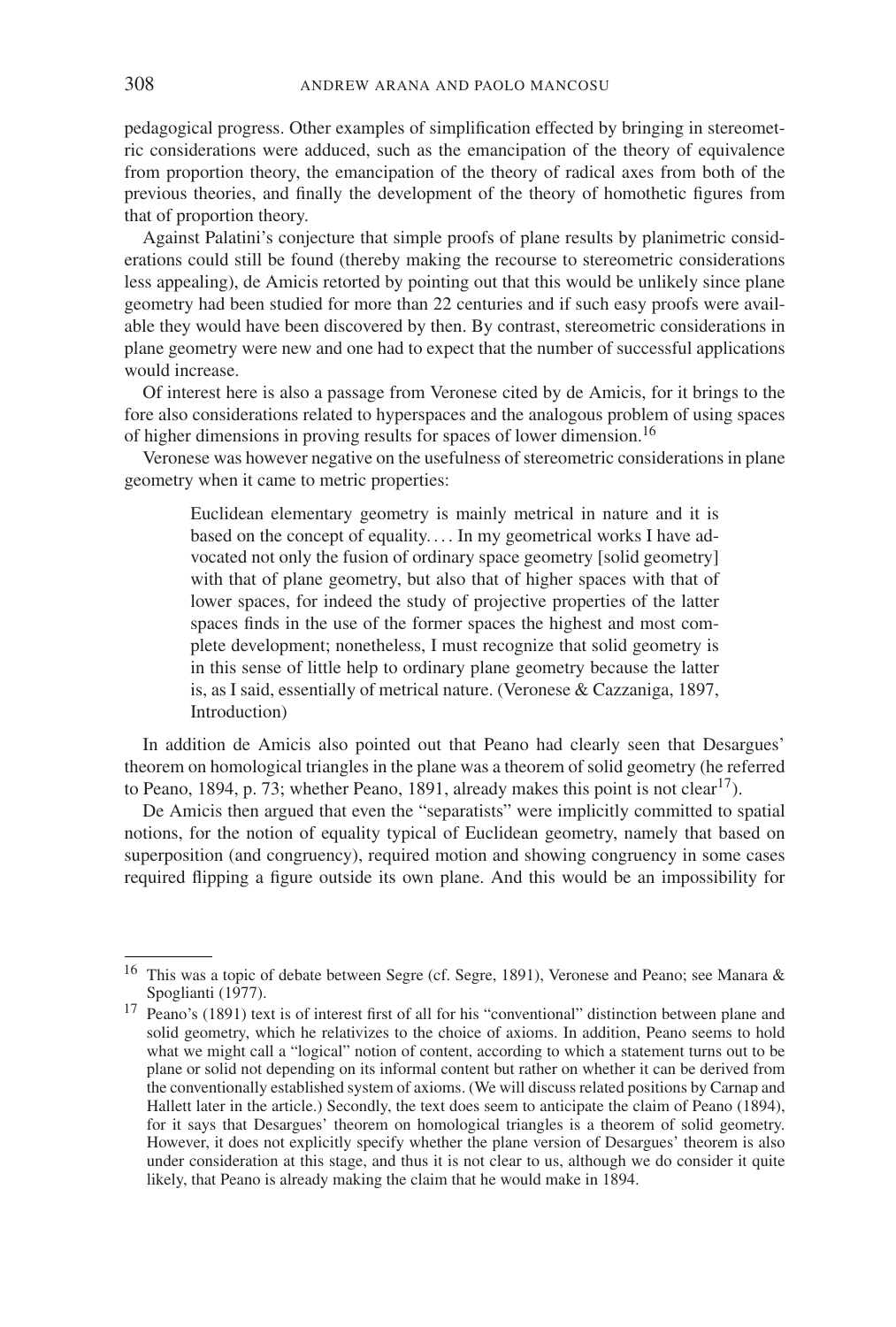a "plane" purist who, using a culinary metaphor, "could not flip the omelette."<sup>18</sup> As a consequence, many theorems could only be proved by making special additional postulates. In short, the separatists who will insist on the separation between plane and solid geometry will have to pay a high cost by being forced to make all kinds of extra postulates to be able to implement the desired separation (cf. de Amicis, 1897–1898, p. 62). The "separatist" geometers who relied on the Euclidean notion of equality were thus "fusionists" without knowing it. Finally he asked: "Perchè questo orrore dello spazio? [Why this fear of space?]" (p. 65), while its use could be so beneficial and it is anyhow the most natural concept?

Still in reply to Palatini concerning the issue of rendering theories independent of other theories which are not necessarily connected to it, de Amicis proposed an interesting example of a theorem (closely related to de Paolis' theorem 114) whose statement only involved parallelism and equality. This clearly illustrated that fusionism was motivated by such methodological considerations. De Amicis gave three proofs of the same result. The first two used crucially proportion theory and the theory of equivalence while the third avoided such uses by means of stereometric considerations. With the latter demonstration, according to de Amicis, one does not go out of the theory of parallels and equality, which are the notions mentioned in the statement of the theorem, even if one has to go through space, whereas with the former two proofs one needs to appeal to the theory of equivalence and proportion theory which are not connected to the problem.

Lazzeri (1899) also focuses on the second of three considerations generally adduced in favor of fusionism. Lazzeri, like de Amicis, was a strenuous defender of fusionism. He emphasized that the use of stereometry had given the means to render the theory

 $18$  Let us mention as an aside that the point made above was already made by Möbius in his *Der barycentrische Calcul* (cf. Möbius, 1827, part 2, chapt. 1):

It seems remarkable that solid figures can have equality and similarity without having coincidence, while always, on the contrary, with figures in a plane or system of points on a line equality and similarity are bound with coincidence. The reason may be looked for in this, that beyond the solid space of three dimensions there is no other, none of four dimensions. If there were no solid space, but all space relations were contained in a single plane, then it would be even as little possible to bring into coincidence two equal and similar triangles in which corresponding vertices lie in opposite orders. Only in this way can we accomplish this, namely by letting one triangle make a half revolution around one of its sides or some other line in its plane, until it comes into the plane again. Then with it and the other triangle will the order of the corresponding vertices be the same, and it can be made to coincide with the other by a movement in the plane without further assistance from solid space. (Translation from Van Cleve & Frederick, 1991, p. 40)

A similar point is made in Wittgenstein's *Tractatus* 6.36111: "Kant's problem about the right hand and the left hand, which cannot be made to coincide exists even in two dimensions." There are connections here with the development of the concept of symmetry. See for instance Hon & Goldstein (2008, p. 215 and pp. 234–235). It was Hilbert who investigated foundationally this kind of phenomenon by looking at the relationship between weakenings of the Triangle Congruence Axiom (TCA) and the provability/unprovability of the Isosceles Triangle Theorem (Euclid I.5). In this context the TCA guarantees the validity of the side-angle-side criterion for triangle congruence. In essence it legitimizes the move according to which, any one of two triangles on the same plane satisfying the conditions of the TCA but which do not have the same orientation can be 'flipped' in space so as to overlap with the other. For an exposition of this fascinating bit of foundational work see Hallett (2008, pp. 229–239).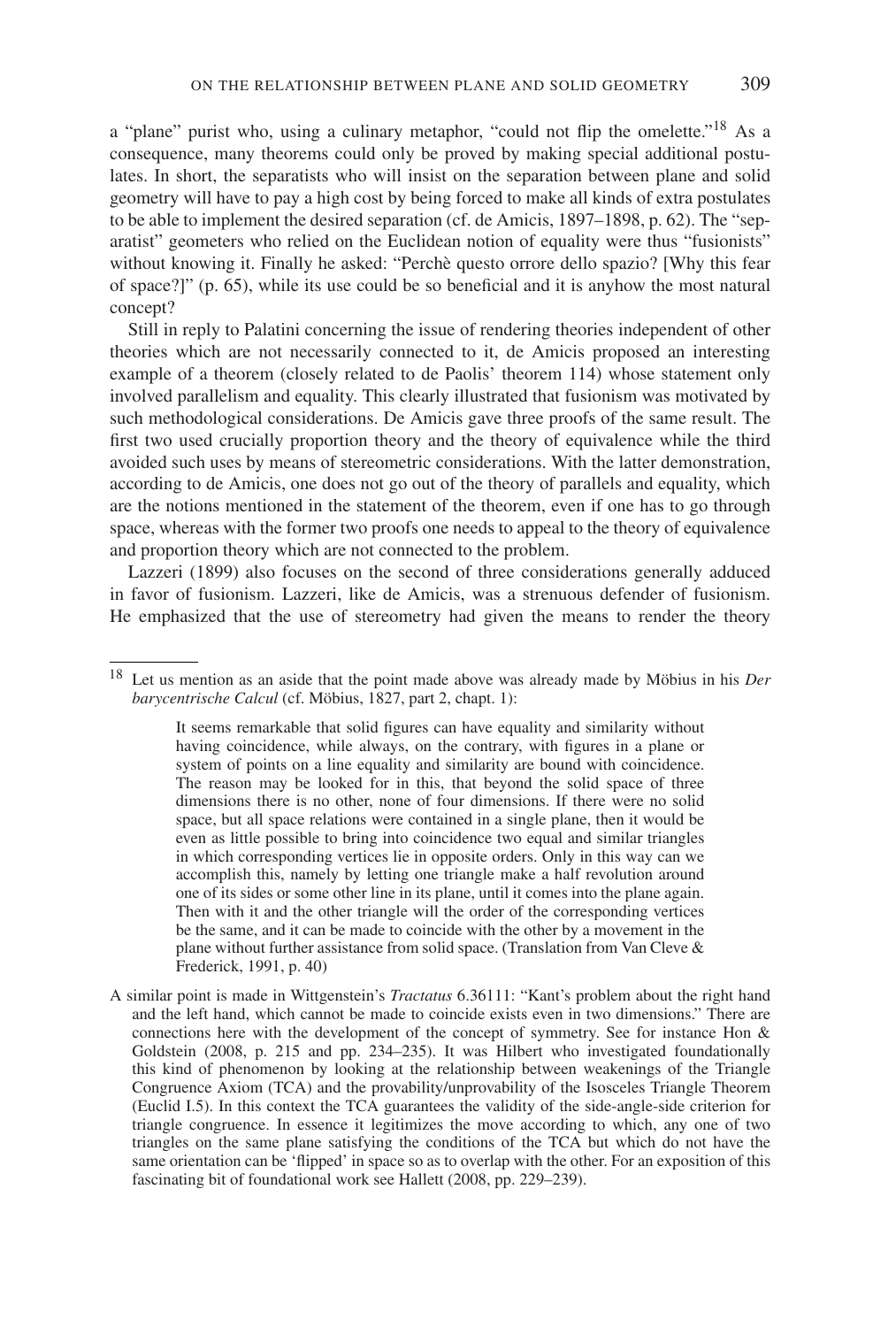of equivalence independent of proportion theory. He pointed out that in his book with Bassani such stereometric considerations were also used in giving theorems on similarity without assuming proportion theory. The important thing about such examples is that the simplification does not affect single theorems but rather entire theories. In this way he rebutted the objections of the separatists who insisted that there were very few theorems for which one could claim an advantage by introducing stereometric considerations (division of the right angle into five parts; the already mentioned theorem on isosceles triangles). But in an interesting reply to an objection raised by his colleague Retali, Lazzeri also touched upon the issue of the relation between hyperspaces of *n* dimensions and spaces of lower dimension. The objection by Retali was to the effect that Riemann had shown how in the study of a space of  $n - 1$  dimensions one can abstract from the properties of a space on *n* dimensions in which it is embedded, whereas lower-dimensional spaces are used when developing the theory of higher-dimensional spaces. Lazzeri granted that this was true to the extent that we need to rely on properties of lower dimensional spaces in order to state the postulates for higher dimensions. However,

> This does not prove that—after having established the fundamental properties of a hyperspace—one cannot obtain from its more elementary properties, in a simple and expedited way, other more complicated properties of figures belonging to spaces with a lower number of dimensions. The examples that one could adduce in this connection—obtained from higher geometry to show how from the properties of an hyperspace one can deduce other properties of spaces with a lower number of dimensions—are innumerable. It will be enough to mention the plane representation of surfaces, by means of which one can from the properties of surfaces obtain properties of curves and vice versa; the representations of bundles of lines or spheres in ordinary space, the study of Pascal's hexagon deduced from the figure of six complexes of six connected [entities] which are in involution in pairs, and many others. (cf. Lazzeri, 1899, p. 123)

Palatini in his reply tackled one of the examples that had been paraded by the fusionists in their favor (theorem 1 on p. 303 of de Paolis' *Treatise*); we do not need to state it for our purposes but let us call it theorem A. From it follows the theorem, let us call it B, to the effect that given two triangles with their angles respectively equal, the sides of the first are proportional to the sides of the second. He objected that while de Paolis' proof of A avoided the use of proportions, it required both appeals to the theory of equivalence and to stereometry. But if B is inferred from A, as one would normally do, then B would be dependent on the theory of equivalence and stereometry, neither one of which was necessarily connected to the statement of the theorem. Thus, "one frees a slave from one master in order to render a free citizen slave of two masters" (Palatini, 1899, p. 207). In addition, he also offered a new proof by planimetric considerations (which did not depend on the theory of equivalence or proportion theory but used the Archimedean axiom) of a result from which, he claimed, all of the theorems that were offered by the fusionists as showing the advantage of using stereometry depended and could easily be proven. This is the theorem that played a central role in de Paolis' treatise and that we have proved above: "If two triangles correspond to each other in such a way that the lines connecting their respective vertices meet in a point and that two sides of one triangle are parallel to the corresponding ones of the second, then the remaining two corresponding sides are parallel." With this example Palatini claimed to have shown that despite the old pedigree of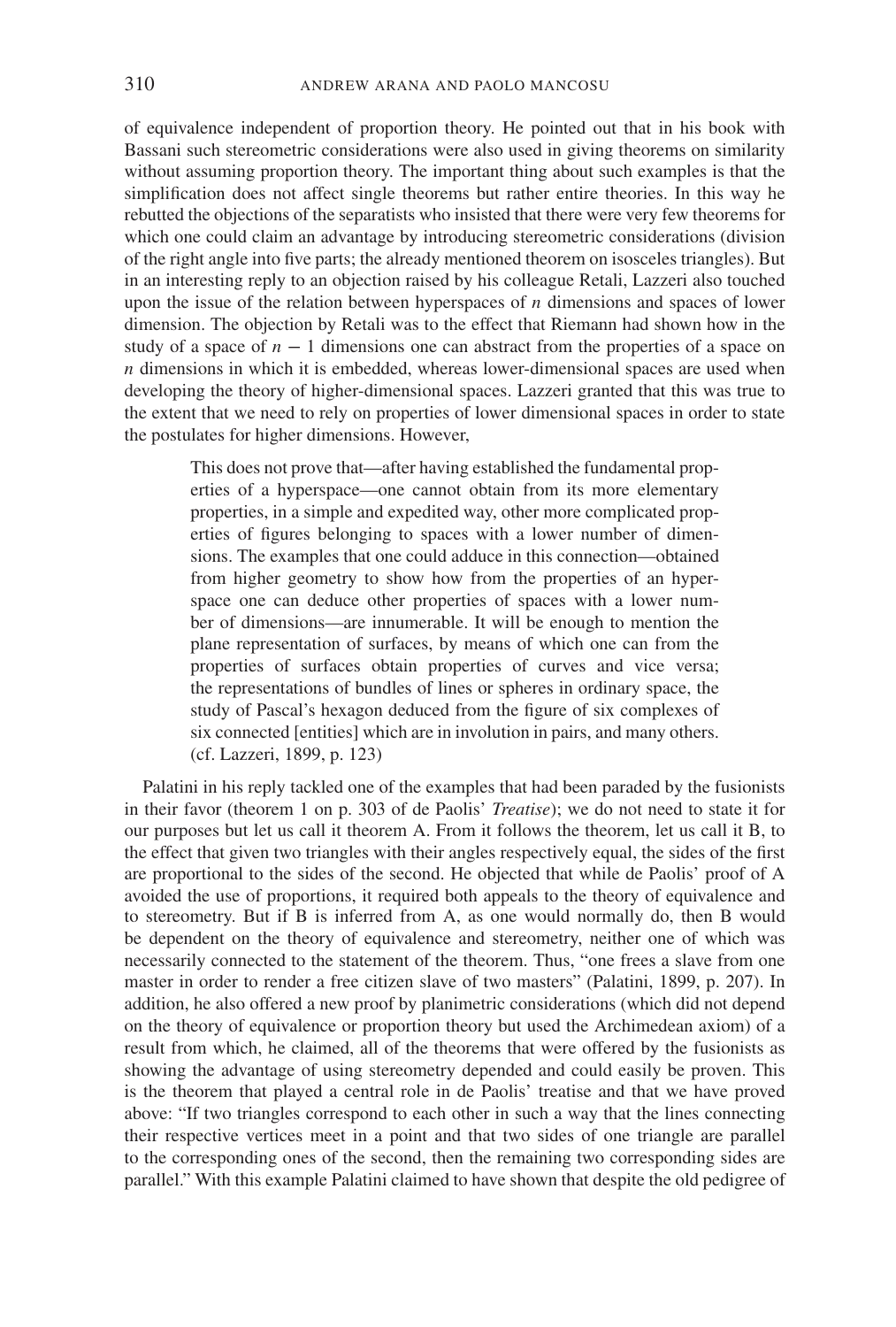planimetry new simple proofs could always be found and that stereometric considerations could be avoided.

This article was the last in which serious methodological questions were addressed. Lazzeri (1904) and Angeleri *et al*. (1904) are unfortunately only polemical and without much value.

In conclusion, we have seen how the fusionist–separatist debate brought to the fore issues of purity both for single theorems as well as for entire mathematical theories. However, such discussions could not be properly settled without the kind of work that mathematicians such as Peano and Hilbert were already addressing and that required the finer use of logical and axiomatic tools. In addition, several philosophical problems were left without proper analysis in the discussion: when is a solution to a problem (or a proof of a theorem) "foreign" to its content? How can we articulate this notion of content analytically? Answers to such questions are essential if a debate like the one we have covered in this section can have any hope of moving beyond subjective opinions. In this case only a combination of foundational work and the development of the appropriate analytical tools for the explication of such notions as "purity" and "content" can hope to indicate the way for progress. It would of course be beyond the scope of a single paper to try to address the full variety of theories that had come up for discussion in the fusionist–separatist debate (projective, metric, theory of equivalence, proportion theory, etc.). Rather, we will focus on a single, but extremely rich, case study, namely the role of Desargues' theorem on homological triangles in the foundational debates on projective geometry. This case study will provide us with a way to bring into sharper focus the issues related to "purity" and "content" raised in the fusionist debate.

**§3. Desargues' theorem: a case study.** In the early nineteenth century geometers set out to develop the foundations of projective geometry, independently of Euclidean geometry. Some, for instance Möbius (cf. Möbius, 1827) and Plücker (cf. Plücker, 1830), sought to develop an analytic projective geometry, analogous to Cartesian analytic geometry for Euclidean geometry. They developed systems of "homogeneous" coordinates for projective geometry analogous to Cartesian coordinates for Euclidean geometry.19 This new analytic geometry was quite powerful, allowing simpler proofs of geometrical theorems than were otherwise available and enabling rapid progress in the discovery and proof of new results.20 Others, for instance Steiner (cf. Steiner, 1832), sought a coordinate-free development of projective geometry that had the same power as the new analytic projective geometry.

<sup>&</sup>lt;sup>19</sup> Homogeneous coordinates permit the analytic treatment of points and lines in the projective plane as follows. In a "homogeneous" equation all the terms are of the same degree. The homogeneous equation  $aX + bY + cZ = 0$  may be associated with the linear equation  $ax + by + z = 0$ in the following way: given a triple  $(X, Y, Z)$  with  $Z \neq 0$  satisfying  $aX + bY + cZ = 0$ , the pair  $\left(\frac{X}{Z}, \frac{Y}{Z}\right)$  satisfies  $ax + by + z = 0$ . We may use such triples  $(X, Y, Z)$  to represent the point  $\left(\frac{X}{Z}, \frac{Y}{Z}\right)$  in the Euclidean plane. Triples  $(X, Y, Z)$  with  $Z = 0$  may be used to represent "ideal" points at infinity in the projective plane, for which there is no Euclidean correspondent; this is a convenient representation since the Euclidean pair  $\left(\frac{X}{Z}, \frac{Y}{Z}\right)$  involves division by zero when  $Z = 0$ . This coordinatization also provides for equations for all the projective lines, and can provide equations for algebraic curves in the projective plane as well. For more details, cf. Seidenberg (1962, pp. 35–38, 172–174).

<sup>&</sup>lt;sup>20</sup> The precise nature of these improvements is quite complex and will be addressed in detail elsewhere.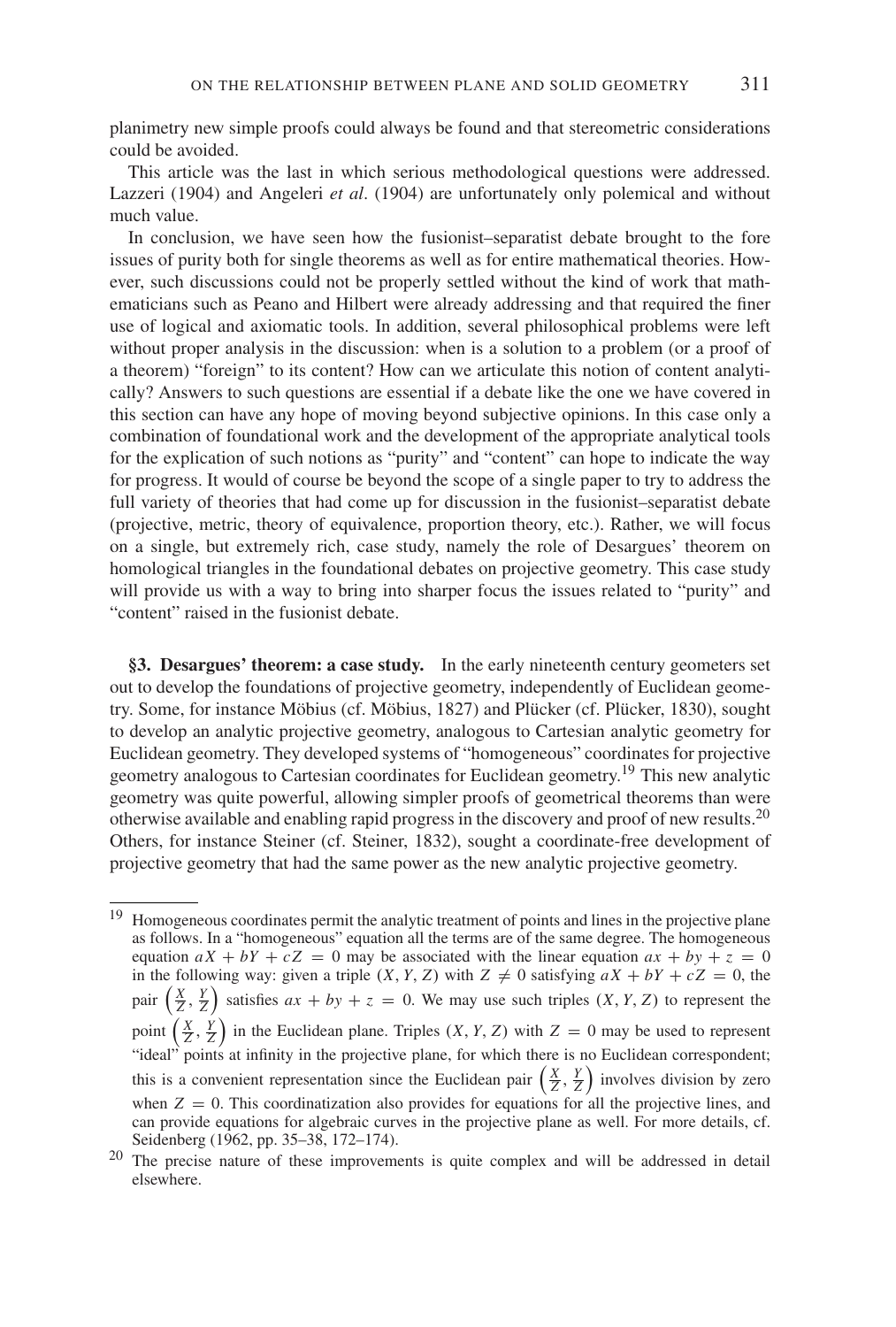In this work these geometers freely used metric considerations. They appealed either to the Euclidean distance metric, or to principles of proportionality or congruence, for instance using what Chasles called the "anharmonic ratio" and Clifford called the "crossratio" of four collinear points.<sup>21</sup> Beginning with his *Geometrie der Lage* (cf. von Staudt, 1847), von Staudt sought to eliminate these metric considerations from projective geometry on what can justly be characterized as appealing to considerations of "independence": "I have tried in this work to make the geometry of position into an independent science [*selbstständigen Wissenschaft*] that does not require measurement [*Messen*]" (cf. von Staudt, 1847, p. iii). As justification of this approach he explained that "geometric instruction must proceed from general considerations" and that his approach differs from metric investigations that "move too soon to the particular, namely the congruence and similarity of triangles, and therefore do not establish enough concepts in proper generality." The idea seems to be that projective geometry is the most "general" or "basic" geometry, and that to study geometry with metric assumptions in force is to limit the study's generality to only a special case of this basic geometry; and that one should seek to develop geometrical concepts in this more general or basic way. He did not indicate why he judged this type of development to be desirable, though.

Though there were gaps concerning continuity that were later filled by others, von Staudt's work yielded a means of defining both projective coordinates and cross-ratio by purely projective means. The key to his accomplishment was his "quadrilateral construction," which provides a way, given any three collinear points, to find uniquely a fourth point on that line by means of a construction that we explain immediately; it is then said that the four points together form a "harmonic range." The construction proceeds as follows (an example is depicted in Figure 5): suppose *A*, *B*, and *C* are three collinear points, and that *E* is a point not collinear with these three. Let *CFG* be a line through *C* not identical with *ABC* that does not pass through *E*, with *F* the point where *CFG* passes through the line *B E* and *G* the point where *CFG* passes through the line *AE*. Let *H* be the point where the line *AF* intersects the line *BG*. Then *D* is the point where the line *E H* intersects *ABC*. In this case, *D* is said to be the "harmonic conjugate" of *C* with respect to *A* and *B* (cf. von Staudt, 1847, §93). The quadrilateral construction thus constructs this fourth point *D* of a harmonic range consisting of *A*, *B*, *C*, and *D*.



Fig. 5. von Staudt's quadrilateral construction.

<sup>&</sup>lt;sup>21</sup> The "cross-ratio" of four collinear points *A*, *B*, *C*, and *D* is the quantity  $\frac{CA}{CB} / \frac{DA}{DB}$ , where the line in question is supposed to have an orientation so that this quantity can be negative or positive depending on the order of the points. Since Desargues cross-ratio had been known to be projectively invariant.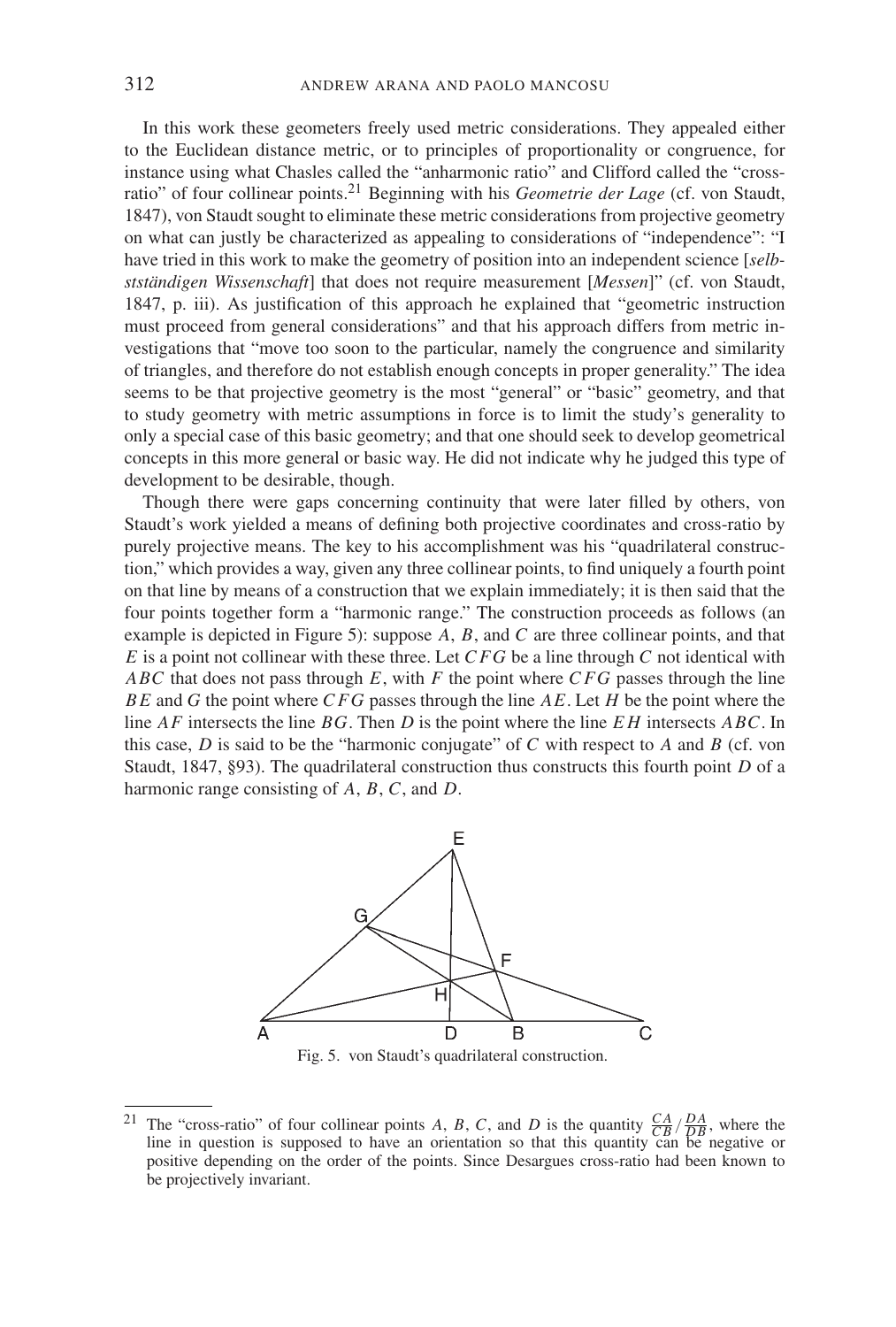

Fig. 6. Desargues' theorem.

It can be shown that four points in a harmonic range have cross-ratio −1, and this turns out to be critical for the quadrilateral construction's usefulness in replacing appeals to cross-ratio. Indeed, this gives a way of carrying out the quadrilateral construction, and showing the uniqueness of the fourth harmonic point, by appeal to metric considerations. Following his aim of purifying projective geometry of metric considerations, von Staudt instead proved the uniqueness of the fourth harmonic point by purely projective means, in particular by appealing to Desargues' theorem, to which we now turn our attention.

There are several ways of formulating what is known as "Desargues' theorem," but its most common formulation is the following: if  $\triangle ABC$  and  $\triangle A'B'C'$  are two triangles lying in the same plane and such that the lines *AA* , *B B* , and *CC* intersect at a point, then the intersections *C''*, *A''*, and *B''* of the corresponding sides of  $\triangle ABC$  and  $\triangle A'B'C'$ —that is, the intersections of *AB* and *A'B'*, *BC*, and *B'C'*, and *AC* and *A'C'*—are collinear. (See Figure 6 for an example of such a configuration.) Since two triangles are said to be "perspective from a point" if the lines through their corresponding vertices are coincident in a single point, and to be "perspective from a line" if the intersections of their corresponding sides are collinear, this result can be stated concisely as saying that if two triangles in the plane are perspective from a point, then they are perspective from a line. If the result so formulated is true, its converse is also true, and so geometers sometimes choose its converse formulation instead.

Both of these formulations are "projective," concerning only the incidence and intersection of points and lines, where the points—if we avail ourselves of nonprojective terminology—may be either the "real" points of familiar geometric experience or "ideal" points at infinity where parallel lines meet. There are also "affine" formulations of Desargues' theorem, involving parallels and avoiding points at infinity. We have seen one when discussing de Paolis above; Hilbert's formulation (of the converse) is another such formulation (cf. Hilbert, 1899, theorem 32): "when two triangles are so situated in a plane that their homologous sides are respectively parallel, then the lines joining the homologous vertices pass through one and the same point, or are parallel to one another."

Desargues' theorem can be proved easily using metric methods, in particular by way of Menelaus' theorem (which requires congruency for its proof), as Desargues had done (cf. Coxeter & Greitzer, 1967, p. 71).<sup>22</sup> Such proofs are not satisfactory for von Staudt's

<sup>22</sup> For a study of Menelaus' theorem in axiomatic geometry, see Guggenheimer (1974), and for the weakest congruence axioms strong enough to imply Desargues' theorem, see Sperner (1954).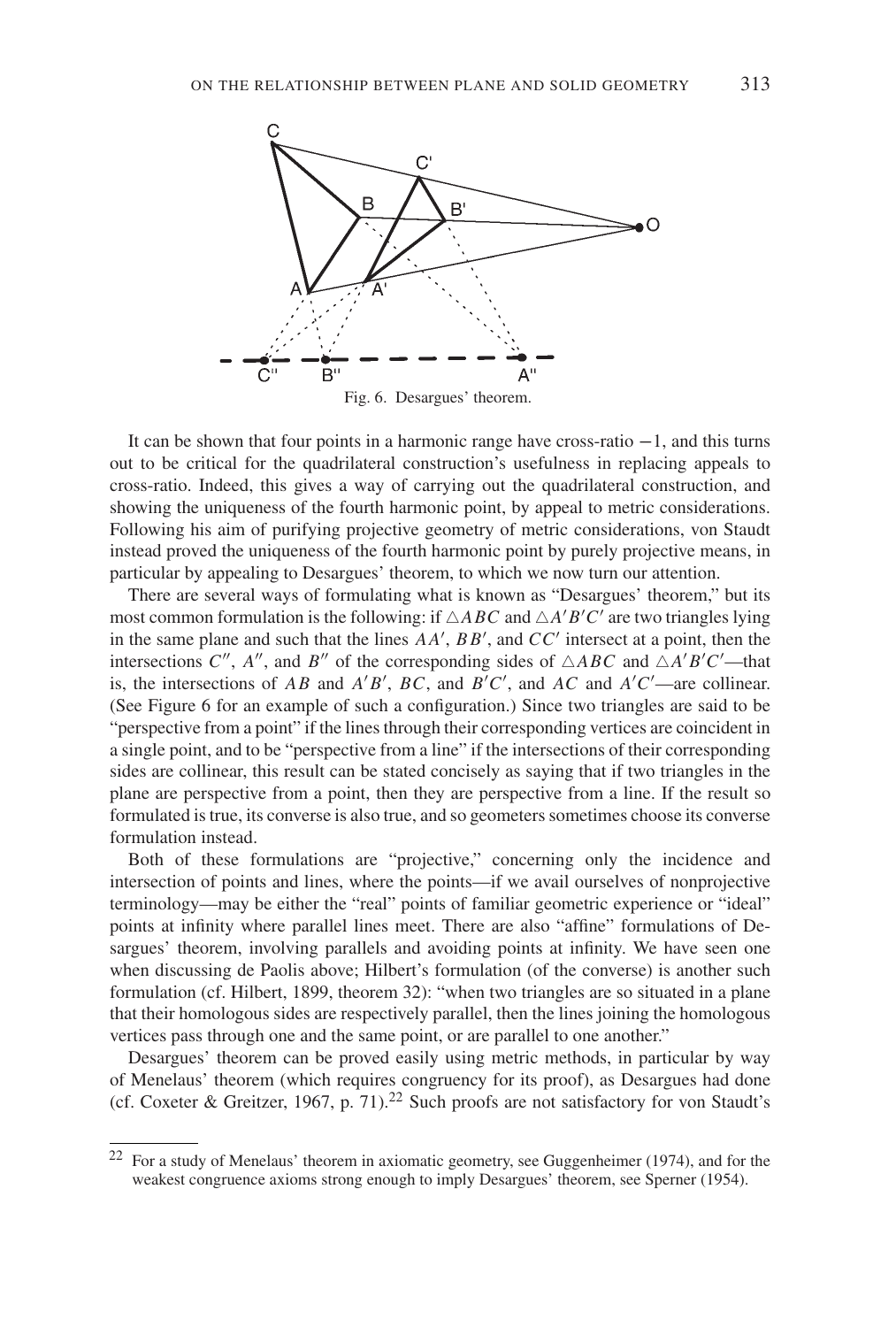purpose of purifying projective geometry from metric considerations. In von Staudt's time purely projective proofs were also known, though, and von Staudt gave such a proof (cf. von Staudt, 1847, §90). Strikingly, his proof draws on considerations from solid geometry (*ibid.*, §87), despite the fact that Desargues' theorem concerns just triangles in the plane. In giving a solid proof von Staudt was following previous work relating Desargues' theorem stated for triangles in the plane with its solid analogue for triangles lying in different planes. This solid analogue states that if  $\triangle ABC$  and  $\triangle A'B'C'$  are two triangles lying in different planes and such that the lines *AA* , *B B* , and *CC* intersect at a point, then the intersections of their corresponding sides are collinear. The solid Desargues theorem had been noted for its obviousness; Poncelet for instance had called the solid version "évidente, à *priori*" (Poncelet, 1822, §168, p. 89). It can be proved projectively as follows (see Figure 7 for illustration). Suppose  $\triangle ABC$  and  $\triangle A'B'C'$  are two triangles lying in different planes and such that the lines  $AA'$ ,  $BB'$ , and  $CC'$  intersect at a point  $O$ . The intersections of  $AB$ and  $A'B'$ ,  $BC$ , and  $B'C'$ , and  $AC$  and  $A'C'$ , each lie in both of the two planes. Since we are working in projective space the two planes intersect, and their intersection is a line. Therefore the intersections of the corresponding sides of  $\triangle ABC$  and  $\triangle A'B'C'$  are collinear.

In Gergonne (1825–1826, p. 217), Gergonne, after remarking on the importance of solid methods in planar geometry (quoted earlier on p. 303), states Desargues' theorem in both solid and planar versions, proves the solid version, and argues that this solid proof establishes as a derivative case the planar Desargues theorem. To see how this goes, suppose that there is a point *S* outside the plane in which  $\triangle ABC$  and  $\triangle A'B'C'$  lie (see Figure 8). On the line *SB* let  $B_0$  be a point, and let  $AB_0C$  be a plane in which *AC* lies and which passes through  $B_0$ . The triangle  $\triangle AB_0C$  lies in this plane. Since both  $OB_0$  and  $SB'$ lie in the plane  $OBS$ , they intersect in this plane; let  $B'_0$  be that point of intersection. Then  $A'B'_{0}C'$  is a plane in which the triangle  $\triangle A'B'_{0}C'$  lies. Then  $\triangle ABC$  and  $\triangle A'B'C'$  are planar projections from *S* of  $\triangle AB_0C$  and  $\triangle A'B'_0C'$ , respectively. Furthermore,  $\triangle AB_0C$ and  $\triangle A'B'_{0}C'$  are two triangles lying in different planes for which the lines *AA'*, *CC'*, and  $B_0B'_0$  connecting their corresponding vertices intersect at *O*, and so satisfy the antecedent of the solid Desargues theorem. The line in which their two planes intersect can be



Fig. 7. A proof of Desargues' theorem for triangles in different planes (adapted from Courant & Robbins, 1996, p. 171) .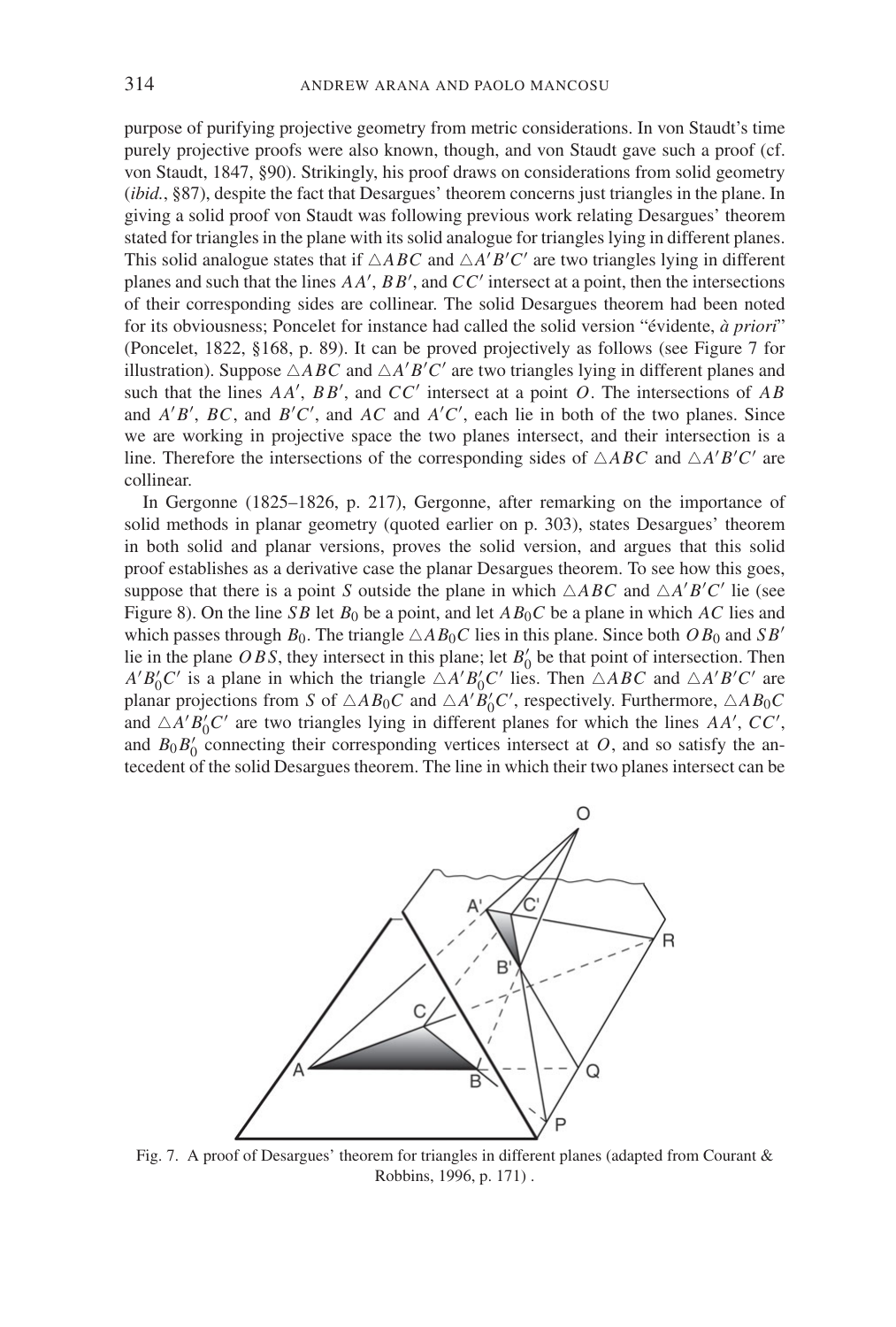

Fig. 8. A projective proof of the planar Desargues theorem, using solid methods (adapted from Hilbert & Cohn-Vossen, 1952, p. 122).

projected from *S* onto the plane in which the planar triangles  $\triangle ABC$  and  $\triangle A'B'C'$  lie. Then the intersections of corresponding sides of  $\triangle ABC$  and  $\triangle A'B'C'$  intersect on this projected line, as we were trying to prove.

Thus Desargues' theorem in the plane is proved by solid methods. No projective proof using purely planar methods was known in the nineteenth century, however. This peculiar state of affairs was noticed by nineteenth-century geometers, as we have already seen in Sections 1.3 and 2. In the second half of the century several geometers investigated why this state of affairs held, that is, whether there could be a planar projective proof of Desargues' theorem. Among these are Klein, Peano, and Hilbert. We will now consider their observations in turn.

**3.1. Klein.** Klein (1873) sought to develop the foundations of projective geometry, in particular the development of projective coordinates as von Staudt had carried out, without following von Staudt in using the parallel axiom. Von Staudt drew on Desargues' theorem in developing these coordinates, as we explained earlier, and not only did he draw on solid methods in proving Desargues' theorem, his development of projective geometry consistently fused solid and planar methods together. His coordinates were, as Klein noted, coordinates for projective space, not just for the plane. Klein showed how these coordinates allowed surfaces in space meeting certain basic conditions to be represented by linear equations. This was desirable because it enabled analytic computations concerning these surfaces to be more easily carried out. As he saw it, a spatial analogue of the projective geometry of planes and lines is valid for these surfaces and curves on those surfaces.<sup>23</sup>

Klein asked whether such a development could be carried out for the plane alone; that is, whether von Staudt's methods could generate coordinates for just the plane, considered alone rather than as an element of space, such that planar curves meeting basic conditions similar to those in the case of surfaces would be representable by linear equations. If this were possible, then it would indicate that the projective geometry of the plane could be developed without treating the plane as an element of, or "embedded in," space. He observed that it could not, as a consequence of a result of Beltrami's. Beltrami stated his result as follows:

 $23$  In his words (cf. Klein, 1873, p. 135), "Für ein solches System von Flächen und Curven gilt die projectivische Geometrie in demselben Sinne wie gemäss den gewöhnlichen Vorstellungen für das System der Ebenen und Geraden in einem beliebig begrenzten Raume."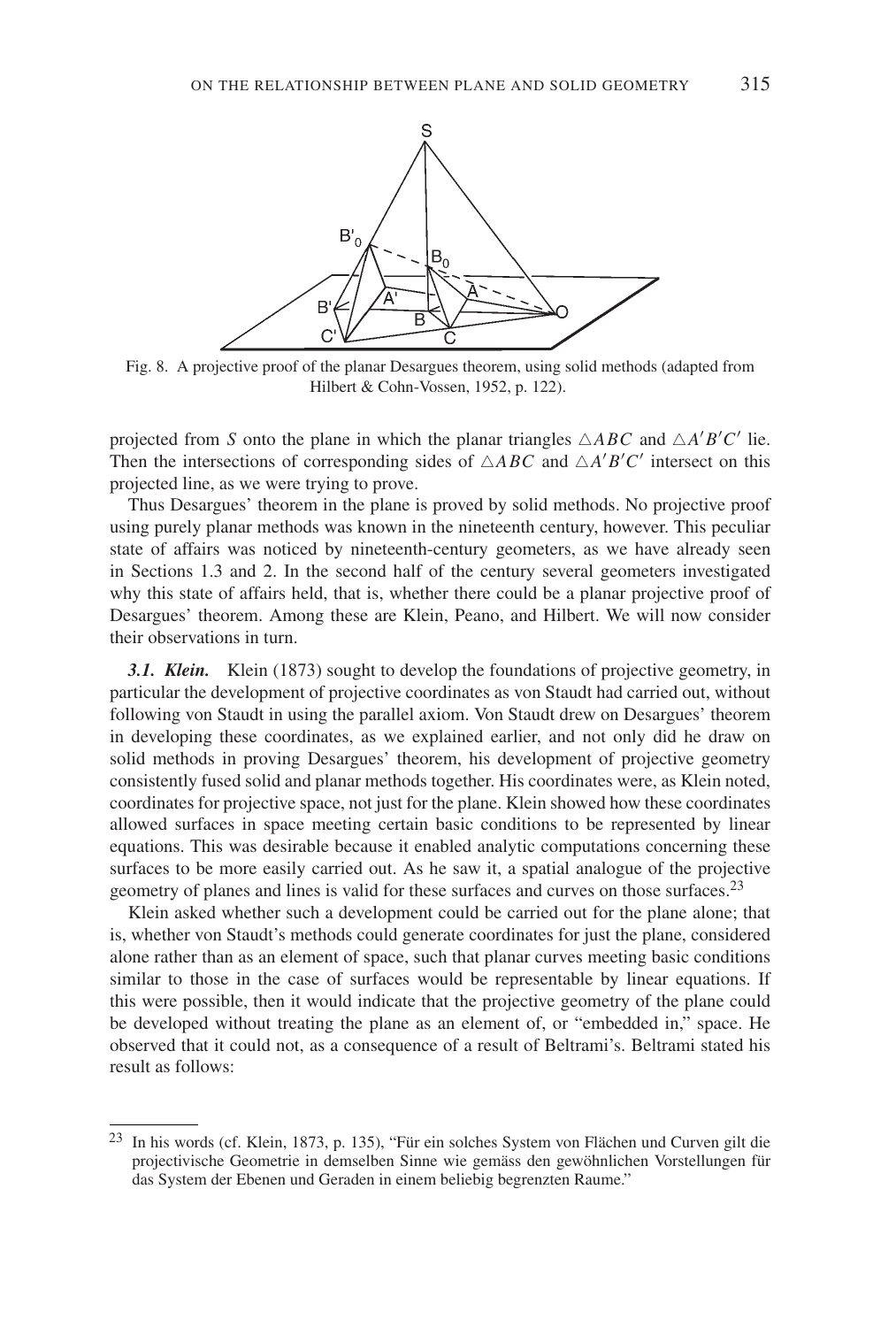The only surfaces susceptible of being represented on a plane, so that each point corresponds to a point [on the plane] and each geodesic to a straight line, are those whose curvature is everywhere constant (positive, negative or zero). (cf. Beltrami, 1865, p. 279 in the reprint in *Opere matematiche*)

That is, a surface has constant curvature if and only if it can be mapped to a plane so that the geodesics of that surface (roughly, the curves tracking the shortest distance between points on that surface) are mapped to straight lines in that plane. Beltrami observed that such mappings are important in the construction of planar maps of the earth, where a surface of constant curvature (the idealized sphere of the earth) is mapped by central projection to the plane. Figure 9 illustrates such a mapping, with *AB* a great circle on the sphere, and  $A'B'$  its image in the plane.

Actually, Beltrami's result only applies to *Riemannian* surfaces, which are "smooth" surfaces (in the sense of being sufficiently differentiable everywhere) endowed with a smoothly varying Riemannian metric (cf. Busemann, 1955, for a more technical definition). In the nineteenth century only surfaces endowed with smooth metrics were considered, so Beltrami's work can be understood as implicitly restricted to Riemannian surfaces. Klein's remarks are thus also restricted to Riemannian surfaces (hence we continue by writing "surface" for Riemannian surface unless we have explicit reason to think such a restriction is not in place).

Klein understood Beltrami's theorem as asserting that one cannot represent a surface of nonconstant curvature on the plane such that all the geodesics of that surface are represented by straight lines in the plane. The result applies to the Euclidean plane and even to the projective plane. So Klein seems to have concluded from Beltrami's theorem that surfaces whose geodesics have linear equations in projective coordinates (satisfying the aforementioned basic conditions), and thus whose planar representations "behave" like projective straight lines, must have constant curvature. But then planes that represent surfaces of nonconstant curvature have lines that are not all representable by linear equations and hence do not all behave like projective straight lines. Klein thus recognized a fundamental difference between the projective geometry of space, including planes and lines in those planes as elements, and the projective geometry of planes treated independently from space rather than as embedded in space. As he put it:

Thus, one must not, as it has happened since, regard it as a *trick* [*Kunstgriff*] by von Staudt when he also considered the stereometric relationships of the plane for the foundation [*Begrundung*] of projective geometry. His starting point corresponds completely to the nature of the



Fig. 9. Central projection of a great circle on a sphere to the plane.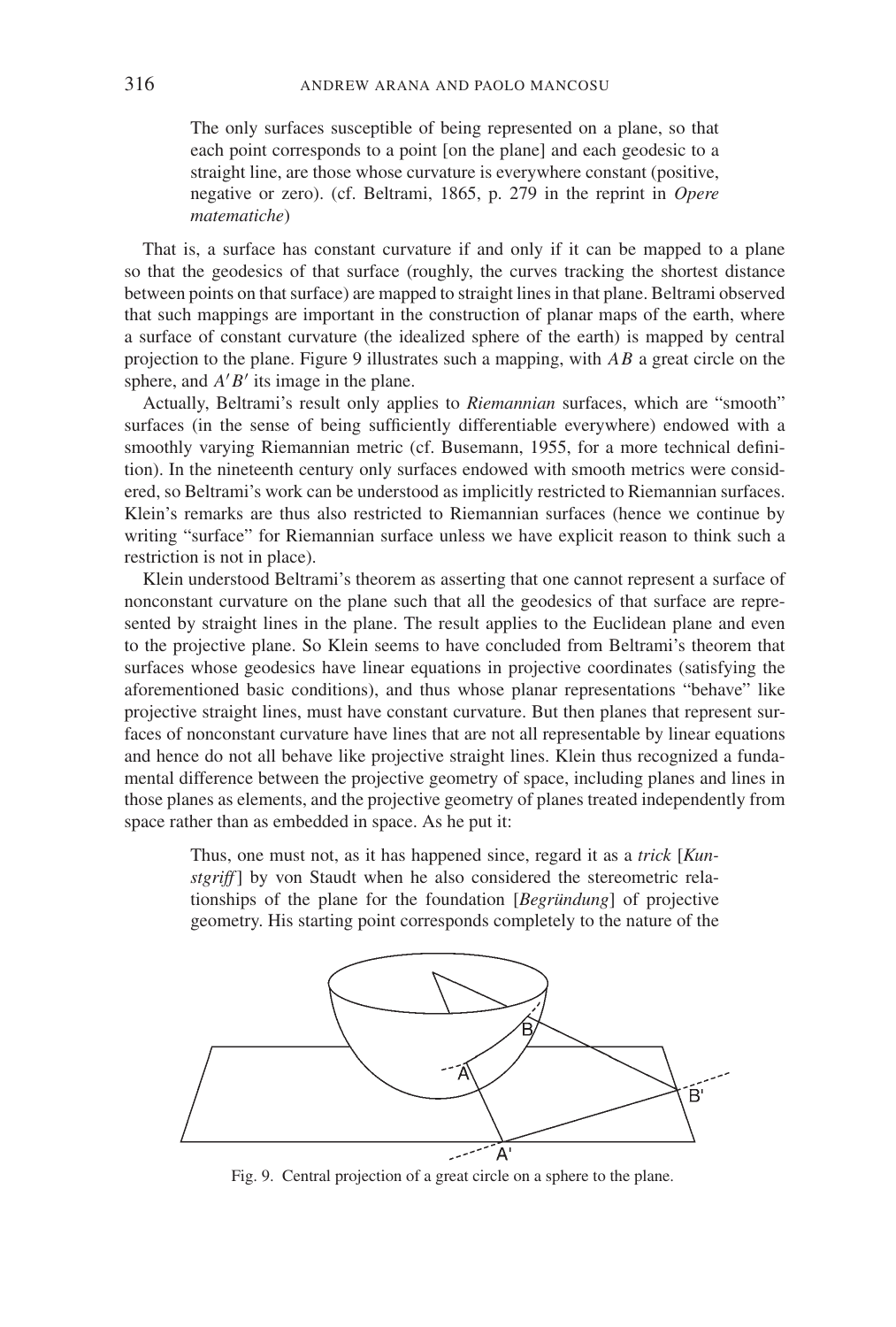matter. If, following von Staudt, one excludes the consideration of metric relations, then projective geometry holds for the straight lines in a plane because plane and line can be conceived as elements of a spatial system. (cf. Klein, 1873, p. 136)

In this striking passage, Klein asserts that von Staudt's fusionist treatment of the plane and space "corresponds completely to the nature of the matter," because a purely projective treatment of the plane, without taking it as embedded in space, will fail on account of Beltrami's theorem. Planes not embedded in space may include geodesics that fail to behave like projective straight lines in the sense that they are not representable by linear equations in projective coordinates, since such planes may have nonconstant curvature. The geodesics of planes embedded in space do behave like projective straight lines, though (provided that their geodesics satisfy the aforementioned basic conditions). In this way the projective geometries of space and planes not taken as embedded in space differ.

Klein's concern was with finding a projective geometry that supported the right kind of coordinatization, and not explicitly with Desargues' theorem. Therefore he does not draw any explicit connection between this observation and the possible failure of Desargues' theorem in a purely planar setting. But what he says suggests this connection, since the key to von Staudt's coordinatization of projective space was Desargues' theorem.

This connection was picked up soon thereafter, though. In an influential 1891 lecture (published a year later as Wiener, 1892) Wiener gave Desargues' theorem as an example of a theorem of planar projective geometry, emphasizing that it is a theorem concerning the incidence and intersection of lines and points (p. 46). While noting that it can be proved by spatial means he remarked, without proof, that it cannot be proved by purely planar incidence and intersection considerations, observing that "this area of geometry is not self-contained" (p. 47). Peano and Hilbert took up this metamathematical question shortly thereafter, and to this work we now turn.

*3.2. Peano.* During the 1890s the systematic study of projective geometry was in full swing in Italy (providing a crucial background to the fusionism debate discussed in Section §2). For instance Pieri provided several different axiomatizations of projective geometry, including solid axioms, typically noting which of his axioms suffice for von Staudt's spatial proof of Desargues' theorem. But it was Pieri's fellow countryman Peano who seems to have been the first to find a model of the plane in which Desargues' theorem fails, in an 1894 essay (Peano, 1894). Priority for this result is typically given to Hilbert; for example, the claim is made in Hallett (2008, p. 225): "Hilbert's model specifies the first example of a non-Desarguesian geometry." On the contrary, we concur with Whitehead (1906, p. 11), who attributes the result to "Peano, and subsequently Hilbert," citing Peano (1894) and in particular p. 73, which we discuss shortly. Whitehead does not substantiate this claim with a discussion of Peano's work, however. Accordingly, we will attempt to do so.

While it is true that Peano's setting is not clearly projective—he follows Pasch in taking as a primitive notion the ternary relation of betweenness, which is not projectively invariant (on this, see Section §6)—his proofs bring to light both spatial and metrical issues that will concern us for the remainder of the paper.

Peano firstly gave postulates I to XIV evidently concerning planar geometry, and secondly introduced postulate XV in a section entitled "solid geometry."<sup>24</sup> Peano stated

 $24$  Note, however, that Peano's expression of Postulate X in his formal language differs from its subsequent informal expression. In the last clause of the formal version, it says that  $a$  is between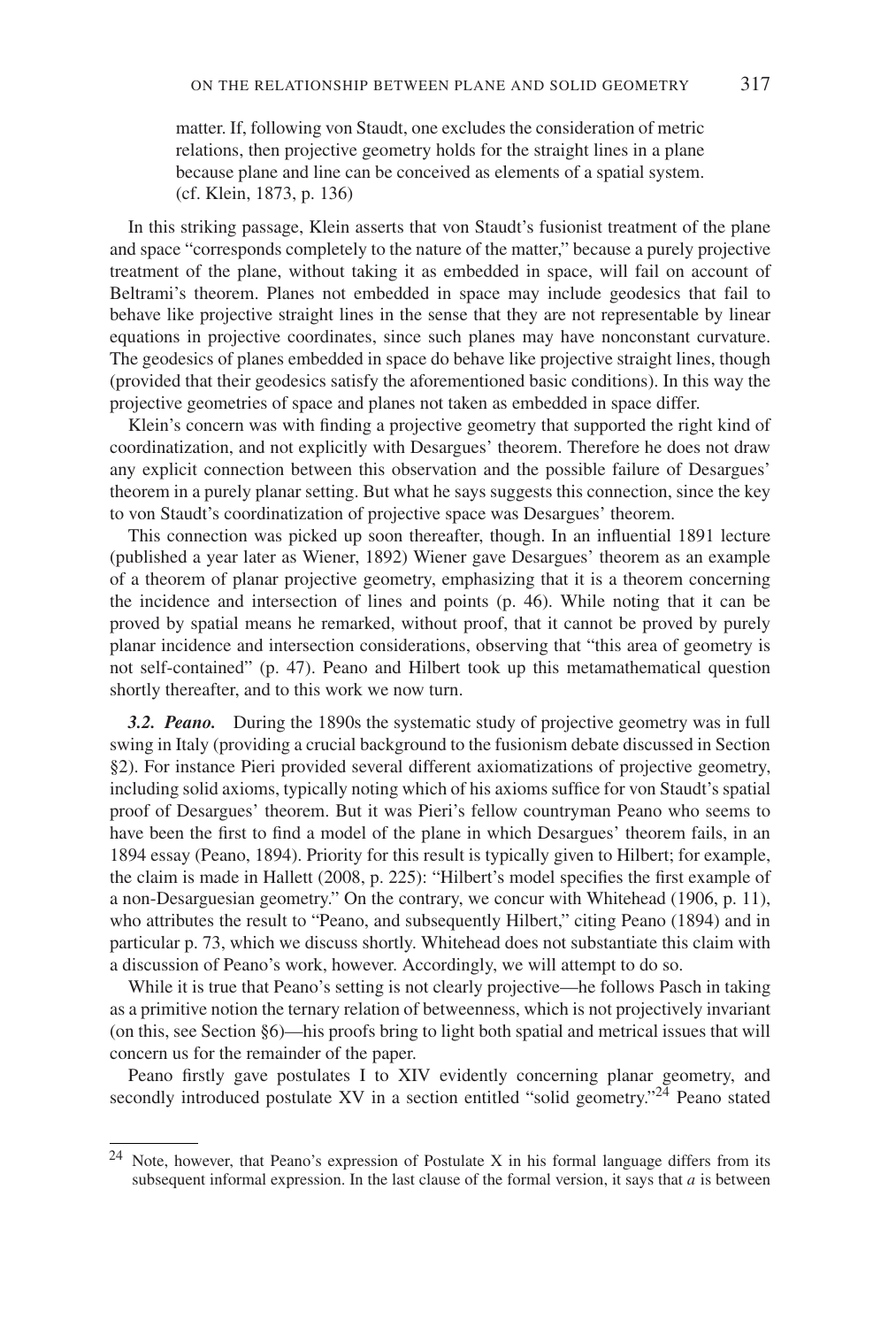it as follows: "Given a plane *h*, we can find a point a outside of it." Shortly thereafter, Peano turned to Desargues' theorem, writing as follows:

> The theorem on homological triangles in the plane [Desargues' theorem], is however a consequence of postulate XV, and thus it is a theorem of solid geometry. That it is not a consequence of the preceding postulates follows from the following consideration. If by  $p$  we mean the points of a surface and with  $c \in ab$  we mean that the point *c* lies on the geodesic arc that joins the points  $a$  and  $b$ , then all the postulates I to XIV are satisfied but the proposition on homological triangles is not always true. This proposition, however, still holds for surfaces with constant curvature. (cf. Peano, 1894, p. 73)

Peano thus proposed doing planar geometry on surfaces other than the standard "flat" plane, by taking on those surfaces the "straight lines" between two points to be the geodesics between those two points. As with Klein, we may suppose that Peano's intended surfaces are Riemannian. Peano claimed that for surfaces satisfying his postulates I to XIV, Desargues' theorem holds for triangles when the surface has constant curvature, and that it may fail when the surface has nonconstant curvature. That is, he claimed to have identified a model in which postulates I through XIV are satisfied but Desargues' theorem is false, without specifying the model explicitly. His claim is simply that surfaces of nonconstant curvature satisfying his first fourteen, purely planar, postulates need not satisfy Desargues' theorem. From this he concluded that Desargues' theorem is not a consequence of his planar postulates, and hence requires solid postulates for proof in his axiomatic framework.

To judge Peano's priority in finding a non-Desarguesian plane, it would be good to know what models he might have had in mind, and to understand why Desargues' theorem fails in these models. Thus we will consider specific elementary surfaces of nonconstant curvature, the ellipsoids, and show the failure of Desargues' theorem on this surface. We will do so in terms available to geometers of Peano's ilk at the time. It is thus plausible that he was thinking in this way.

The construction of this model goes as follows.<sup>25</sup> We begin with a disk *D* in a Euclidean plane *P* embedded in a Euclidean space of three dimensions. Let *O* denote the center of *D* and let *C* denote the circle that is the boundary of *D*. We consider ellipsoids generated by revolving an ellipse around one of its axes, this axis being perpendicular to *P* at *O*, such that the generated surfaces have center *O* and intersect *P* along *C*. Let *h* denote the length of the segment cut by the ellipsoid on its axis of revolution, from *O* to the edge of the ellipsoid. (Figure 10 depicts such an ellipsoid.) We will consider in particular ellipsoids with very small values of *h*, that is, very "flat" ones. When *h* approaches 0, the ellipsoid converges to the disk *D* covered twice (by each "side" of the ellipsoid).

Continue by projecting all points on the ellipsoids onto the plane *P* in which *D* lies, by a cylindrical projection perpendicular to *P*. Consider the images of the geodesics of these ellipsoids by this projection. When we vary *h*, the images of these geodesics vary. At the limit, the configuration of all the geodesics on the ellipsoid converges to the configuration of Euclidean lines inside the disk *D*. In this limiting case, when a line in *D* reaches the

*b* and *c*. But in the informal description, it says that *d* is between *b* and *c*. It is evident that the informal version expresses what Peano intended.

<sup>25</sup> We are in debt to Patrick Popescu-Pampu for this construction.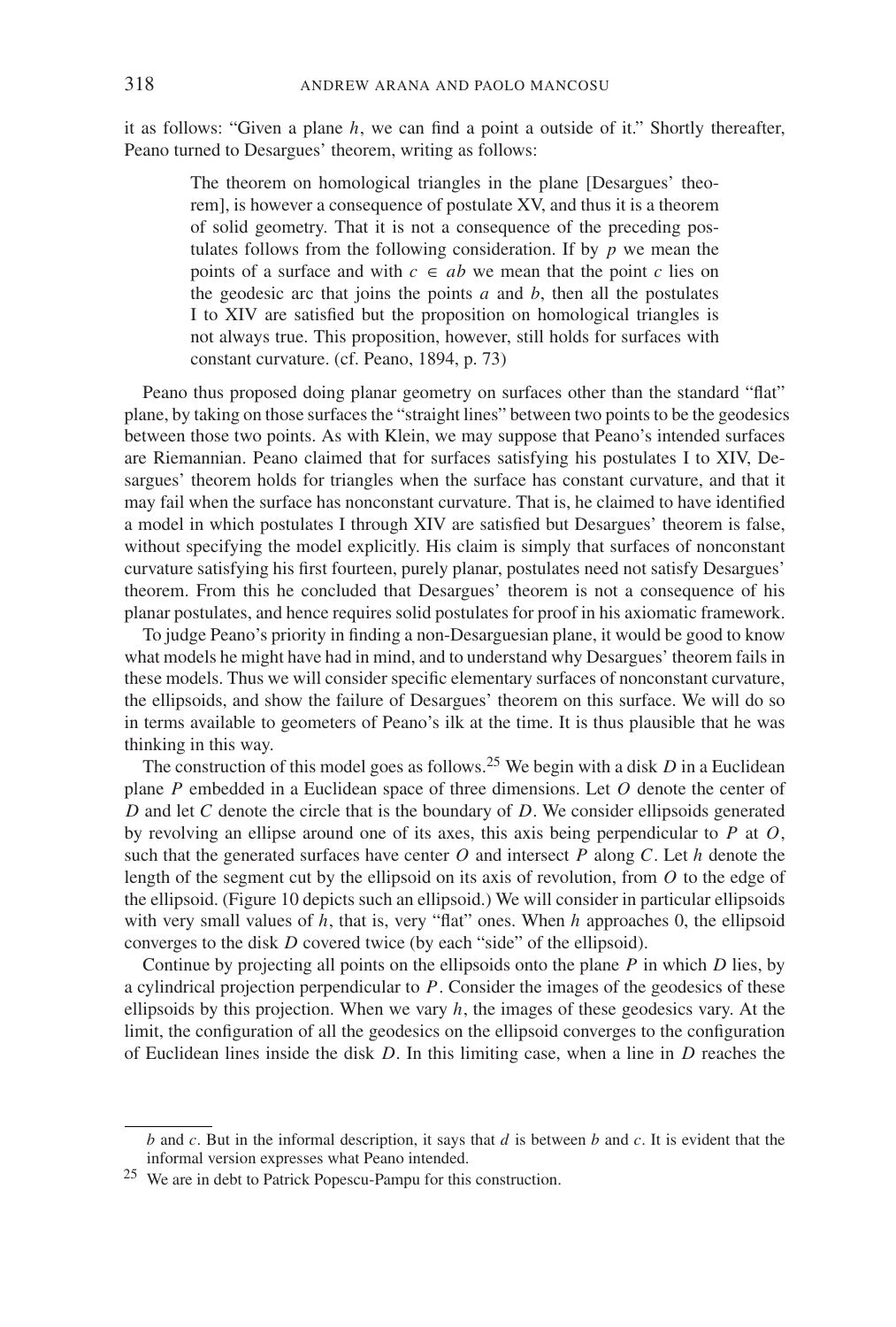

Fig. 10. An ellipsoid of revolution.

boundary *C* of *D*, it is reflected within the disk by what is known in geometrical optics as the "law of reflection." That is, the line is reflected off the tangent to  $C$  at the point the line meets  $C$ , in such a way that the angle of incidence of that line to that tangent is the same as the angle of reflection of that line to that tangent. At such points the geodesic of which this line is a projection passes to the second side of the "flat" ellipsoid.

The particular case of this reflection that concerns us here arises from the following configuration. Let *A* be a diameter of the disk *D*. Let *K* and *L* be two lines parallel to *A* but on opposite sides of *A*, intersecting *D*, and situated close to *A* and at *different* distances from *A*. (Figure 11 depicts such a configuration.) Build two triangles inside *D* such that the triangles are perspective from a point *O*, with *O* inside *D* as well; such that two of the three points of intersection of opposite sides are situated on *A*; and such that the remaining two sides are situated on *K* and *L*, respectively. (Figure 12 depicts such a configuration, with the lines of the two triangles darker than the other lines.)

If the consequent of Desargues' theorem were to hold of these triangles, then the third point of intersection of opposite sides would also be situated on *A*. But *A* is reflected on itself, while *K* and *L* are at different distances from *A*, so the intersection of *K* and *L* cannot be situated on *A* (as Figure 11 illustrates in one case).<sup>26</sup> Thus in general Desargues' theorem does not hold on ellipsoids, since it does not hold in this limiting case.<sup>27</sup>

<sup>26</sup> Note that the reflections on *C* of all the lines parallel to *A* together envelope what is known in geometrical optics as a "caustic," in particular a curve known as a "nephroid," familiar as the shape yielded by light rays refracted when passing through a drinking glass; cf. Hilbert & Cohn-Vossen (1952, p. 280) and Audin (2003, p. 263).

<sup>27</sup> A full proof that Desargues' theorem fails in this limiting case would use analysis, and we do not give this proof here. Doing so would be routine and in fact would have been routine even in Peano's time.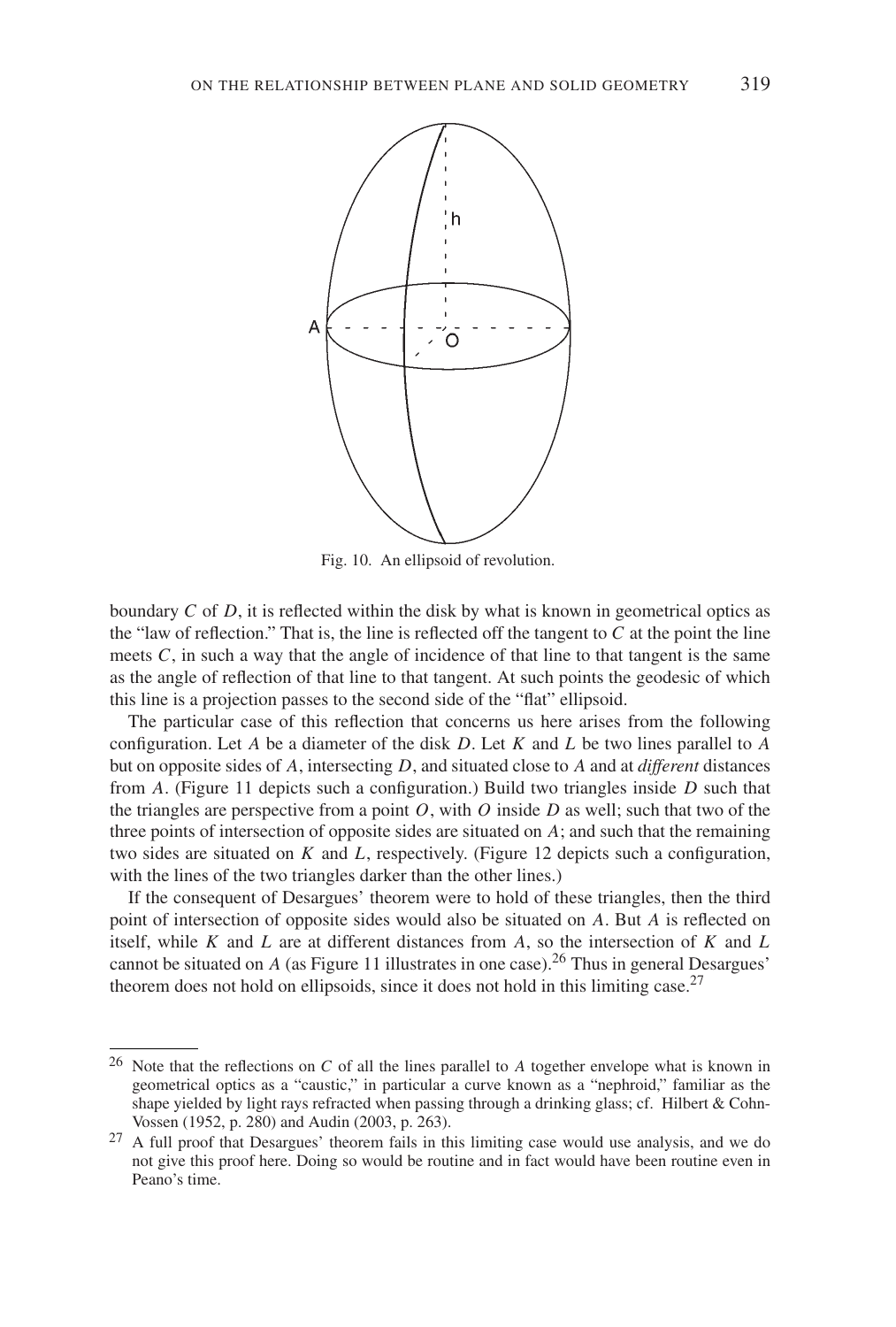

Fig. 11. A projection of the limiting ellipsoid.



Fig. 12. A Desargues configuration for the limiting ellipsoid.

Our claim, again, is not that this construction can be found in Peano's writings. We claim only that such a construction might have been what Peano had in mind in the passage quoted above. In any case Peano's production of a non-Desarguesian plane was only implicit, since he did not provide a construction like the one we have just given. In the next section we will turn to Hilbert's more widely-known, explicit construction of a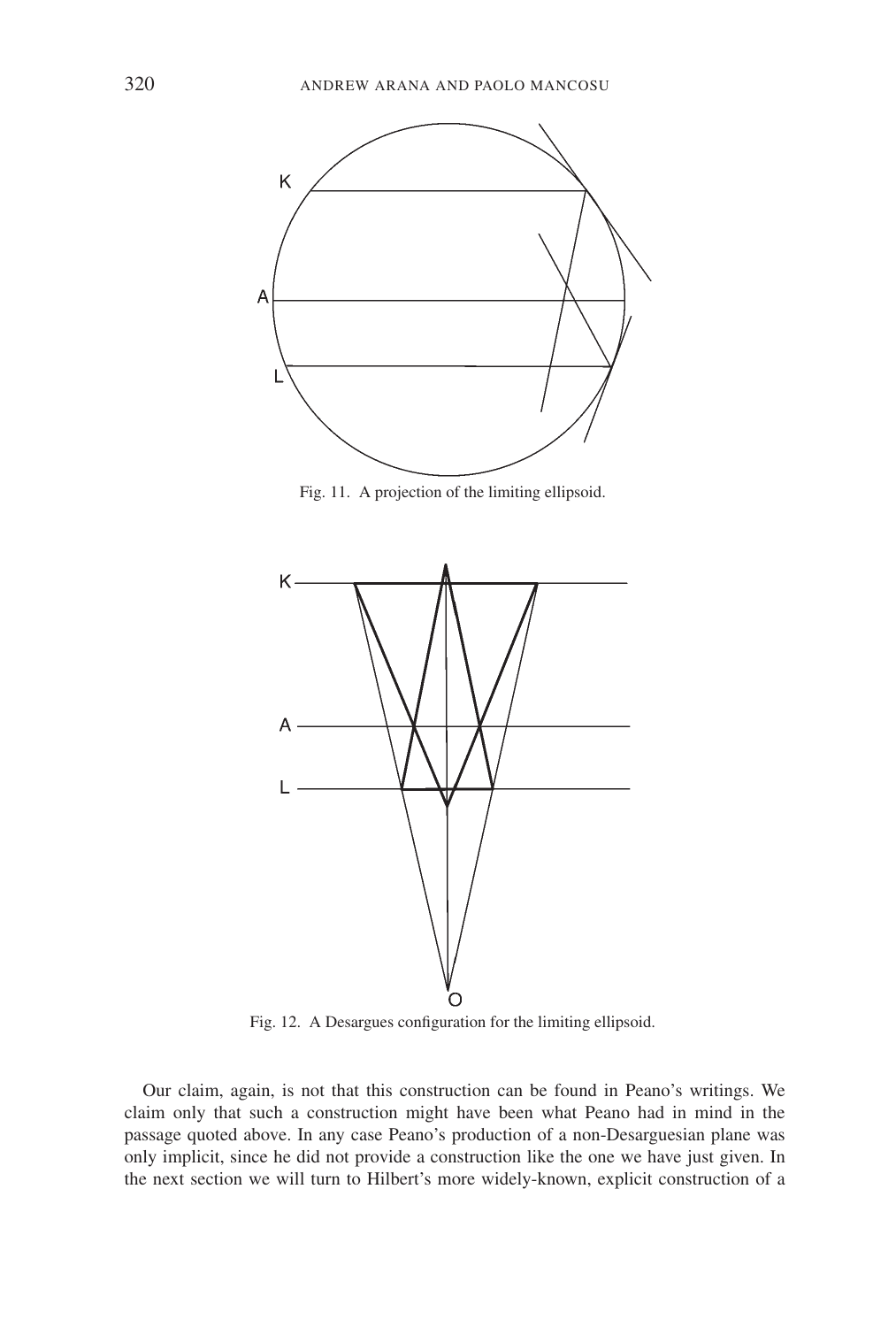non-Desarguesian plane.<sup>28</sup> We will also briefly discuss the differences between Peano and Hilbert's approaches, and why Hilbert, even if he knew Peano (1894) (we do not know whether he did), might not have thought that Peano's work had settled the matter once and for all.

*3.3. Hilbert.* In the *Grundlagen der Geometrie*, Hilbert (1899) divided his axioms into five classes: incidence axioms (I); order axioms (II); the parallel axiom (III); congruence axioms (IV); and continuity axioms (V). Within the incidence axioms in I he notes that axioms I 1 and 2 concern planar geometry, while the rest of the axioms 3–7 in I concern spatial geometry. He observed that Desargues' theorem is provable in this system using spatial axioms, or alternately using axioms of congruence. He then showed (Theorem 33) that Desargues' theorem cannot be proved in plane geometry (in fact, from axioms I 1–2, II, III, IV 1–5, and V), by presenting explicitly a model in which these axioms are satisfied but Desargues' theorem is not.<sup>29</sup> We now narrate that presentation.<sup>30</sup>

Start with the ordinary Euclidean plane, with a coordinatization relative to the usual *x* and *y* axes. Construct an ellipse  $\mathcal E$  centered at the origin of this plane, with semimajor axis 1 and semiminor axis  $\frac{1}{2}$ . Hilbert's model H of the plane is obtained from this configuration by interpreting "point" and "line" as follows. The points in  $H$  are just the points of the ordinary Euclidean plane. The lines that do not intersect  $\mathcal E$  in the ordinary plane are, in  $\mathcal H$ , the same as in the ordinary plane. But in  $H$  lines that intersect  $\mathcal E$  in the ordinary plane are "bent" inside  $\mathcal E$  as follows. Say a line  $\ell$  intersects  $\mathcal E$  in the ordinary plane at points  $(x_0, y_0)$ and  $(x_1, y_1)$ . Outside of  $\mathcal{E}$ , the corresponding line to  $\ell$  in  $\mathcal{H}$  is the same as  $\ell$ . But inside  $\mathcal{E}$ , between  $(x_0, y_0)$  and  $(x_1, y_1)$ , the corresponding line in  $\mathcal{H}$  takes the path of the arc of the circle passing through the three points  $(x_0, y_0)$ ,  $(x_1, y_1)$ , and  $(\frac{3}{2}, 0)$ . The diagrams in Figure 13 illustrate  $H$ : the top left diagram shows  $\mathcal E$  and three Euclidean lines that intersect at  $(0, \frac{1}{2})$  in the Euclidean plane; the top right diagram shows the three circles passing through  $(\frac{3}{2}, 0)$  and, for each line, the two points of intersection of that line and  $\mathcal{E}$ ; the bottom left diagram shows the "bent" interpretations of those lines in  $H$ ; and the bottom right diagram shows these lines with higher magnification, making clearer how they do not intersect in a common point in  $\mathcal{H}^{31}$ .

Hilbert noted that  $H$  satisfies his axioms of plane geometry, and showed it does not satisfy Desargues' theorem. To see this, suppose that  $\triangle ABC$  and  $\triangle A'B'C'$  are two triangles meeting the conditions of Desargues' theorem. Then in the ordinary Euclidean plane, the intersections C'', A'', and B'' of the corresponding sides of  $\triangle ABC$  and  $\triangle A'B'C'$  are

<sup>28</sup> Of course what the Peano independence result provides is a model of his axioms 1–14 in which Desargues' theorem does not hold. Which axioms of Hilbert's geometry are verified/falsified in this model would require further investigation. In other words, one would have to study the relation of the axiomatic system of geometry given by Peano and that given by Hilbert.

<sup>29</sup> The model we will present is given in the first six editions of the *Grundlagen der Geometrie*. In the seventh edition onward he gives Moulton's model (cf. Moulton, 1902), which is simpler in that it does not depend on a construction involving an ellipse and circles like Hilbert's, but only on lines. He had already demonstrated the unprovability of Desargues' theorem in plane geometry in lectures in 1898/1899, though with a quite different model (cf. Hallett & Majer, 2004, pp. 234–241; Hallett, 2008, pp. 224–225).

<sup>&</sup>lt;sup>30</sup> For further discussion of Hilbert's identification of a non-Desarguesian plane, and its refinement in Moulton and Moufang's work, see Cerroni (2004).

 $31$  We have verified computationally that these lines do not intersect in a common point in H. The computations are complicated and required the use of *Mathematica*.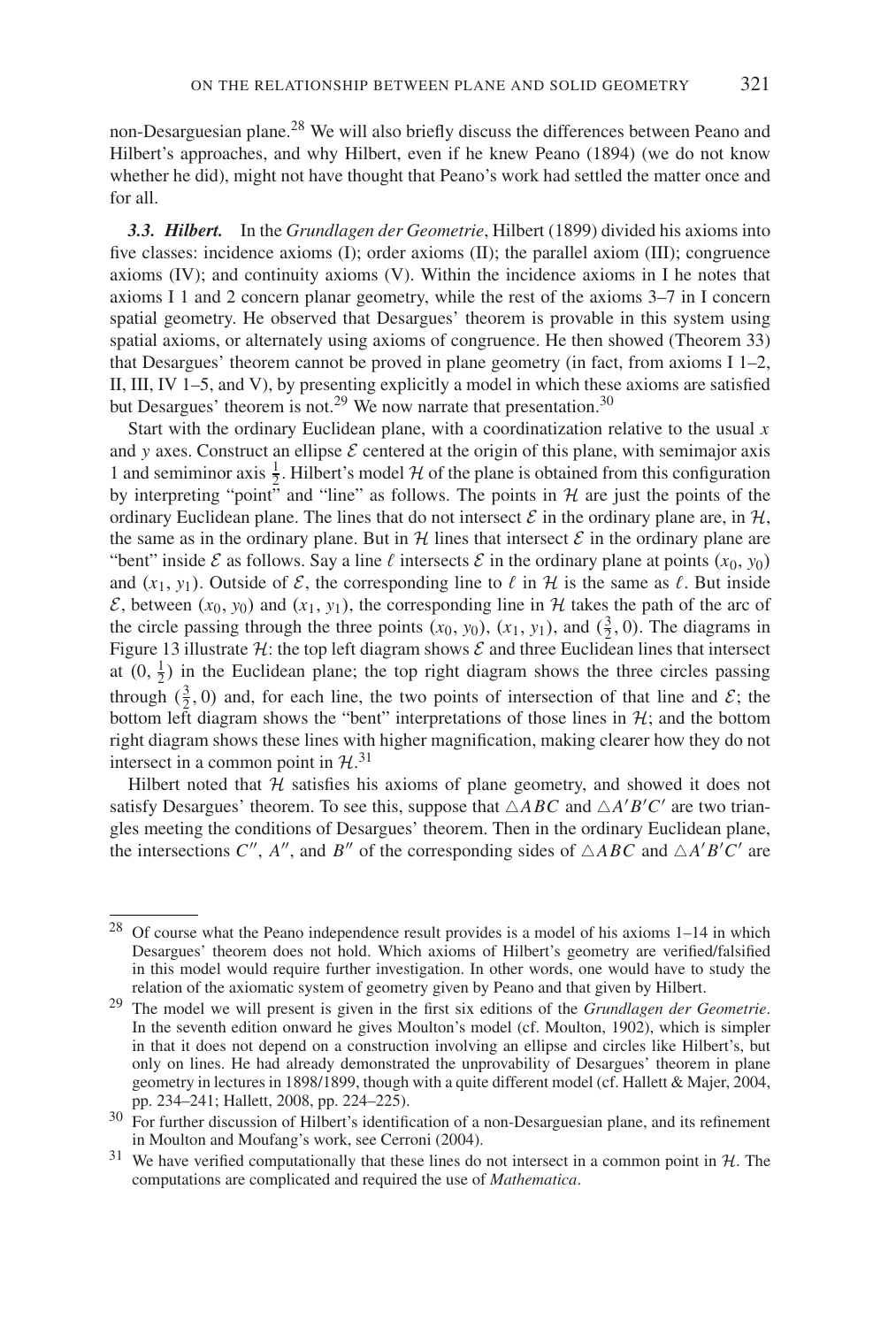

Fig. 13. Lines in Hilbert's model.

collinear, as per the conclusion of Desargues' theorem. But in Hilbert's plane  $H$ ,  $\triangle ABC$ and  $\triangle A'B'C'$  may be such that *C''* does not lie on the line  $\ell$  determined by  $A''$ , and *B*<sup> $''$ </sup>, because the intersection of *AB* and *A'B'* may occur inside the ellipse  $\mathcal{E}$  and hence occur in a different place than it did in the ordinary Euclidean plane. We can illustrate this by reference to Figures 6 and 13: suppose that the lines  $BAC''$ ,  $B'A'C''$ , and  $A''B''C''$ intersect (at  $C''$ ) inside  $\mathcal{E}$ , as in the top left diagram in Figure 13. Then in  $\mathcal{H}$  they may no longer intersect, as in the bottom two diagrams in Figure 13, and thus the consequent of Desargues' theorem would not hold.

Hilbert continued by considering the "embeddability" of planes satisfying Desargues' theorem into space. In Theorem 35 in the *Grundlagen* (and also in the contemporaneous lectures), Hilbert shows that if a planar geometry satisfies axioms I 1–2 (the planar incidence axioms), II (the order axioms), and (in the *Grundlagen*) III (the parallel axiom), then Desargues' theorem is necessary and sufficient for that planar geometry to be an element of a spatial geometry satisfying *all* the incidence axioms I in addition to the axioms of II and III. That is, a plane satisfying axioms I 1–2, II, and III, and also satisfying Desargues' theorem, will also satisfy the spatial incidence axioms I 3–7.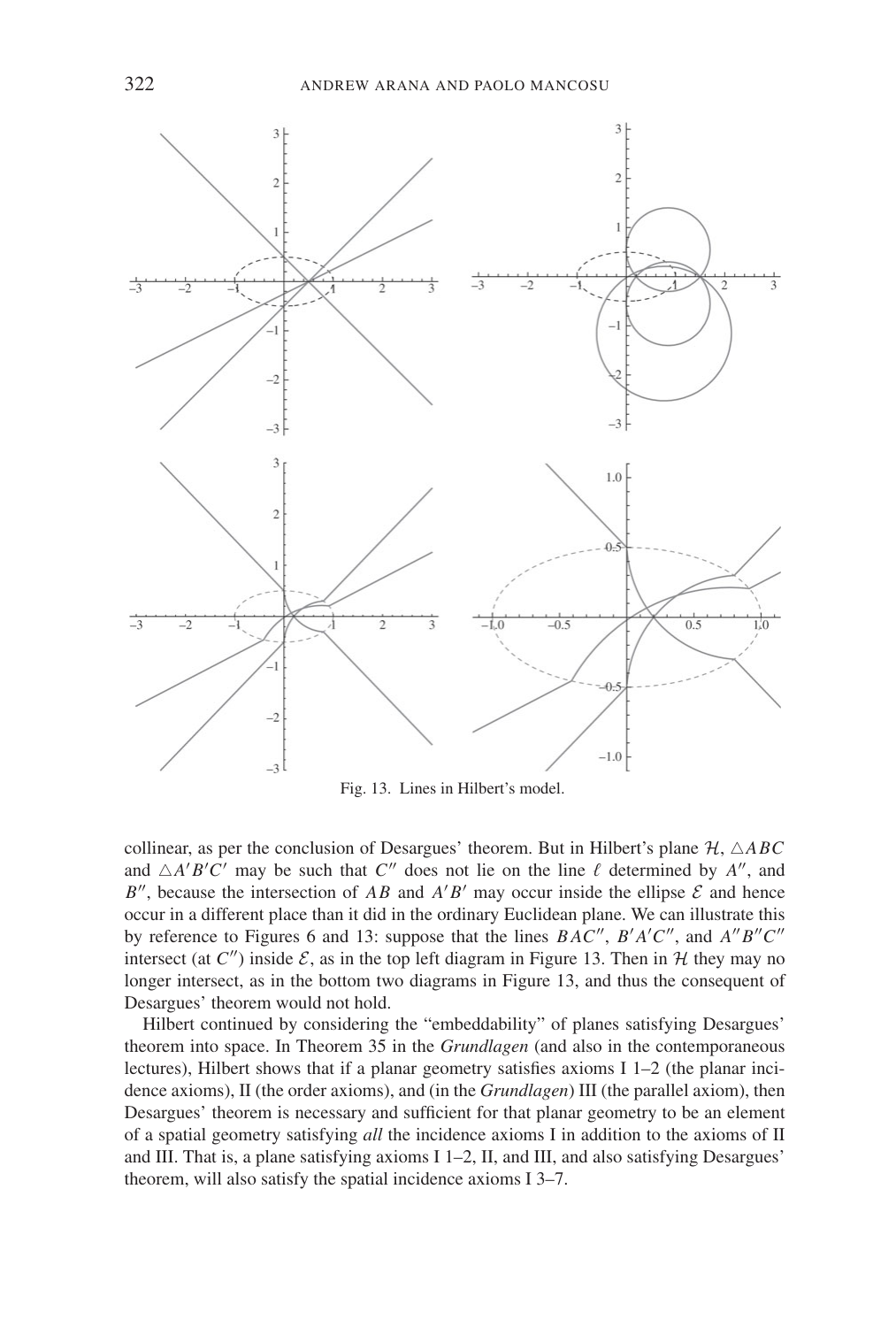Hilbert proved Theorem 35 by showing firstly how, in a planar geometry satisfying axioms I 1–2, II, III, and Desargues's theorem, to construct an algebra of segments that is an ordered division ring (or ordered "skew field" as it is called in studies of projective geometry); and secondly how this ordered division ring can be used to construct a model in which all the axioms of I, II, and III are satisfied, that is, a model of spatial geometry. This division ring enables a coordinatization of the spatial model, and Hilbert observed that by setting the third coordinate equal to zero we have a coordinatization of the same plane with which we began. Thus one can say that a plane satisfying Axioms I 1–2, II, and III, plus Desargues' theorem, can be "embedded" into space as axiomatized by the full collection of Axioms I–III. Axioms I 1–2, II, and III *without* Desargues' theorem, however, do not together enable this embedding into space, since (by Theorem 33) there are models of I 1–2, II, and III in which Desargues' theorem is not satisfied, yet there are no models of axioms I, II, and III in which Desargues' theorem is not satisfied. In this sense Desargues' theorem is a necessary and sufficient condition for a plane geometry satisfying the planar incidence, order, and parallel axioms to be "embeddable" in a spatial geometry. As Hilbert put it:

Then the Desargues Theorem would be the very condition which guarantees that the plane itself is distinguished in space, and we could say that everything which is provable in space is already provable in the plane from Desargues. (Hallett & Majer, 2004, p. 240; translation from Hallett, 2008, p. 223)

In his book with Cohn-Vossen, Hilbert described those findings as follows:

Desargues' theorem can be proved in space by using only the axioms of incidence. But in order to prove the two-dimensional form of the theorem without three-dimensional constructions, even the axioms of incidence combined with the Archimedean axiom and the axioms of order will not suffice. On the other hand, the axioms of incidence in the plane together with the axioms of order and the axioms of congruence will do, and we can dispense with the Archimedean axiom. (cf. Hilbert & Cohn-Vossen, 1952, p. 131)

Desargues' theorem seems to concern just the incidence and intersection of lines and points, and as Hilbert acknowledged, can be proved using just incidence axioms, albeit in spatial versions (for such a proof, cf. Hartshorne, 1967, theorem 2.1). If we try to avoid these spatial axioms, we cannot prove Desargues' theorem even by adding order or parallel axioms, since the model of a non-Desarguesian plane discussed in Section 3.3 satisfies Hilbert's order and parallel axioms as well. As a result, "its demonstration necessitates either the space axioms or all of the axioms of congruence," as Hilbert put it in Theorem 33 in the *Grundlagen*.

Having now documented Hilbert's geometrical accomplishment—documentation that will be essential in the remainder of the paper—we turn to a comparison of Hilbert's accomplishment with Peano's.

*3.4. Comparing Peano and Hilbert's results.* In our view, Peano deserves priority for having first found a non-Desarguesian plane. However, as we saw earlier, Peano did not explicitly specify his non-Desarguesian plane. Instead, he relied on an implicit understanding of the differential geometry of surfaces, using this to suggest how one could find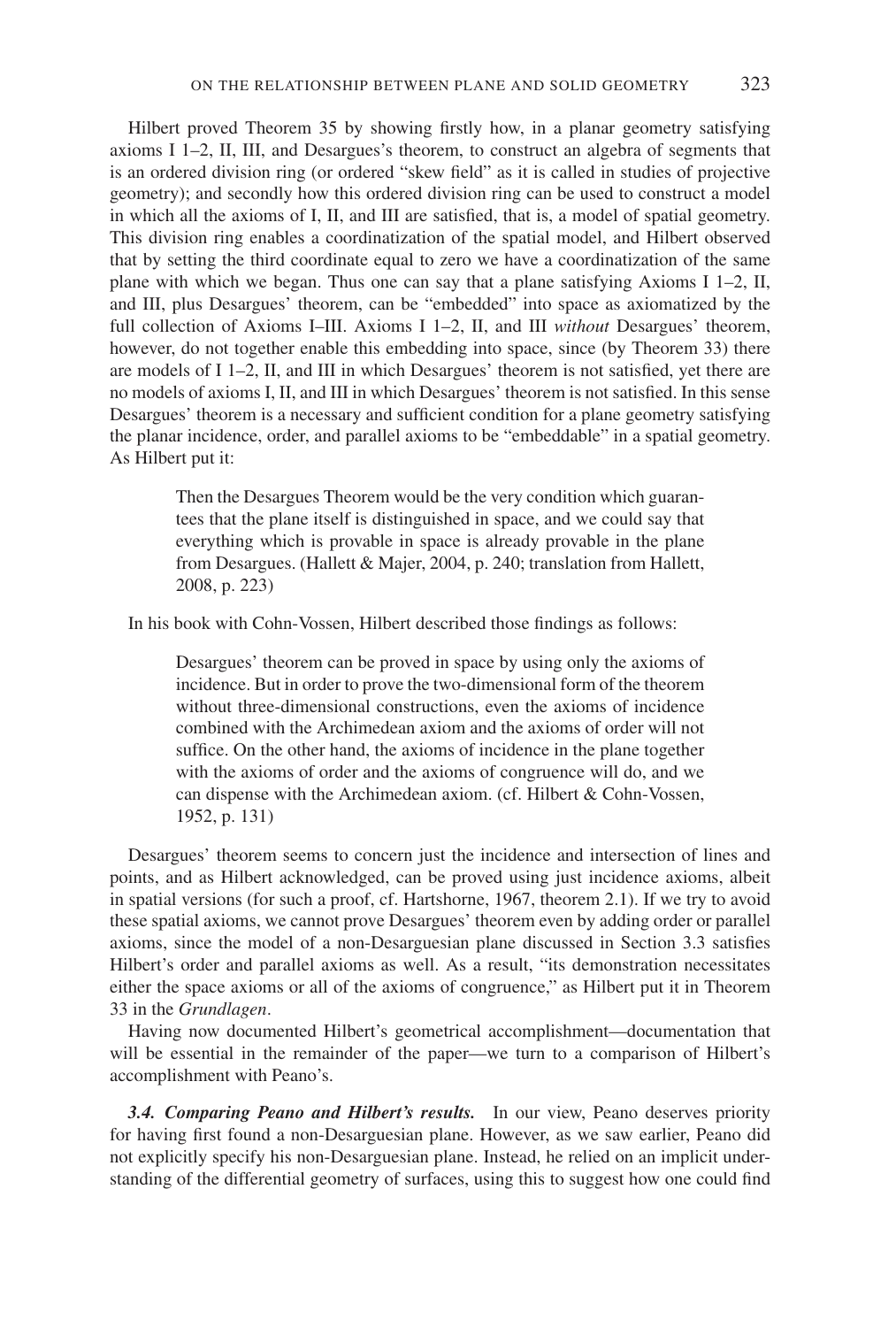non-Desarguesian planes by considering the geometry of geodesics on surfaces of nonconstant curvature. While we gave a construction that plausibly could have been one that he had in mind, the fact remains that Peano's failure to provide an explicit specification meant that geometers could have reasonably desired more. We do not know whether Hilbert knew of Peano (1894), but even if he did, it is plausible that he desired a more explicit specification of a non-Desarguesian plane. We have thus found an explanation of why Hilbert saw fit to reprove Peano's result, even supposing that he knew of it.

On the other hand, Hilbert's model is rather artificial, in that it was constructed simply for the purpose of falsifying Desargues' theorem. Peano's idea, by contrast, arises naturally from the study of elementary surfaces in differential geometry. Hilbert's model signifies an advance of another kind, though. While Peano's work adhered to the nineteenth century limitation to surfaces endowed with smooth metrics, as discussed in Section 3.1, Hilbert's model represents a surface that fails to be smooth on the boundary of the ellipse  $\mathcal{E}$ , and hence can be seen to be a non-Riemannian surface. At the time of his investigations into Desargues' theorem Hilbert was also promoting a widening of the scope of investigation of metrical geometries, for instance in the fourth problem of his 1900 address in Paris to the International Congress of Mathematicians. His specification of a non-Riemannian, non-Desarguesian plane thus fits into this wider research program. In Section 4.6 we will consider in further detail the significance of this research program for the case of Desargues' theorem.

**§4. Purity and Desargues' theorem.** Having brought into focus Desargues' theorem in its historico-mathematical and foundational context, we now return to the philosophical problems raised but left unanalyzed in our discussion of the fusionist debate in Section §2. What is it for a solution to a problem, or a proof of a theorem, to draw on considerations "foreign" to its content? What is the appropriate notion of "content" that can support an adequate account of talk of purity in mathematical practice? How can this notion of content be articulated analytically? In this section we will address these questions by zeroing in on them in regard to Desargues' theorem as set out in the previous section.

We will proceed as follows. First we begin in Section 4.1 with Hilbert's pronouncements on the content of Desargues' planar theorem and how this relates to purity. We point out that Hilbert seems to judge such a pure proof impossible, since he takes his work to show that solid considerations are necessary for proving Desargues' theorem in his projective axiomatic setting, but holds that solid considerations do not belong to the "content" of Desargues' theorem and for this reason an appeal to such considerations cannot yield a pure proof of the theorem. We will then in Section 4.2 give a brief account of Hilbert's axiomatic method. This account will be instrumental in resisting a radical "formalist" interpretation of Hilbert's conception of the axiomatic method and thus to give proper weight to Hilbert's claims about the "content" of Desargues' theorem against a possible reading that, resting on a radical formalist reading of the axiomatic method, would relegate them to mere loose talk. In Section 4.3 we look at how one of the most influential commentators of Hilbert's work in geometry, Michael Hallett, conceives of the relationship between content and purity in Hilbert's work. Despite some hesitation, Hallett favors a construal of the content of Desargues' theorem that has as a consequence that the proof of Desargues' planar theorem by means of solid considerations is pure. According to Hallett, solid proofs of Desargues' theorem are not necessarily impure, since, it is argued, Desargues' theorem has "tacit spatial content." After getting clearer in Section 4.4 on exactly what notion of "content" is salient for Hallett's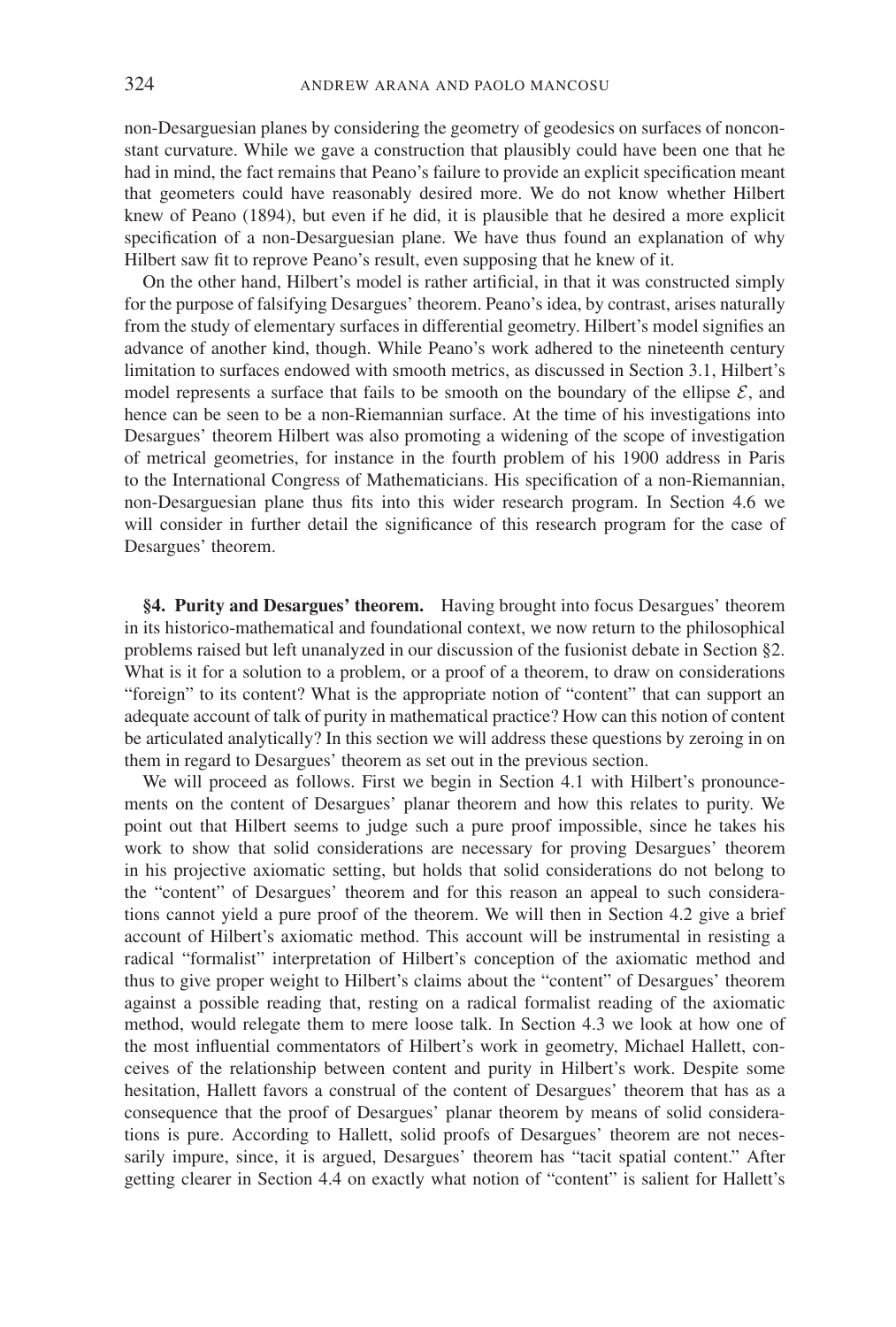interpretation, we argue in Section 4.5 against Hallett concerning the purity of the classical solid proofs of Desargues' theorem, on the basis of problems we raise for Hallett's notion of content, which we claim is inappropriate in evaluations of purity. Finally, in Section 4.6, we discuss another way to think about the content of Desargues' theorem, namely, as a theorem with *metrical* content, contra the usual understanding of the theorem as projective.

One final caveat before we proceed. We do not deny that a notion of "formal" or "deep" content, as propounded by Hallett, might be of interest. We do however claim, and present several arguments to this effect, that this is not the notion of content that can be serviceable for an account of purity. The notion of content that we deem necessary in clarifying mathematicians' judgments about purity is one that is tied to the ordinary understanding of mathematical statements.

*4.1. Hilbert on purity of methods.* Hilbert's interest in purity at the end of the 1890s is well established.<sup>32</sup> In his 1900 Paris address on mathematical problems, Hilbert articulated a purity constraint as desirable in the solution of such problems:

It remains to discuss briefly what general requirements may be justly laid down for the solution of a mathematical problem. I should say first of all, this: that it shall be possible to establish the correctness of the solution by means of a finite number of steps based upon a finite number of hypotheses which lie in the presentation of the problem and which must always be exactly formulated. (Cf. Hilbert, 1901, p. 257)

He emphasized his interest in purity in particular in describing his investigation of the result we have been discussing, Desargues' theorem. As he put it in lectures in 1898/1899:

This theorem gives us an opportunity now to discuss an important issue. *The content [Inhalt] of Desargues' theorem belongs completely to planar geometry; for its proof we needed to use space.* Therefore we are for the first time in a position to put into practice *a critique of means of proof*. In modern mathematics such criticism is raised very often, where the aim is to preserve *the purity of method* [*die Reinheit der Methode*], i.e. to prove theorems if possible using means that are suggested by [*nahe gelegt*] the content of the theorem. (cf. Hallett & Majer, 2004, pp. 315–316)

Thus Hilbert judged a proof to be pure just in case it draws upon only what is "suggested by the content of the theorem" being proved, or on what "lies in" the presentation of

<sup>32</sup> It is important to note this concentration because while one may reasonably view Hilbert's finitist project as aspiring toward a type of purity (cf. Kreisel, 1980 for such a suggestion), it is not clear that it aspired to the *same type* of purity that interested him at the turn of the century. If the finitist project is to be understood as representing a purity constraint on proof at all, it is a constraint that limits the resources available to proofs to those of a certain minimal or "basic" epistemic status, rather than to those "contained in" the content of the theorem being proved. The link, if any, between these types of purity constraint deserves further investigation; but it should be clear that these constraints are not necessarily the same. For a general historical survey of purity see Detlefsen (2008), and for an analysis of the epistemic value of the type of purity with which Hilbert seems to have been concerned, see Detlefsen & Arana (2011).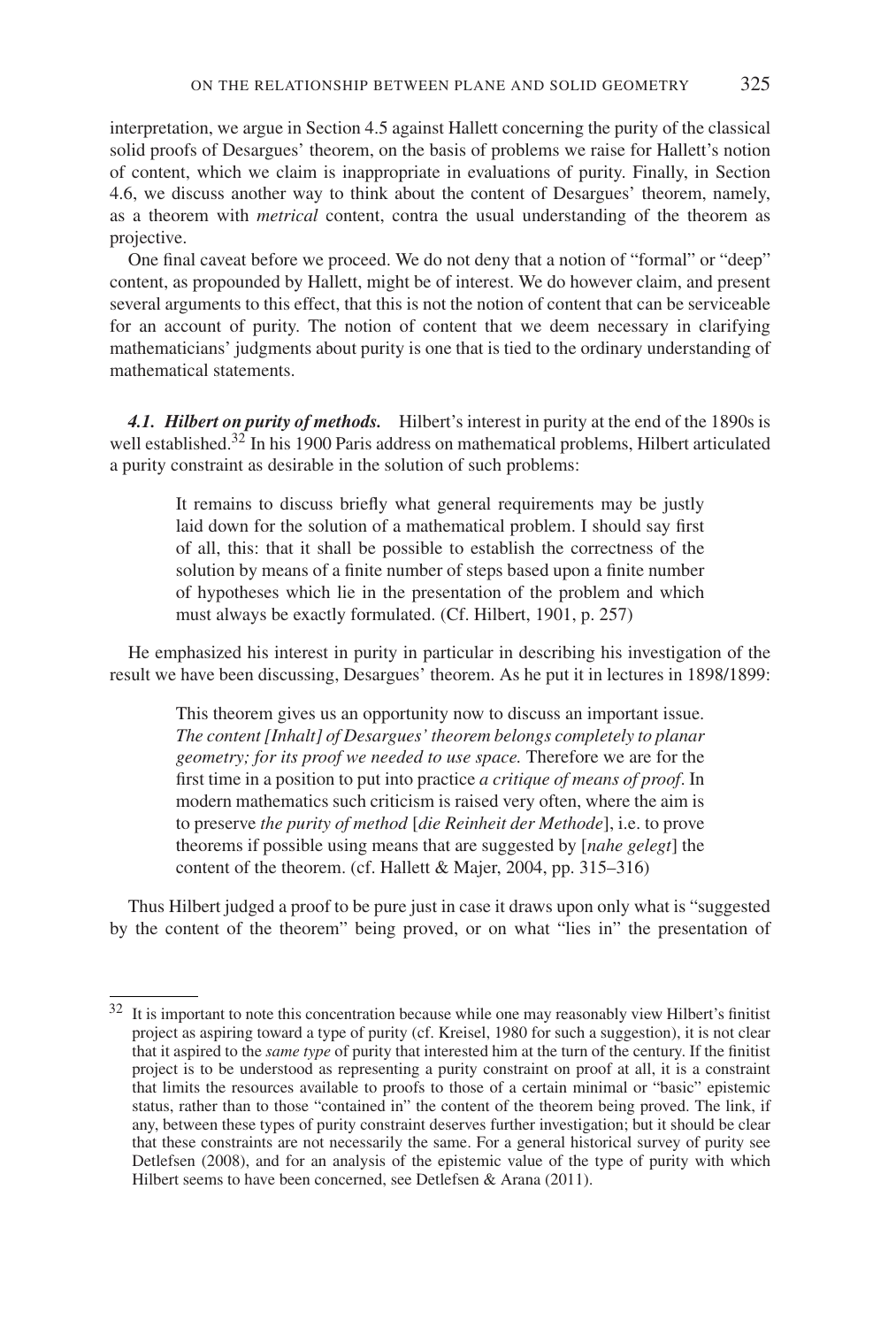the problem being solved.<sup>33</sup> Since he judged that the "content of Desargues' theorem belongs completely to planar geometry," solid considerations seem not to be "suggested by the content of the theorem," and therefore it would seem that he judged solid proofs of Desargues' theorem to be impure.<sup>34</sup>

Hilbert sought further to answer whether there could be a pure proof of Desargues' theorem, expressing his goal as follows:

I have said that the *content* [*Inhalte*] of Desargues's Theorem is important. For now however what's important is its *proof*, since we want to connect to this a very important *consideration*, or rather *line of enquiry*. The theorem is one of plane geometry; the proof nevertheless makes use of space. The question arises whether there is a proof which uses just the *linear and planar axioms*.... (cf. Hallett & Majer, 2004, p. 236; translation from Hallett, 2008, p. 223)

In this passage he stresses again that the content of Desargues' theorem is purely planar, and asks whether there could be a proof of it that avoids solid considerations in favor of purely planar considerations. Hilbert's Theorem 33 suggests that this is possible if the proof appeals to metric considerations such as axioms of congruence, but not otherwise. Supposing that metric considerations are not appropriate for a pure proof of Desargues' theorem (a supposition to which we will return in Section 4.6), Hilbert's result seems to show that no pure proof of Desargues' theorem is possible.

Such, at any rate, seems to have been Hilbert's take on this. His take deserves further scrutiny, though, on account of its rather casual invocation of the "content" of a theorem and of what is "suggested" by or what "lies in" it. We thus turn to a more careful discussion of these notions. We want to draw attention in particular to two notions of content that might be thought relevant to purity. The first we will call the "informal" or "intuitive"

<sup>33</sup> Hilbert also stressed the implications of his work for purity considerations in the *Grundlagen*. As he wrote in its epilogue,

In this investigation the ground rule was to discuss every question that arises in such a way so as to find out at the same time whether it can be answered in a specified way with certain limited means.. . . The ground rule according to which the principles of the possibility of a proof should be discussed at all is very intimately connected with the requirement for the "purity" of the methods of proof which has been championed by many mathematicians with great emphasis. This requirement is basically none other than a subjective form of the ground rule followed here. (Cf. Hilbert, 1971, pp. 106–107)

He stressed that the "subjectivity" to which he referred was the mathematician's prerogative to determine for herself what means of proof she preferred.

<sup>&</sup>lt;sup>34</sup> In a recent article (Webb, 2006) Judson Webb describes a distinction drawn by Peirce between proofs that are "corollarial" and "theorematic," which is in the vicinity of our distinction between pure and impure proofs, respectively. A proof of a theorem is "theorematic" if it draws on "more than what the condition supposes to exist" (quoted in Webb, 2006, p. 249). Peirce observed that the classical metrical proof of Desargues' theorem is "theorematic" because it "introduced an idea [of length] which was in nowise involved in the premises," and that the classical solid proof is "a very good example" of theorematic reasoning. Webb observes that Peirce thought one should try to give corollarial proofs when possible, but, having learned of Hilbert's metageometrical work in the Grundlagen, concluded that no such proof was possible for Desargues' theorem (cf. Webb, 2006, p. 251; also cf. Webb, 1980, pp. 93–97). For the purposes of this paper we do not need to investigate further the distinction between corollarial and theorematic proofs in Peirce.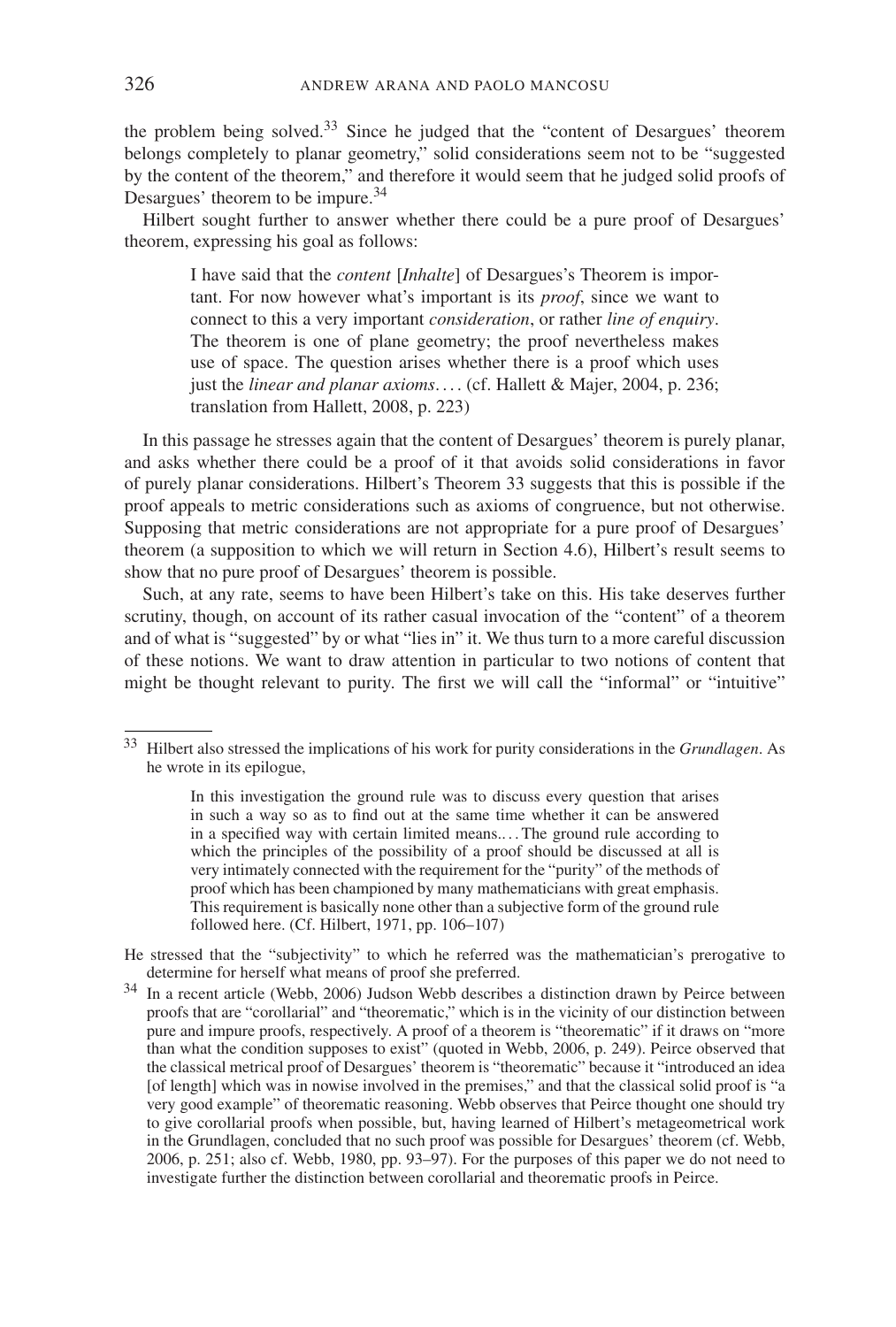content of a statement, by which we mean what someone with a casual understanding of geometry would (be able to) grasp. The second we will call the "formal" or "axiomatic" content of a statement, by which we mean the inferential role of that statement within

an axiomatic system (referees suggested "propositional content" or "logical content" for this notion).<sup>35</sup> On a first glance these are different notions of content, since the latter involves inferential connections that seem to have nothing to do with informal or intuitive understanding. The question then becomes: which notion of content yields a purity constraint that is truer to practice, including Hilbert's practice? Our contention is that it is the first, informal notion of content. To make our case, we will consider what we take to be a radical reading of Hilbert in which the "content" at stake in purity considerations is formal, as exemplified by a recent article Hallett (2008) by Michael Hallett. We will show several reasons why this reading is problematic for understanding both Hilbert's views on purity and purity in general, and how reading content as informal alleviates those problems. This is not to deny that the notion of formal content is an important and valuable one to single out for analysis; only that it does not seem to us to be true to ascriptions of purity in mathematical practice.<sup>36</sup> And if, contrary to what we claim, Hilbert had effected a transformation of traditional purity concerns with concomitant elimination of the notion of "intuitive" content in favor of a new "formal" notion of content, then Hallett's reading of Hilbert would be right but we would then have to raise the same criticisms of descriptive inadequacy—vis-à-vis ascriptions of purity in mathematical practice—to Hilbert too. But first we need to say something about Hilbert's axiomatic method.

*4.2. Hilbert's axiomatic achievement.* Hilbert's conception of the axiomatic method has been described many times. One of the key issues in interpreting what the method amounts to and differs from other axiomatic approaches, such as that of Euclid in the *Elements*, concerns the relation between intuition and formalism. This turns out to be the central issue for us and we readily grant that our reading of Hilbert is not the only one plausible; however, it is the reading that makes best sense to us. Briefly, we will claim that a radical interpretation of Hilbert's conception of axiomatic geometry leaves room only for a notion of content that is useless for judging issues of purity as understood in mathematical practice. By contrast, our interpretation does not put such a cleavage between intuition and formalism and has the advantage, in our opinion, of being more historically accurate and of accounting for Hilbert's claim that the content of Desargues' planar theorem is planar without dismissing Hilbert's claims on the matter as mere loose talk.

Hilbert's most famous contribution to the foundations of mathematics is the *Foundations of Geometry*, published in 1899. The goal of the work is to investigate the field of geometry axiomatically. This led Hilbert to substantial revisions of the approach taken in the Euclidian *Elements*. The most fundamental distinction between Euclid's approach to geometry and Hilbert's, the old and the new axiomatics, consists, to speak with Bernays, in a "new methodological turn" in the conception of axiomatics. When we open Euclid's *Elements*, we are presented with axioms and notions that are already interpreted; that is, when using the word "point" or "line," Euclid is referring to a specific object of geometrical intuition.

<sup>35</sup> While "formal" has many associations that might lead one to recommend one of the other suggested modifiers instead, each modifier has its own advantages and disadvantages, and on the whole we prefer "formal" to the alternatives.

<sup>36</sup> For a survey of such ascriptions from mathematical practice, see Detlefsen (2008a) and Detlefsen & Arana (2011).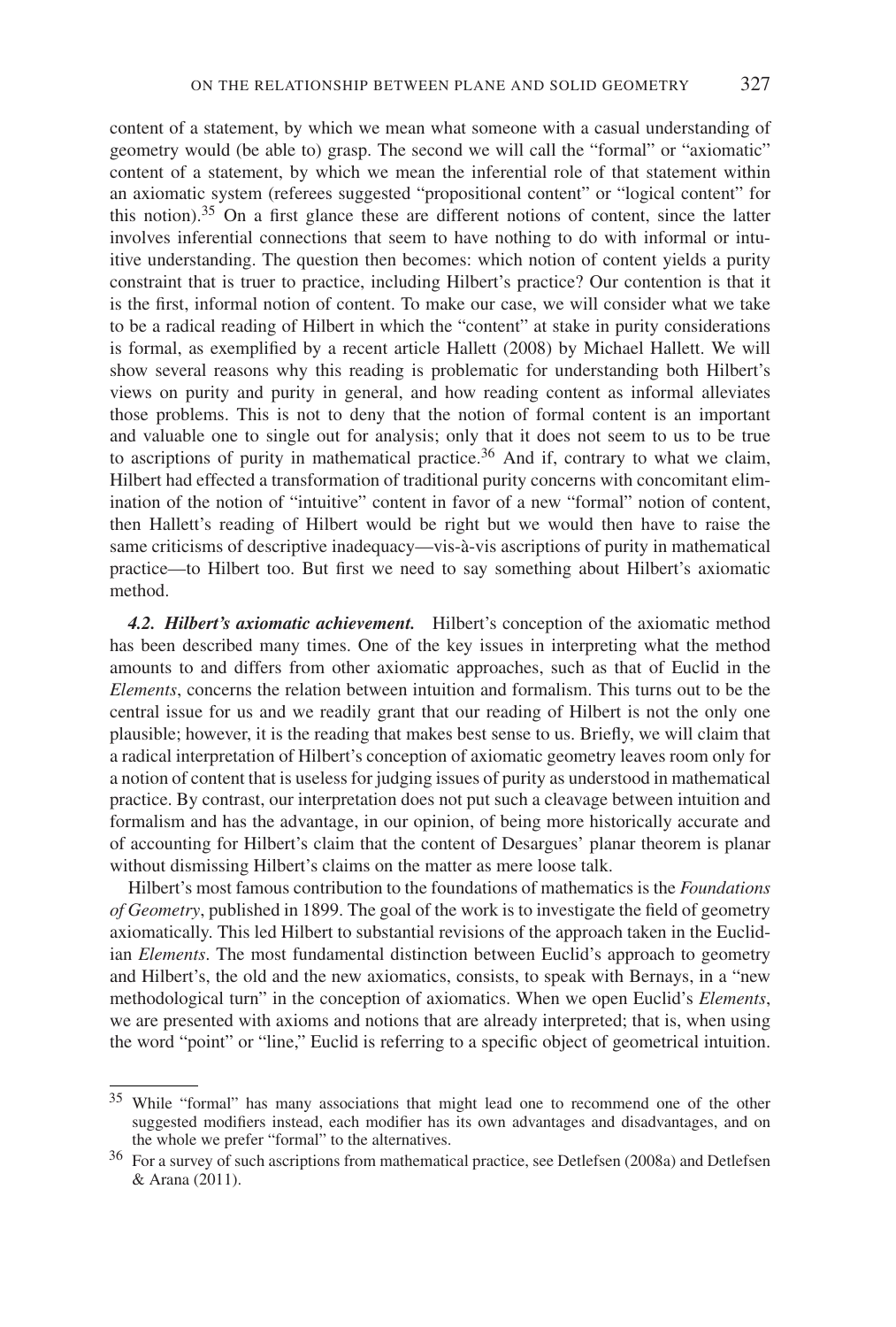The axioms are true of these objects. The axioms thus organize the body of geometrical knowledge by showing from which true propositions the rest of the geometrical truths can be derived by means of logical inference. Hilbert invites us to reach a higher level of generality. Rather than anchoring from the start the basic concepts (point, line, plane) to our pregiven geometrical understanding of those notions, he asks us to consider any three systems of objects and three sorts of relations between these objects (lie, between, congruent). The axioms of geometry then only state how these relationships relate the objects in question. As Bernays remarks, this led to the separation between the mathematical and the epistemological problems of axiomatics.

> The important thing, then, about Hilbert's *Foundations of Geometry* was that here, from the beginning and for the first time, in the laying down of the axiom system, the separation of the mathematical and logical [spheres] from the spatial-intuitive [sphere], and with it from the epistemological foundation of geometry, was completely carried out and expressed with complete clarity. (Cf. Bernays, 1922, p. 192)

In Hilbert's approach the axioms give an implicit definition of the relevant concepts. Let us quote Bernays again:

According to this conception, the axioms are in no way judgments that can be said to be true or false; they have a sense only in the context of the whole axiom system. And even the axiom system as a whole does not constitute the statement of a truth; rather, the logical structure of axiomatic geometry in Hilbert's sense, analogously to that of abstract group theory, is a purely hypothetical one. If there are anywhere in reality three systems of objects, as well as determinate relations between these objects, such that the axioms of geometry hold of them (this means that by an appropriate assignment of names to the objects and relations, the axioms turn into true statements), then all theorems of geometry hold of these objects and relationships as well. Thus the axiom system itself does not express something factual; rather, it presents only a possible form of a system of connections that must be investigated mathematically according to its internal properties. (Bernays, 1922a, p. 192)

So far what we have said can be interpreted as disconnecting completely intuition and formalism thereby rendering any talk of "informal content" (as opposed to "formal content" or "logical weight of a proposition") of a formalized geometrical statement useless. Indeed, if we are dealing only with a framework of uninterpreted symbols there is not even much sense in saying that the axioms are geometrical axioms; after all, they could be just as well interpreted as being about chairs, tables and beer mugs! No privileged notion of content is available to say that a statement in the system is a statement of geometry as opposed to any other domain. But we claim that for Hilbert the formalism is only methodological. In other words, while it is useful for certain methodological aims to treat the formalism as having no meaning (and therefore subject it to radical reinterpretation) this does not mean that the intimate connection between the intuitive truths of geometry and the formalism is abandoned. Thus, one should not rashly conclude that for Hilbert intuition no longer plays any role. Intuition is essential for suggesting which axioms we need to select in order to account for our geometrical knowledge, and having done that, we need to take an extra step by going beyond intuition to the consideration of any three systems of objects that might act as reference of the words "point," "line," and "plane."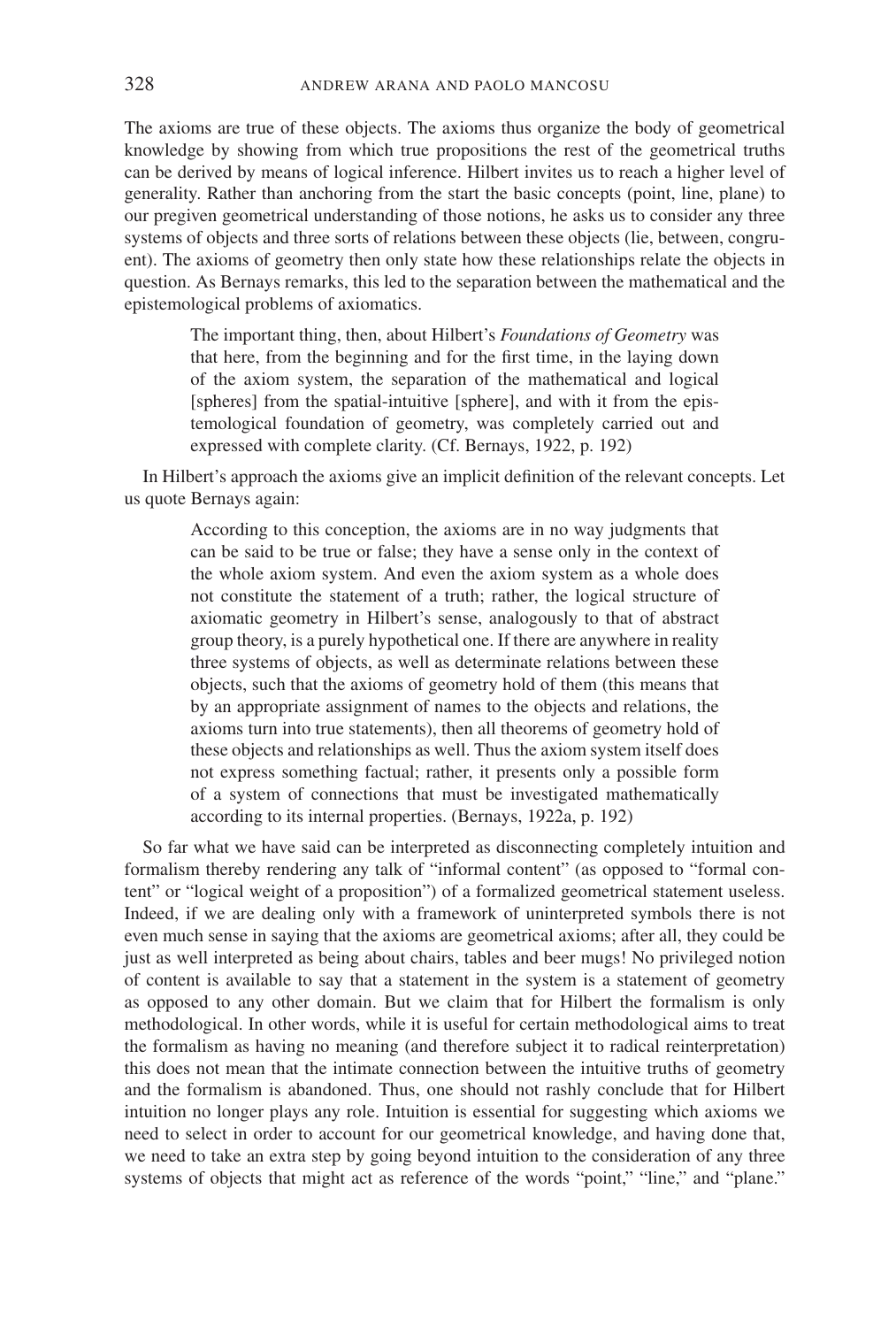However, and this is the key point, a certain parallelism is maintained between the intuitive and the formal axiomatic level.

It is worthwhile to emphasize this point for two reasons. Firstly, Hilbert's view of mathematics has often been reproached for reducing mathematics to a mere study of formalisms, a pure game with symbols. However, it is enough to peruse the 1919 lectures (cf. Hilbert, 1992) to realize how far this is from Hilbert's view of the matter. Secondly, Hilbert's stress on the parallelism between the intuitive content and the formalism is central to our claim that it is perfectly consistent for Hilbert to defend methodologically a radical formalism while holding on to the notion of content corresponding to the privileged interpretation of the system. Consider for instance what Hilbert says in a series of lectures given in Göttingen in 1905. Hilbert explains, in analogy with his work in geometry, the new abstract approach to the axiomatic treatment of numbers as follows:

The numbers have become for us only a framework of concepts to which we are led of course only by means of intuition; we can nonetheless operate with this framework without having recourse to intuition. However, to insure the applicability to the objects surrounding us, this conceptual system is constructed in such a way that it forms everywhere a complete analogy with the most trivial intuitions and with it to the facts of experience. (quoted in Peckhaus, 1990, p. 60)<sup>37</sup>

The parallelism emphasized by Hilbert is our reason for holding that it is perfectly consistent for Hilbert to assign a planar content to the statement of Desargues' planar theorem.<sup>38</sup> Notice that our position does not exclude an alternative notion of "formal"

 $37$  Peckhaus' quote from Hilbert (1905a) reads, "Die Zahlen sind für uns nur ein Fachwerk von Begriffen geworden, auf das wir allerdings nur durch di Anschauung geführt werden, mit dem wir aber desungeachtet ohne jede Zuhilfenahme der Anschauung operieren können. Damit aber dies Begriffssystem auf die uns umgebenden Dinge anwendbar wird, ist es von Grund aus so construiert worden, dass es überall eine volle Analogie mit den trivialsten Anschauungen und damit den Tatsachen der Erfahrung bildet." See also Hilbert (1905b, p. 36): "Cap. II Axiome der Geometrie. Wir kommen nun zu dem Aufbau der Geometrie, in der die Axiomatik am ersten vollständig durchgeführt wurde. Wir sind beim Aufbau der Arithmetik von deren anschauliche Grundlage, dem Anzahlbegriff, schliesslich ganz abgekommen, den ja nach bei der genetischen Methode den Ausgangspunkt bildet. Uns war das Zahlensystem wirklich nichts, als ein Fachwerk von Begriffen, das durch 18 Axiomen definiert war. Bei der Aufstellung dieser bietete uns allerdings der Anschauung, die wir von dem Begriff der Anzahl und seiner genetischen Ausdehnung haben, denn das Ziel ist und bleibt natürlich ein möglichst leicht und klar anwendungs-fähiges Zahlensystem zu haben; dies Ziel wird ersichtlich die eine klare Axiomatik besser erreicht als durch jede andere Definitionen. So ist in jeder Wissenschaft die Aufgabe in den Axiomen zunachst ein Fachwerk von Begriffen zu errichten, bei dessen ¨ Aufstellung wir uns naturlich durch die Anschauung und Erfahrung leiten lassen; das Ideal dann, ¨ dass in diesem Fachwerk alle Erscheinungen des letzten Gebietes Platz finden, und dass jedem aus den Axiomen folgende Satz dabei Verwertung findet. Wollen wir nun fur die Geometrie ein ¨ Axiomsystem aufstellen, so heisst das, dass wir uns den Anlass dazu durch die anschaulichen Thatsachen der Geometrie [. . . ] lassen und diesen das aufzurichtende Fachwerk entsprechen lassen; die Begriffe, die wir so erhalten, sind aber als gänzlich losgelöst von jedem Erfahrung und Anschauung zu betrachten."

<sup>&</sup>lt;sup>38</sup> Let us say a bit more about this parallelism. When working axiomatically we are forced to choose a type of axiomatization: for instance, in axiomatizing the concept of straight line, we must choose between affine, projective, and metrical axiomatizations (as we will discuss more closely in Section 4.6). When working informally, though, we must make a parallel choice, concerning how the concept of straight line is (to be) understood. These choices can inform each other. As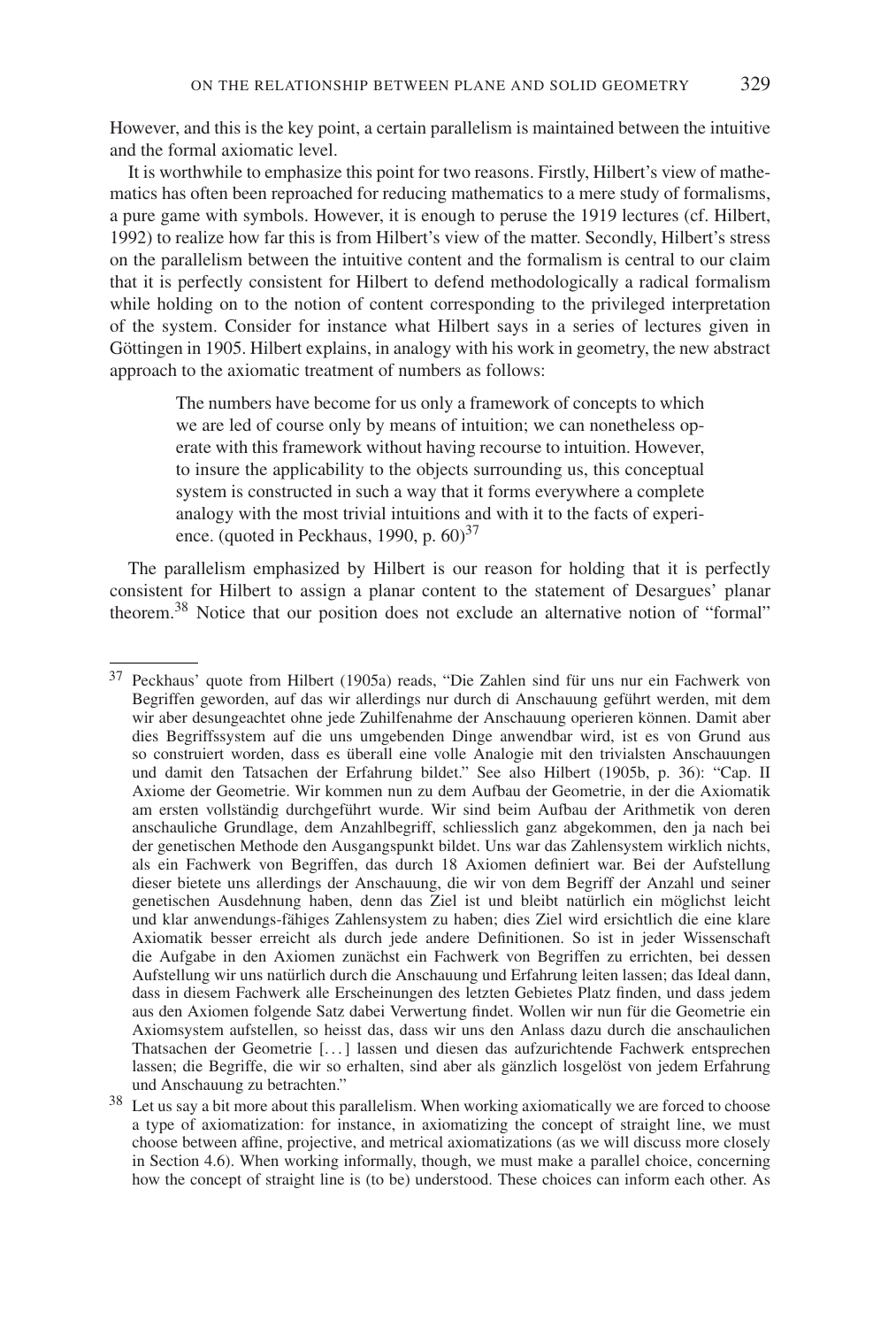content (see below our discussion of Hallett on "hidden higher-order" content). We just deny that the latter is the only notion of content available to Hilbert. In this way, we can accept Hilbert's statement about the planar content of Desargues' planar theorem without having to accept that such talk loses meaning once one comes to appreciate the radical departure from intuitive content required by Hilbert's axiomatic method.

*4.3. Hallett on purity in Hilbert.* We turn now to Hallett's reading of Hilbert in Hallett (2008), as an exemplar of the "formal" construal of content in understanding Hilbert's purity constraint. Hallett observes firstly that Desargues' theorem "appears to involve only *planar* concepts, i.e., is concerned only with the intersection of lines in the same plane" (p. 223). As a result, he comments, a spatial proof of Desargues' theorem "at first sight might be thought inappropriate, owing to the proof's appeal to spatial axioms" (p. 224); that is to say, "at first sight" a solid proof of Desargues' theorem appears impure.

We may read Hallett as identifying this "first sight" representation of the theorem's content as what we are calling its *informal* content. The locution "at first sight" signals, though, that Hallett believes further investigation casts doubt on the inappropriateness or impurity of spatial axioms in proving Desargues' theorem. Hallett makes such a case by taking the content of Desargues' theorem to be what we are calling its *formal* content. We will next narrate the details of his case.

Hallett begins by observing that while a solid proof of Desargues' theorem may appear impure "at first sight," Theorem 35 indicates otherwise. He describes Theorem 35 as showing that "the original plane (now characterized by coordinate pairs) will be a plane *in the new space*; moreover, the fact that the right incidence axioms hold for planes means that this plane will be 'properly' embedded in the space" (pp. 228–229). This has the following consequence, Hallett claims:

What this shows is that that [sic] the Planar Desargues's Theorem is a *sufficient* condition for the orderly incidence of lines and planes, in the sense that it can be used to *generate* a space. We thus have an explanation for why the Planar Desargues's Theorem cannot be proved from planar axioms alone: the Planar Desargues's Theorem appears to have spatial content. (p. 229)

That is, while Hilbert held that "the content of Desargues' theorem belongs completely to planar geometry," Hallett claims that Desargues' theorem has spatial content that is revealed by Hilbert's proof of Theorem 35.<sup>39</sup> He explains the significance of this claim as follows:

[W]hat [Hilbert's work] reveals is that the Planar Desargues's Theorem in effect actually has spatial content. This provides an explanation of why it is (in the absence of congruence and the Parallel Axiom) that the Planar Desargues's Theorem cannot be proved without the use of

we read Hilbert, his formal investigations were aimed at shedding light on the geometry of "the objects surrounding us," and to the geometry given to us by Euclid. But it should not be thought that we can escape these choices by settling on a particular construal of the informal content of a statement, for it is just this settling on a particular construal that can be clarified by the kind of formal work Hilbert carries out.

<sup>39</sup> Incidentally, it is not clear why one should not reverse the direction of implication and, insisting on the intuition that Desargues' theorem has planar content, conclude that the solid axioms have planar content.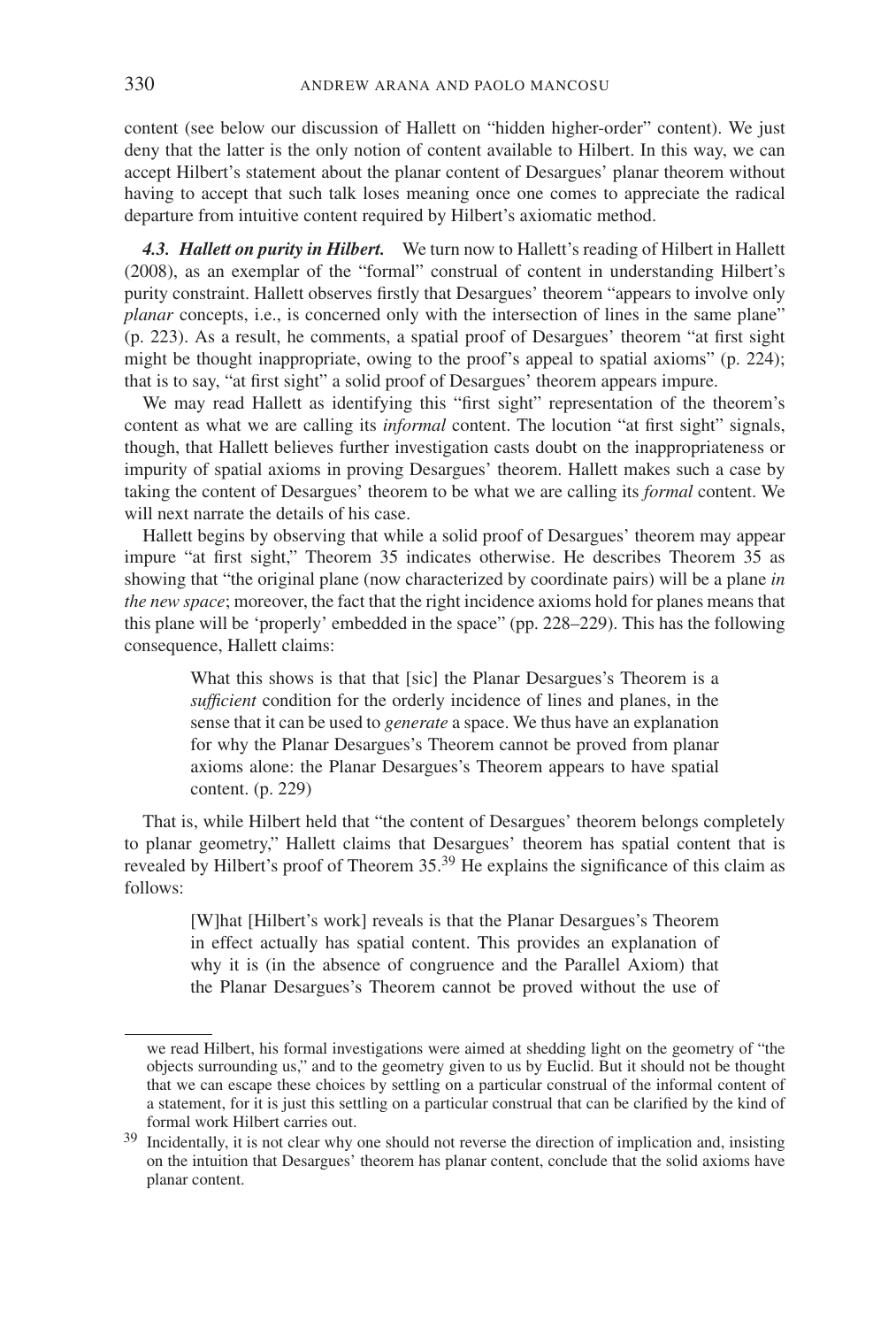spatial assumptions, and it provides a beautiful example of Hilbert establishing in the fullest way possible why 'impure' elements are required in the proof of Desargues's Theorem, the grounds for the 'impossibility of success' in trying to prove Desargues's Theorem in the plane. (pp. 227–228)

Although in the above quote Hallett seems to claim that Hilbert's result shows that a proof of the planar Desargues theorem must be impure, his considered position turns out to be different. Indeed, he suggests that since the content of the planar Desargues theorem is spatial rather than planar, solid projective proofs of Desargues' theorem in fact draw only on what is "suggested by the content of the theorem," and hence are pure.

Hallett observes that this judgment rests on abandoning an informal construal of the theorem's content. As he puts it:

[T]he cases examined are all ones where the appropriateness of an assumption is initially questioned, but where it is shown that it is indeed required. Among other things, this forces a revision of what is taken to be 'appropriate'. It is part of the lesson taught by the examples that in general this cannot be left to intuitive or informal assessment, for instance, the intuitive assessment of the complexity of the concepts used in the assumption in question. (p. 248)

Hallett thus rejects the informal construal of the content of theorems in assessing purity claims, maintaining that results like Hilbert's can justify revising our judgments of what is "appropriate" or pure in proving theorems, even if those revisions run counter to our "intuitive or informal assessment." He is even more explicit about this in his introduction to Hilbert's 1898/1899 lectures, writing that Hilbert's work "reveals that Desargues' *planar* Theorem has hidden *spatial* content, perhaps showing that the spatial proof of the Planar Theorem does not violate 'Reinheit' after all" (cf. Hallett & Majer, 2004, p. 197).

Hallett's view is thus that Hilbert's Theorems 33 and 35 together show that Desargues' theorem has solid content, and thus that solid considerations can be used in a pure proof of the result. Metageometrical work like Hilbert's can show that informal, "at first sight" construal's of a statement's content are wrong. We will now turn to a more focused analysis of what Hallett thinks is the "proper" way to construe said content, which we called earlier a "formal" or "axiomatic" construal of content.

*4.4. Formal content.* While the key to Hallett's judgment that the classical solid projective proofs of Desargues' theorem are pure is his view that Desargues' theorem has solid content, precisely what he means by "content" needs further treatment. Since an ordinary informal understanding of Desargues' theorem indicates that its content is purely planar, as Hilbert observed, Hallett recognizes that his construal of its content is not this ordinary one. He describes his construal as follows:

The examples we have considered show that often we have to adopt a *non-elementary* point of view in order to achieve results about apparently elementary theorems.... [T]hey also show that apparently elementary propositions contain within themselves non-elementary consequences, often in a coded form. (p. 249)

Hallett does not explain further what he means by "coded" content, offering instead a footnote to this last sentence in which he notes that "[t]here is surely here more than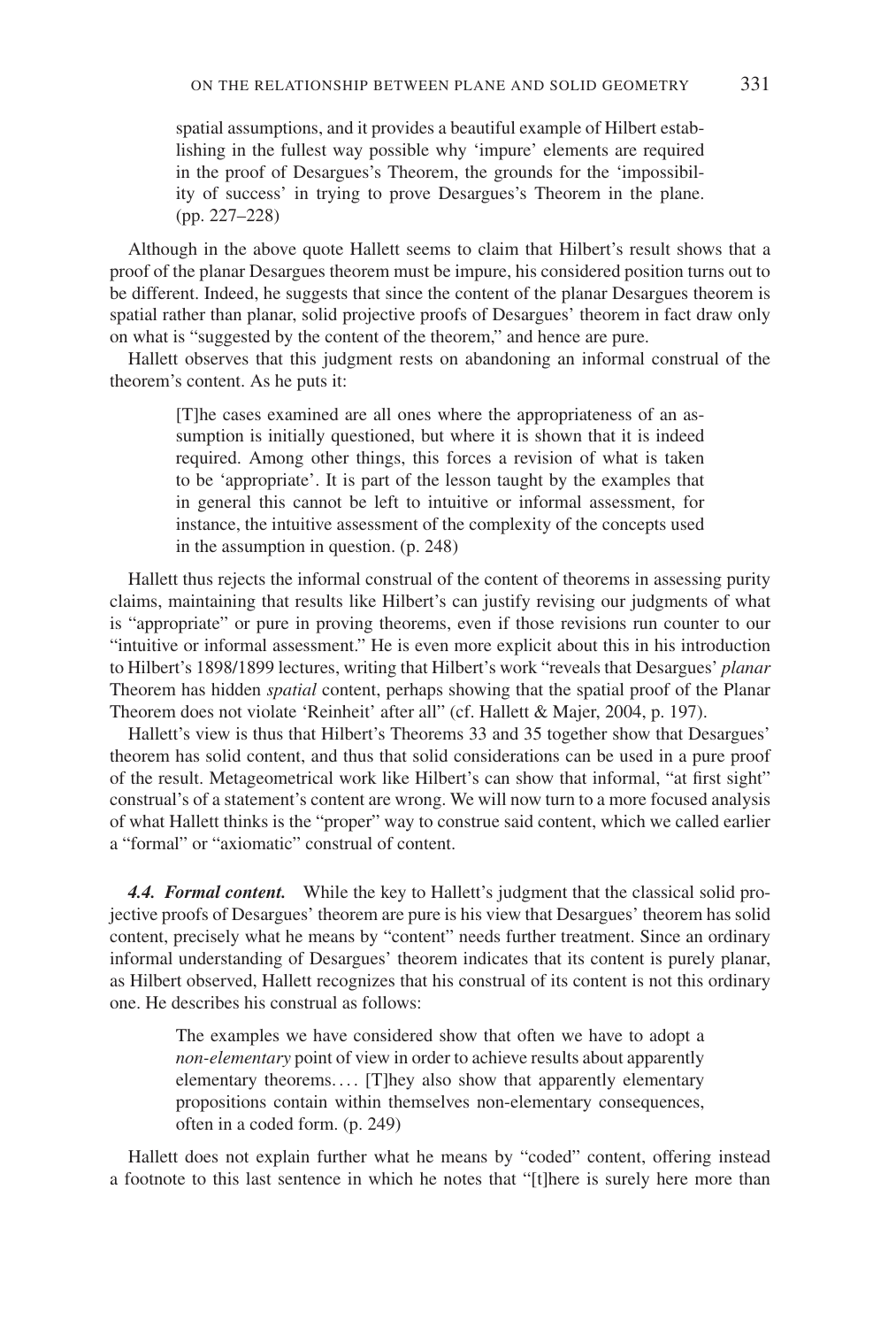an analogy with the 'hidden higher-order content' stressed by Isaacson in connection with the Gödel incompleteness phenomena for arithmetic", citing Daniel Isaacson's paper (Isaacson, 1996) for reference. Thus we will turn to Isaacson's work to understand Hallett's theory of content.40

Isaacson's (1996) central claim is that sentences in the first-order language  $\mathcal{L}_{PA}$  of arithmetic may have purely arithmetical content, or may have in addition "higher-order", that is, infinitary, nonarithmetical content. Since the ordinary understanding of sentences in  $\mathcal{L}_{PA}$  involves only arithmetical content, he says that their higher-order content, if any, is only "implicit" or "hidden" (hence the article's title).

That sentences in  $\mathcal{L}_{PA}$ , particularly those true of the natural numbers, can have higherorder nonarithmetical content, is a consequence of Isaacson's view that the content of arithmetical sentence is determined by what is necessary and sufficient for "perceiving" that that sentence is true. He puts it as follows:

> [A] truth expressed in the (first-order) language of arithmetic is arithmetical just in case its truth is directly perceivable on the basis of our (higher-order) articulation of our grasp of the structure of the natural numbers *or* directly perceivable from truths in the language of arithmetic which are themselves arithmetical. (cf. Isaacson, 1996, p. 217)

In the first case, a sentence in  $\mathcal{L}_{PA}$  that is true of the natural numbers is arithmetical just in case we can come to "directly perceive" its truth by way of "articulating" our grasp of the structure of the natural numbers, as Isaacson claims we do with the axioms of first-order Peano Arithmetic (PA) by recognizing their relation to a higher-order characterization like Dedekind's of the structure of the natural numbers. In the second case, a sentence in  $\mathcal{L}_{\text{PA}}$  true of the natural numbers is arithmetical just in case we can come to "directly" perceive" its truth on the basis of other arithmetical sentences in  $\mathcal{L}_{PA}$ . That is, the second case classifies a sentence in  $\mathcal{L}_{PA}$  as arithmetical if it can be proved in PA.

Isaacson argues that on this criterion, Gödel sentences and other such truths in  $\mathcal{L}_{PA}$ unprovable in PA (for instance, the Paris–Harrington sentence) have hidden higher-order content. As Isaacson puts it, this is because these sentences are

shown to be true by an argument in terms of truths concerning some higher-order notion, and in each case also a converse holds, so that the only way in which the arithmetical statement can be established is by an argument which establishes the higher-order truth. The relationship of coding constitutes a rigid link between the arithmetical and the higherorder truths, which pulls the ostensibly arithmetical truth up into the higher-order. (pp. 220–221)

Thus Gödel sentences and the like are proved (over PA) equivalent to a sentence expressing by coding a metamathematical property of PA (such as consistency) that is provably unprovable in PA but provable by higher-order means. Such equivalences reveal "something of the implicit (hidden) higher-order content" of truths in the language of arithmetic, Isaacson believes, and indeed he holds (p. 214) that "the understanding of these sentences

<sup>40</sup> While we will end up criticizing and rejecting *Hallett's* notion of coded or tacit content, we are not excluding that a finer notion of tacit content than the one offered by Hallett might not in fact be helpful for sorting out some of the issues we are raising. As John MacFarlane has pointed out to us, there might be a connection here to discussions in philosophy of language, such as those involving Sellars and Brandom, on the issue of whether certain ordinary descriptive concepts implicitly involve modal notions. The topic is however too large to be investigated here.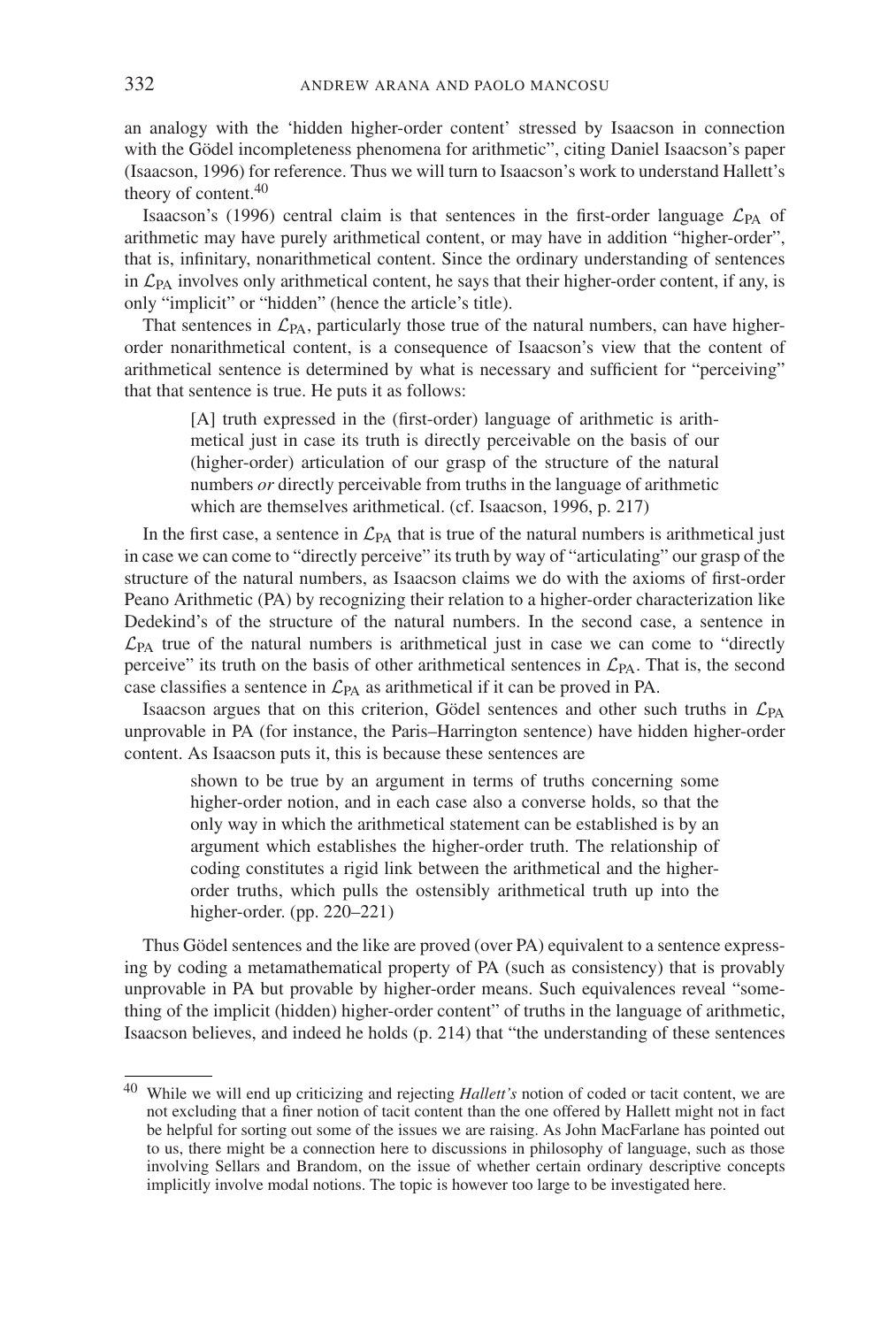rests crucially on understanding this coding and our grasp of the situation being coded." In virtue of having the same inferential role as sentences expressed in higher-order terms, these sentences can be said to have higher-order content, despite being expressed in purely arithmetical terms.

It is this view of Isaacson's that Hallett has in mind when writing that "apparently elementary propositions contain within themselves non-elementary consequences, often in a coded form." Hallett's view seems to be that because Desargues' theorem has the same inferential role as the spatial incidence axioms within Hilbert's geometry, it has spatial content. Hallett is explicit that its content is spatial because of its inferential role:

> Moreover, as is clear in Hilbert's statement of his conjecture and from his construction, Desargues's Theorem could now be taken as an axiom to act *in place* of the spatial incidence axioms. The use of the theorem as an alternative axiom is quite standard in modern treatments of projective geometry, especially in treatments of affine planes. . . (p. 229)

Hallett says that his view is analogous to Isaacson's view that some sentences in purely arithmetical terms have higher-order nonarithmetical content.

He does not say exactly what is analogous to the coding mechanism of PA in the case of Desargues' theorem, but the idea seems to be that it is either the algebra of segments permitted by Desargues' theorem in the presence of axioms I 1–2, II, and III, or more directly the alleged spatial content it inherits from its stereometrical proof. Regardless, in both cases, we have sentences whose ordinary understanding indicates that it has content of one type (e.g., arithmetical or planar), but that an analysis of the sentences' inferential roles reveals that these sentences have tacit content of another type (e.g., infinitary or spatial, respectively).

Let us turn our attention to the account of content at work in Isaacson and Hallett's views, giving rise to their (evidently shared) conception of tacit content. As Hallett sees it, the meanings of the primitive terms of Hilbert's geometry are not fixed by reference to a single interpretation, since they may be reinterpreted in many different ways. The question then remains how the content of sentences involving these primitive terms is determined. Hallett's answer seems to match Carnap's in *Logical Syntax of Language* (cf. Carnap, 1937), who writes (p. 42) that "[t]he question whether two *sentences* have the same *logical* sense is concerned only with the agreement of the two sentences in all their consequence-relations." There Carnap contrasts this "logical" construal of meaning with "psychological" construals of meaning for which the "images" associated with a sentence are determinative. Hallett's view of content seems to agree with Carnap's; as Hallett puts it:

Hilbert's axiomatic method abandons the direct concern with the kind of knowledge the individual propositions represent because they are about the primitives they are, and concentrates instead on what he calls 'the logical relationships' between the propositions in a theory. (p. 212)

That is, what we are calling the "formal" content of Desargues' theorem and other theorems of axiomatic geometry is determined by their inferential role within axiomatic theories. As Hallett sees it, Hilbert's Theorems 33 and 35 together show that Desargues' theorem plays the inferential role of a spatial sentence. Hence he judges Desargues' theorem to have spatial content; or, as we would put it, spatial *formal* content. As a result the classical solid proofs of Desargues' theorem may be judged pure, as they draw only upon resources "suggested by" or "contained" in the (formal) content of the theorem.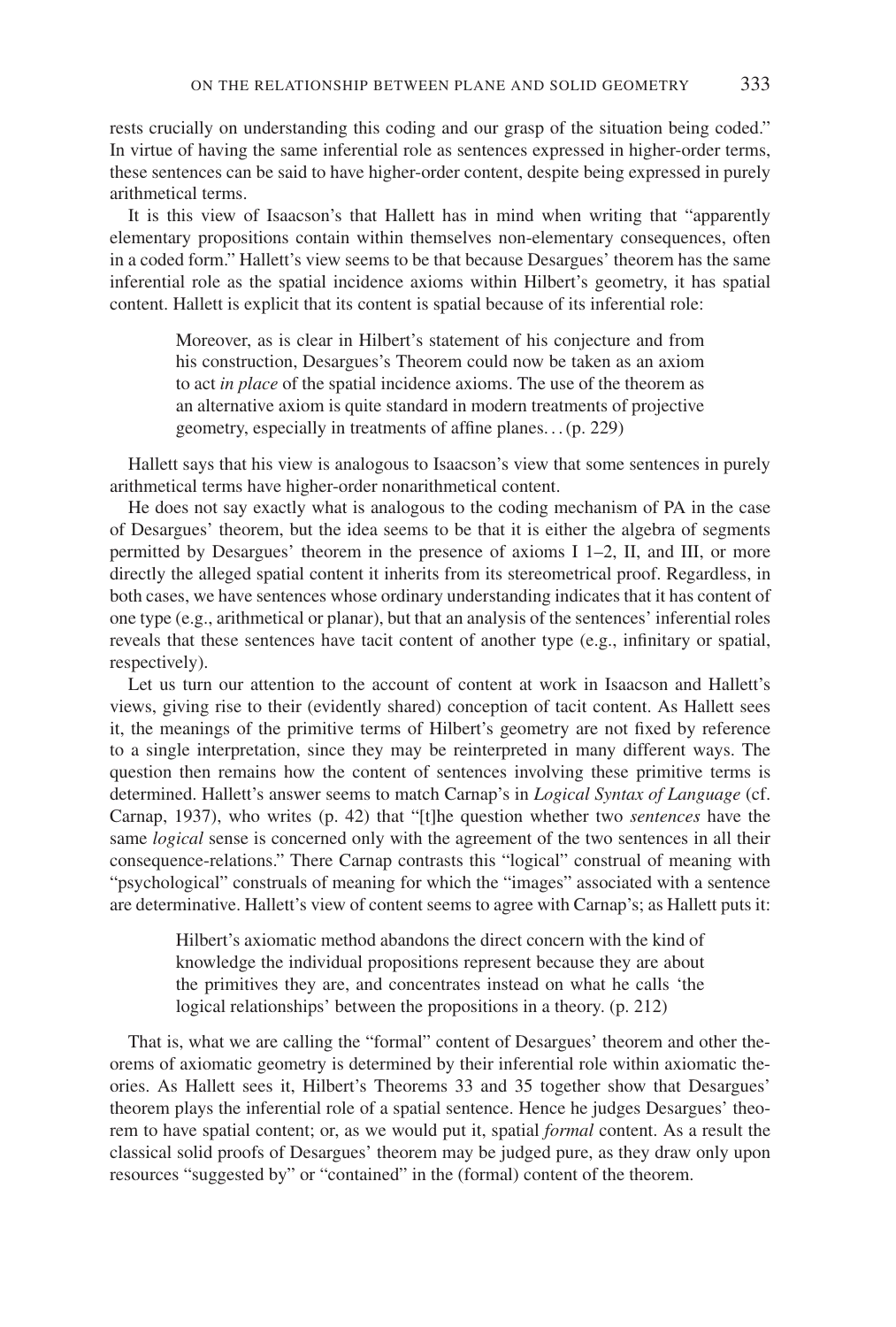*4.5. Against construing purity in terms of formal content.* In Sections 4.1 and 4.2 we provided textual evidence for what we take to be the straightforward reading of Hilbert's views on purity, in which the classical solid proofs of Desargues' theorem are judged to be impure. A pure proof of a theorem is one that draws on what is "suggested by the content of the theorem," as Hilbert put it. Since Hilbert says that "the content of Desargues' theorem belongs completely to planar geometry," we hold that the impurity of the classical solid proofs of Desargues' theorem follows. Hallett disputes this in light of Hilbert's metamathematical results concerning the inferential role of Desargues' theorem within his axiomatic geometry; he maintains that Desargues' theorem has tacit spatial content, and so pure proofs of Desargues' theorem may draw on solid considerations. The crux of our disagreement with Hallett concerns which notion of content is operative in ascriptions of purity in mathematical practice. We maintain that the relevant notion of content is what we have called "informal" content, the one available to ordinary practitioners. Hallett maintains by contrast that it is what we have called "formal" content, revealed by metamathematical work. We now offer a series of reasons against construing purity in terms of formal content.<sup>41</sup>

We begin by pointing out that if one infers from the multiple instantiability of Hilbert's geometry that the geometrical primitives are meaningless, then the problem of the "content" of geometrical statements cannot be raised at all, or the notion of "content" so obtained would be so different from what we understand ordinarily by such notion as to render it useless for determinations of purity (indeed, we will claim that this latter notion would trivialize purity). Hallett's interest in the problem of content, and of the difference between planar and spatial content in particular, would be difficult to understand if he held this strict formalist stance. What would it mean to claim that a formal statement is about geometrical entities as opposed to anything else, given the radical underdetermination of the formalism? We can make sense of the way that Hallett uses and talks of content by considering instead specific intuitive interpretations of the axioms/sentences in question. In particular we can consider specific intuitive interpretations of Hilbert's axioms, following the ordinary understanding of the defined terms, so that the sentences of Hilbert's geometry have, at least in part, the content we ordinarily ascribe to them. This way of proceeding corresponds to the construal we offered in Section 4.2 of Hilbert's axiomatic approach.

<sup>&</sup>lt;sup>41</sup> We may settle another issue with Hallett's reading of Hilbert as follows. On p. 222 of Hallett (2008), the subject is identified as "Hilbert's treatment of Desargues' Theorem in elementary projective geometry." While Hilbert's 1891 lectures explicitly concern projective geometry, in the later 1898–1899 lectures and the *Grundlagen* both affine and projective geometry are investigated. Indeed, in the *Grundlagen*, Hilbert states Desargues' theorem in affine rather than projective terms. Hallett acknowledges this difference between the 1898–1899 lectures and the *Grundlagen* on p. 226, but does not note the following significance for investigations of purity: Hilbert's affine formulation justifies the purity of his appeal to the parallel axiom III in proving Desargues' theorem, while an appeal to parallels for the result stated projectively would seem to be impure. In the 1898–1899 lectures he avoids the affine formulation and finds both nonaffine and affine non-Desarguesian planes, the latter by way of arguing that adding the parallel axiom to the *planar* axioms of classes I and II does not enable the proof of Desargues' theorem. Since the formulation of Desargues' theorem there avoids parallels, this addition would have evidently been an impurity. Hallett presents Hilbert's nonaffine non-Desarguesian plane in his Figure 8.2 (p. 225) and the surrounding text (Hallett & Majer, 2004, pp. 316–318), but not the affine non-Desarguesian plane presented later in those lectures (Hallett & Majer, 2004, pp. 376–377). For detailed technical investigations of Hilbert's models in both the lectures and the *Grundlagen*, including both his affine and nonaffine models, cf. Schneider & Stroppel (2007) and Stroppel (2010).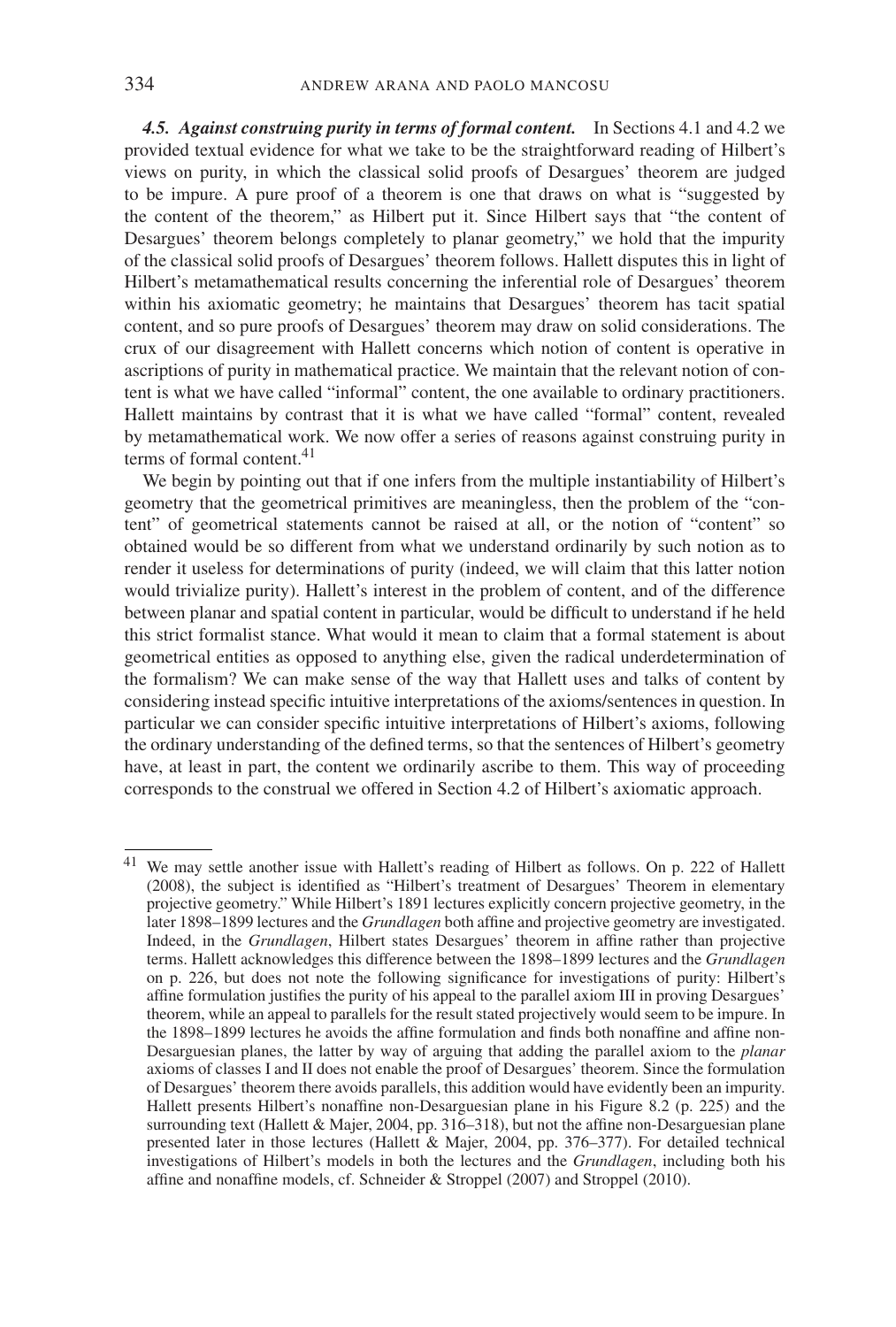Let us consider critically what Hallett's view of tacit content implies for the case at hand, Desargues' theorem. If the content of Desargues' theorem is spatial, as Hallett would have it, it would seem to follow that an investigator with no beliefs concerning space could not understand Desargues' theorem. Consider, for example, one of the characters in the novel *Flatland* (cf. Abbott, 1884), such as A. Square, who is (at least initially) familiar with nothing outside the plane. If Hallett were correct, A. Square could not understand the content of Desargues' theorem. However, it is hard to see why we should not think that A. Square can grasp what is a Desargues configuration of points and lines in the plane and even try to prove the theorem.<sup>42</sup> This attempt will fail, provided that the investigation is restricted to projective means. But we see no reason to infer from that failure that the Flatlander failed to understand the theorem. As we see it, the Flatlander's grasp of the informal content of Desargues' theorem is sufficient for her having understood it.

We can make the point more generally. Since Desargues' theorem is stated in planar terms, it can be distinguished from other statements by investigators who only understand planar considerations. This ability to distinguish a statement from other statements is sufficient for a well-intentioned attempt to prove that statement, even if such attempts may be doomed to failure in particular cases. Such ability is typical of what we consider "basic" or "ordinary" understanding of mathematical statements, and this ability is plainly widespread, for instance among mathematical novices.

The previous discussion was limited to statements (such as Gödel sentences, the Paris– Harrington statement, Desargues' theorem) whose inferential role is well understood. In elementary number theory there are statements for which nonelementary methods seem necessary for proof (think of Gödel sentences or Paris–Harrington). According to Hallett and Isaacson these statements would not be understandable by agents unfamiliar with nonelementary mathematics. We have already indicated our qualms about Hallett's position on this matter. However, this also invites reflection on a broader problem: what are we to say about statements whose inferential role is still unclear? How do we determine the content of a statement when we do not know for a fact whether it can be proved by elementary means? Consider again statements of elementary number theory for which nonelementary methods provide the only proofs known at present (think of Fermat's Last Theorem); and in addition statements like the Goldbach conjecture for which no proof or counterexample is presently known. It would seem, as a consequence of Hallett and Isaacson's proposal, that without a preliminary investigation of the status of the proposition (provable, disprovable or underivable in PA) we are not able to grasp what their content is. But that is certainly counterintuitive and, we claim, false.<sup>43</sup>

In reply, Hallett could agree with this point, while maintaining that a "complete" or "deeper" understanding of Desargues' theorem requires grasping its tacit spatial content, even if a "basic" or "ordinary" understanding does not. On this reply, the Flatlander could

<sup>42</sup> Russell comments on *Flatland* in a discussion of the projective unprovability of Desargues' theorem by planar means; cf. Russell (1990a, p. 344).

<sup>43</sup> For discussion of this and related points, cf. Arana (2008, §3). In a paper criticizing Dummett/Prawitz-style proof-theoretic semantics, Peter Pagin has made closely related points (cf. Pagin, 2009, pp. 19–20). Pagin argues that Dummett/Prawitz-style proof-theoretic semantics comes into conflict with the assumption of a *compositional* semantics. This is evident in the cases we are considering: for instance if Desargues' theorem has tacit spatial content on account of its inferential role within Hilbert's geometry, as Hallett would have it, it does not necessarily follow that any of the terms from which Desargues' theorem is composed, such as "triangle," has spatial content.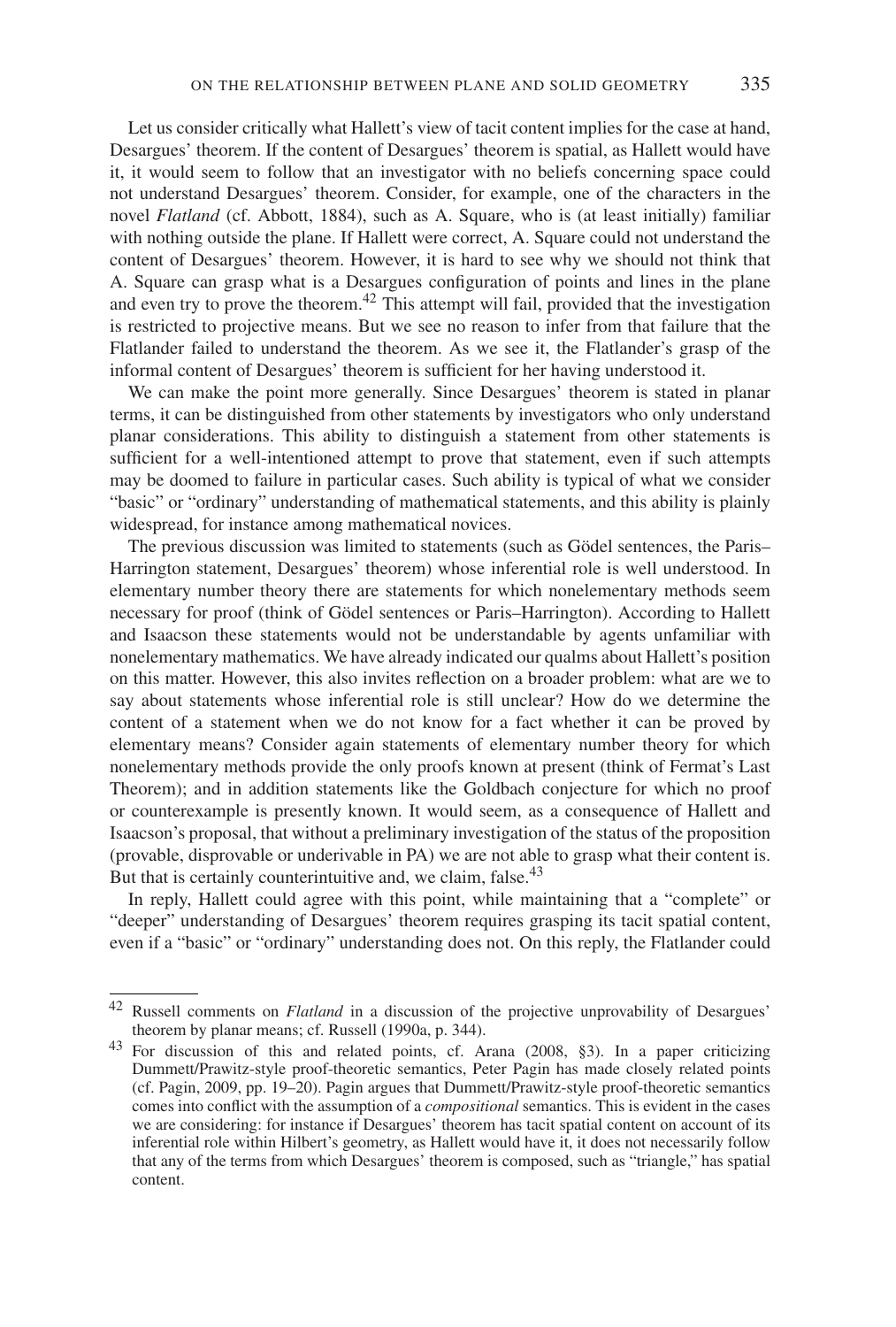understand Desargues' theorem, but only partly. A full understanding would only be achievable through understanding the inferential role of the statement, that is, through grasping its formal content, and not merely by grasping its informal content.

In reply, we note that grasping the formal content of statements may provide such a "deeper" type of understanding, but observe that measuring what is pure based on what belongs to the formal content of theorems threatens to trivialize purity, in making it the case that *every* theorem has a pure proof, when the content of that theorem is fully understood. Let us consider the cases studied by the two advocates of formal content under consideration, Hallett and Isaacson. We have seen that Hallett claims that Desargues' theorem has a pure proof on this construal of purity. In Isaacson's case, the Gödel sentences under consideration have nonarithmetical content; hence if we were to develop a measure of arithmetic purity based on Isaacson's construal of arithmetical content, Gödel sentences would have pure proofs as well.<sup>44</sup> Both Desargues' theorem and Gödel sentences are cases where naively one would think that purity is impossible, since the gap between the expressive resources employed in each sentence and what is used in proving each sentence is so large. But on construing content formally, we are supposed to see that purity is in fact assured. If that were the case generally, so that every theorem has a pure proof when its formal content is revealed, then purity would cease to be an interesting property of proof.<sup>45</sup> Since purity remains of interest today to mathematicians aware of these limitative results (for evidence, cf. Detlefsen & Arana, 2011, §2), we maintain that this is not so. This, then, is a case for construing purity ascriptions in terms of informal rather than formal content (cf. Detlefsen & Arana, 2011, §3.4 and §5).

Another point against formal content as the notion of content relevant to purity ascriptions is the following. We are normally willing to grant that the content of statements depends somewhat on the context in which they are made. Formal content entails, however, a radical contextualism regarding the content of statements like Desargues' theorem. The inferential role of Desargues' theorem within metrical geometries is quite different than its inferential role within projective geometry; in the former, spatial considerations are unnecessary, while in the latter they are necessary. In the setting of Hilbertian geometry, Desargues' theorem has tacit spatial content when used within a theory with axioms I.1, I.2,

<sup>44</sup> We are only pushing this hypothetical possibility to spell out the analogy that Hallett finds between his own position and Isaacson's view on content. However, we should point out that Isaacson would resist tying purity to this notion of deeper content (personal communication).

<sup>&</sup>lt;sup>45</sup> Marcus Giaquinto has pressed on us the possibility in principle that there might be a theorem that is planar in formulation and has a solid proof but no planar proof, but at the same time has no role as a substitute for explicitly solid axioms. Such a statement would have neither informal nor formal solid content. We grant the possibility of such a case but point out that the trivialization we allege vitiates Hallett's notion of purity would still be present in such a case. Indeed, as soon as an axiomatic analysis of the theorem in question, let us call it Q, is given, that analysis will tell us exactly what tools, beyond the planar projective axioms, are needed to prove Q. And since the *formal* content of Q will now be spelled out in the terms provided by the axiomatic analysis, Q will automatically have at least one pure proof. By the way, there is an explicit example of a situation similar to the one envisaged by Giaquinto, but in the context of an extension of the planar incidence axioms by axioms of congruency. If we extend the planar incidence axioms with the congruency axioms we can prove Desargues' theorem (by Menelaus' theorem, as pointed out earlier). However, Desargues' theorem does not imply any of the congruency axioms, because congruence cannot be defined in terms of incidence in Euclidean geometry, as Victor Pambuccian has pointed out to us.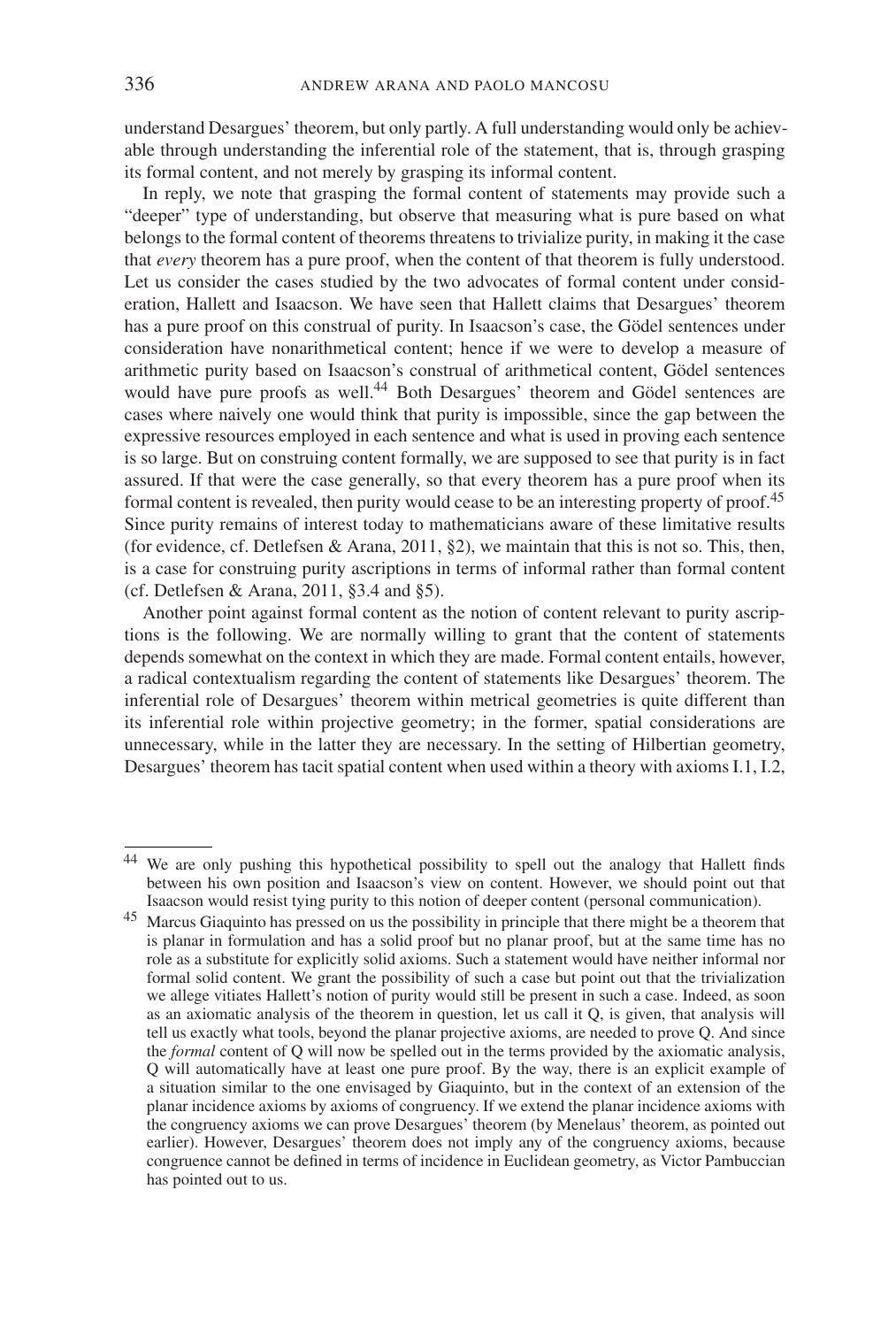and III.<sup>46</sup> However, consider now those axioms I.1, I.2, and III augmented by the axioms IV of congruence. Construing content formally entails that the content of Desargues' theorem changes dramatically depending on which axiomatic context we use it in, without its formulation changing at all. In the first axiomatic context, the formal content of Desargues' theorem would be spatial, whereas in the second axiomatic framework, it would not.<sup>47</sup> In general, this conception of content will have as a consequence that no single content can be singled out as privileged but rather that each statement would be inhabited by a multiplicity of contents. This seems unpalatable.

It should be pointed out however that we are not claiming that the content of a statement is always independent of other statements. We deny this. All we need for our claim is that this is not always so and that it is not so for this particular case: the planar nature of the statement of Desargues' planar theorem cannot shift so radically between the two axiomatic frameworks.

One further point against construing content formally in purity ascriptions, as Hallett does, is that Hallett infers that the spatial content "revealed" by Hilbert's work belongs *specifically* to Desargues' theorem, when Hilbert's work shows only that Desargues' theorem added to the planar axioms of classes I and II (and in the *Grundlagen*, I, II, and III) has the same spatial consequences as the spatial axioms of those classes. Even if it is reasonable to maintain that the planar axioms plus Desargues' theorem have tacit spatial content on account of their shared inferential role (which we have contested), it is illicit to single out that content as belonging to Desargues' theorem. For those spatial consequences belong only to the axiomatic system as a whole, not to Desargues' theorem alone. While it is true that without Desargues' theorem these spatial consequences are not ensured, it is also true that Desargues' theorem alone does not ensure them. Hence it would be more accurate to say that these spatial consequences are partly the result of the planar axioms and partly the result of Desargues' theorem. Indeed, Hallett's argument would just as well establish that one of the planar axioms, say I.1, has tacit spatial content.

*4.6. Desargues' theorem and metrical geometry.* We have just offered a series of considerations against construing purity ascriptions in terms of formal content. If we are to take purity ascriptions from mathematical practice seriously, we have made the case that they must be construed in terms of informal content. Nevertheless, informal and formal content are intimately connected, as we indicated earlier: our grasp of the latter informs our grasp of the former, even if it does not replace it. In this section we thus change gears and take seriously the claim that statements of mathematics can have tacit *formal* content even though this does not change our approach to purity—revealed by investigation of their inferential role. We consider in particular the possibility that Desargues' theorem in fact has tacit *metrical* formal content, by investigating further what is shown by Hilbert's result on the equivalence of Desargues' theorem and the embeddability of planes in space.

In the *Grundlagen*, Hilbert stressed the relationship between Desargues' theorem and *metrical* considerations. Indeed, the title of Section §23, in which Hilbert proves Theorem 33, is "The Impossibility of Demonstrating Desargues' Theorem for the Plane Without the Help of the Axioms of Congruence." In a recent paper (Gandon, 2004) Sébastien

<sup>46</sup> Or I.1, I.2, II, and III, modulo the discussion in the appendix on order in projective geometry.

<sup>&</sup>lt;sup>47</sup> It is actually an open question what the exact formal content of Desargues' theorem is in the second axiomatic framework. However, for our needs it is only important that no spatial axioms are involved.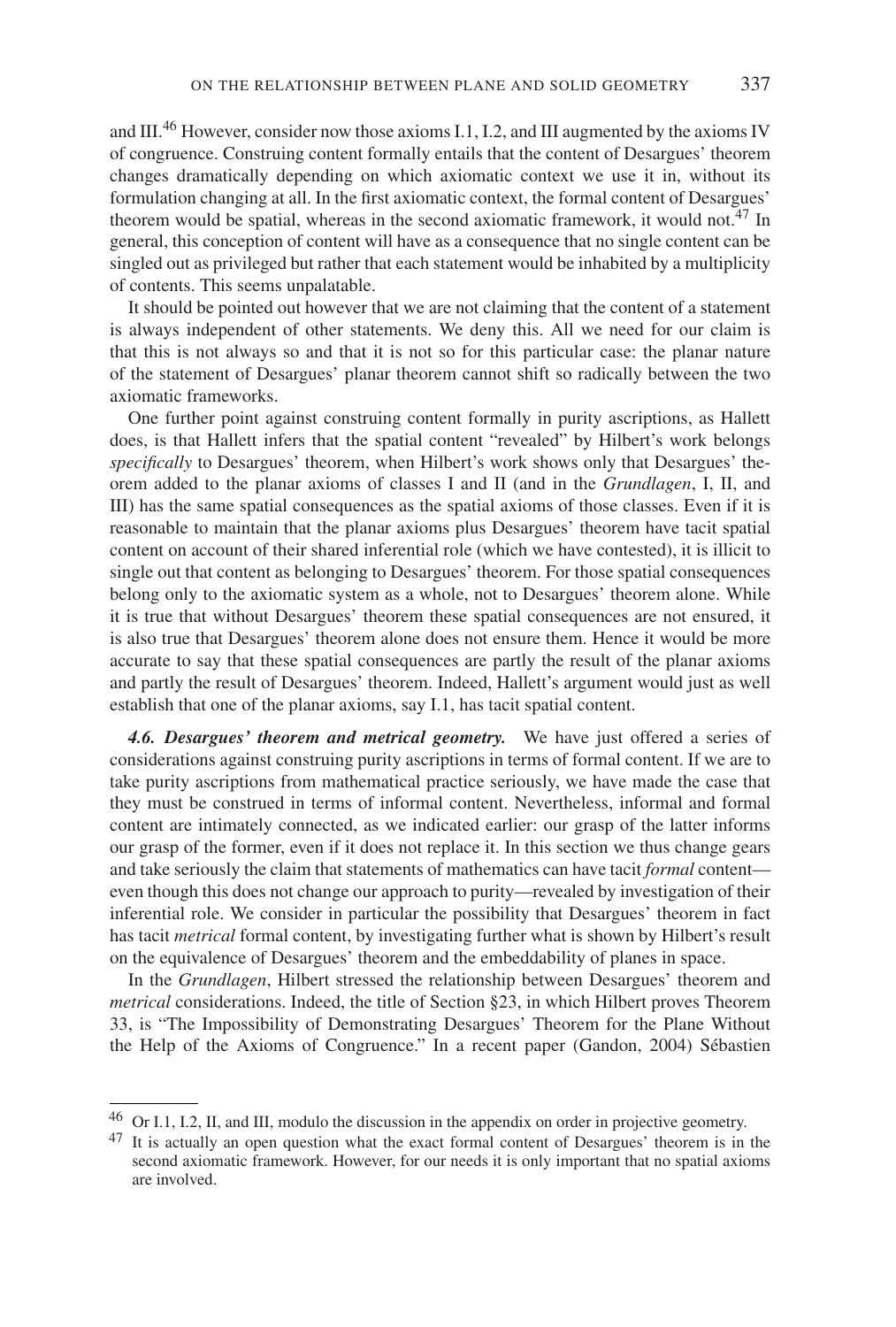Gandon has brought attention to a letter of Russell to Couturat from 1900 that builds on this relationship between Desargues' theorem and metric considerations. As Gandon explains (p. 209), Russell argues that because a particular geometrical calculus (due to Grassmann) can prove Desargues' theorem by purely planar means, this calculus must have introduced a consideration foreign to projective geometry, and in particular introduced a *metric* consideration.<sup>48</sup> Thus for Russell, the ability to prove Desargues' theorem without appeal to spatial considerations is a sufficient condition for a theory's having metric content, and hence for not being purely projective.

That metrical matters are closely related to Desargues' theorem is plain from our earlier observation that by enabling the proof of the fourth harmonic point in von Staudt's quadrilateral construction, Desargues' theorem enables the coordinatization of projective geometry and even permits the development of the cross-ratio in projective terms. Thus Desargues' theorem has what may be reasonably viewed as metrical consequences, even if those metrical consequences may be carried out in what seem to be purely projective terms. Indeed, this is why von Staudt's work was judged so important by geometers.

We thus raise the following question: what explains the necessity of spatial considerations for proving Desargues' theorem in a purely projective way? Or to put it a different way: why does adding more dimensions to the plane permit the purely projective proof of Desargues' theorem? Hallett sees Hilbert as having answered this by proving that Desargues' theorem is necessary and sufficient for a plane's being embeddable in a space. Hallett infers from this and his theory of content that Desargues' theorem has tacit spatial content, and concludes that spatial considerations are therefore entirely appropriate in proving it. This does not answer the question in a fully satisfactory way, though. What grounds Hallett's claim that Desargues' theorem has tacit spatial content are simply Hilbert's results, rather than the identification of a feature of Desarguesian planes that makes clear why such planes are "well-behaved" enough to be embeddable in space. Hilbert's proof of Theorem 35 goes by way of the construction of an algebra of segments corresponding to Desarguesian planes, for which he shows that without the satisfaction of Desargues' theorem the desired coordinatization permitting embedding of the plane into space would not go through. But this leaves open the question of why this algebraic fact should have the geometrical consequences that it does. The remarkable coincidence of algebraic and geometric facts that Hilbert uncovered, and the central role of Desargues' theorem in this coincidence, remain unexplained.

Let us make this point more precise. The eminent algebraist Marshall Hall put the question as follows (cf. Hall, 1943, pp. 232): "Why is it that projective spaces of three or more dimensions are sufficiently regular to be coordinatized by skew-fields while projective non-Desarguesian planes exist which cannot be so coordinatized?" He suggests answering this question by looking carefully at the proof of the spatial Desargues theorem. He observes (pp. 232–233) that in this proof (given above on p. 312), each two of the three intersection points of the corresponding triangle sides determines a line, and the "kernel of the proof" is that these three lines can be identified with the line determined by the intersection of the

<sup>48</sup> Russell to Couturat, dated June 21, 1900 (cf. Schmid, 2001, p. 182). The relevant passage from the letter is the following: "L'algèbre de Grassmann (même avant la multiplication) n'est pas celle de la géométrie projective toute pure: l'intensité y est essentielle, mais si elle ne représente pas une masse, elle ne saurait représenter qu'une idée métrique. C'est pour cette raison que Whitehead, qui est d'accord avec moi en ceci, parle de géométrie descriptive, non projective. Vous verrez qu'il prouve la construction de v. Staudt sans la troisieme dimension (p. 215), ce qu'il ne saurait ` faire par une méthode vraiement projective."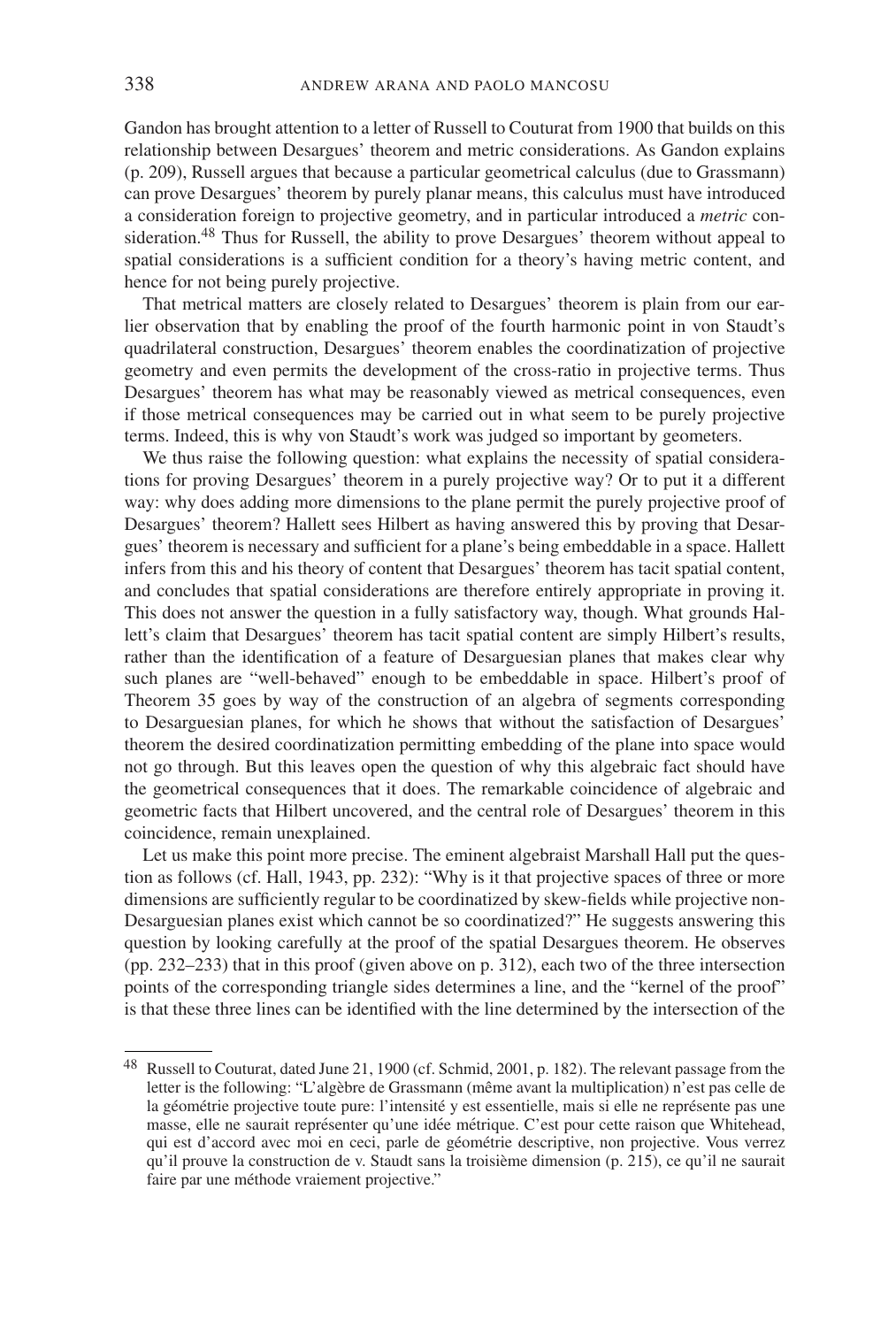two planes in which the two triangles lie, and hence identified with each other as well. He observes that this is *not* necessarily the case in the plane. This makes more explicit how solid geometry differs from purely planar geometry. As Hall puts it:

In a space configuration of three or more dimensions the identification of a line, constructed as the intersection of two planes, with a line, constructed as the union of two points forces the identification of further constructed elements and the establishment of non-trivial configurations such as the Desargues configuration, while in the plane a line may be constructed only as a union of two points, a point as the intersection of two lines and there are no forced identifications.<sup>49</sup>

Hall identifies solid geometry as imposing constraints on what are permitted as lines that are not imposed by planar geometry. Though Hall does not offer any further explanation of *why* space and planes differ in this fundamental way, such a further explanation is possible, as we will now show.

A possibility is to look for such explanation in *metrical* terms. Klein and Peano, as we saw earlier, elaborated such an explanation for the restricted case of Riemannian geometries. The situation there was that planes could have nonconstant curvature, and in such geometries the geodesics will not lie on straight lines (as shown by Beltrami's theorem), and so if we take geodesics to be the lines, Desargues' theorem will fail. The existence of such "bad" planes is consistent with the assumptions of purely planar incidence geometry. Because Desargues' theorem is provable in spatial incidence geometry, such "bad" planes cannot exist in spatial incidence geometry. Thus we have a metrical characterization of these "bad" planes, and an intuitive explanation of why in space such planes cannot exist, in the case when the geometries under investigation are Riemannian. A next step would be to give such an explanation for more general classes of metrics/geometries.

Hilbert instigated such an investigation, in the fourth problem of his famous address to the International Congress of Mathematicians in Paris in 1900 (and thus essentially contemporaneously with the geometrical work we have been discussing). The title of the question is "problem of the straight line as the shortest distance between two points." Hilbert notes that the notion of a straight line has been defined by many as the shortest distance between two points; though he does not cite examples, he could have been thinking of Archimedes, Leibniz<sup>50</sup> or Legendre, who wrote that "the straight line is the shortest path from one point to another" (cf. Legendre, 1794, definition III).<sup>51</sup> Note that if such a definition were adopted, then since Desargues' theorem concerns straight lines, it would evidently have metrical content. As a result metrical considerations would not be

<sup>49</sup> Cf. Hall (1943, p. 232). In proving his observation concerning the lack of "forced identifications" in the plane Hall invokes the notion of a free projective plane that will be discussed in Section 6 in the context of Joussen's work.

<sup>50</sup> Cf. De Risi (2007, p. 226ff) for a discussion of Leibniz' interest in defining straight lines; though he endorsed a metrical definition he also considered nonmetrical definitions, as de Risi explains, and seems never to have settled on any one definition. Busemann (cf. Busemann, 1941) gives a brief development of the foundations of geometry in (what he takes to be) Leibniz's metrical setting.

 $51$  A similar idea is also found in Poincaré: "That a line is straight is not a purely qualitative fact; one cannot ensure that a line is straight without making measurements, or without sliding over this line an instrument called a ruler, which is a sort of measuring instrument." Cf. Poincaré (1912, p. 483).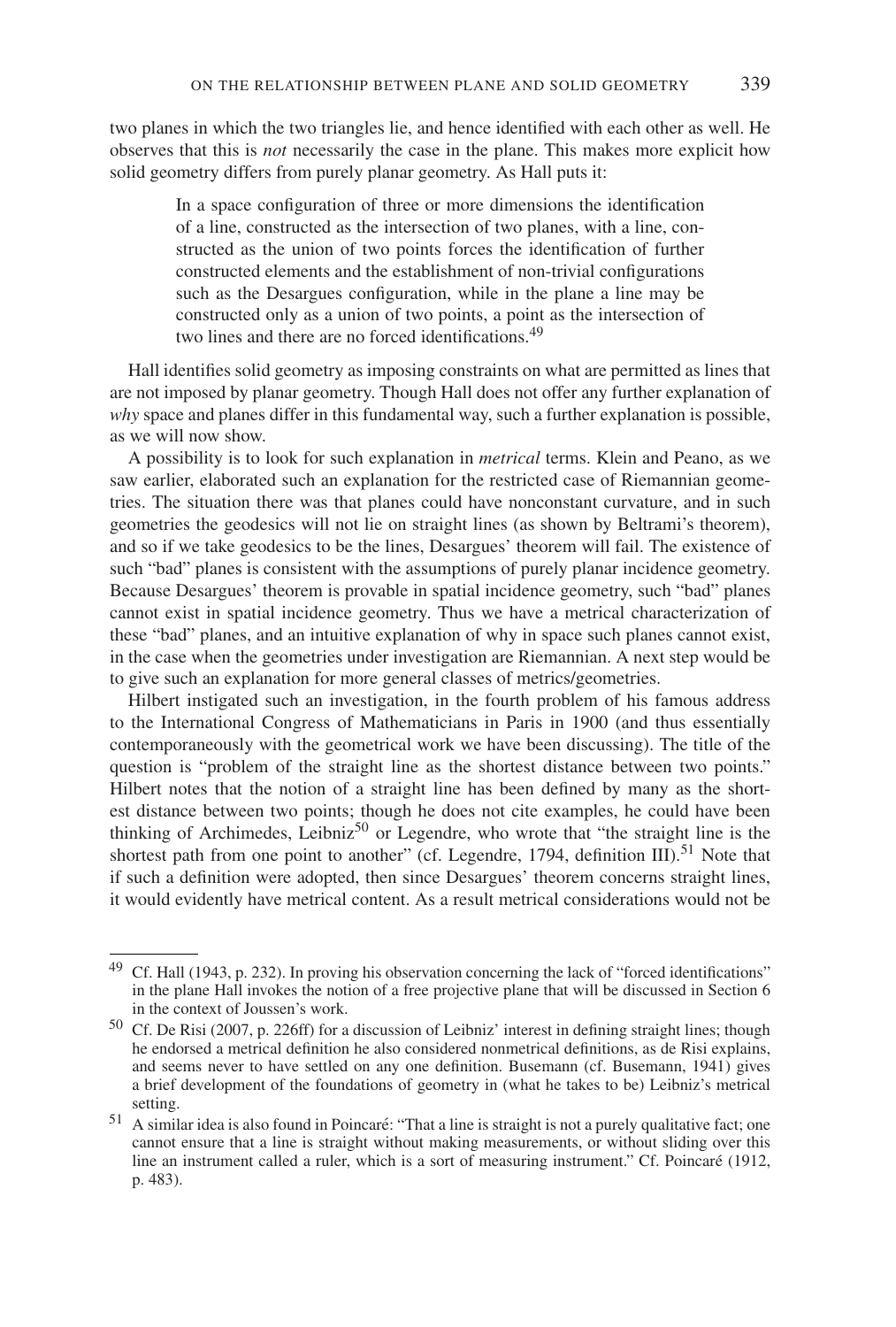impurities. Hilbert does not adopt such a definition; instead, he says that it ought to be thought a theorem. His fourth problem is to determine for what metrics this theorem holds, and to study the geometries resulting from such metrics. Busemann (cf. Busemann, 1976, p. 132) has observed that the problem had been solved by Beltrami's theorem for the case of Riemannian metrics, the only metrics studied by differential geometers up to the time of Hilbert's address.52 Thus, Busemann suggests, the fourth problem should be seen as Hilbert's attempt to widen the scope of investigation of metrical geometries, in particular of "the geometries in which the ordinary lines, i.e. lines of an *n*-dimensional (real) projective space  $P^n$  or pieces of them are the shortest curves or geodesics" (cf. Busemann, 1976, p. 131).

In the 1900 address Hilbert described his interest in his fourth problem as follows:

. . . [B]ecause I believe that the thorough investigation of the conditions for the validity of this theorem will throw a new light upon the idea of distance, as well as upon other elementary ideas, e.g., upon the idea of the plane, and the possibility of its definition by means of the idea of the straight line, *the construction and systematic treatment of the geometries here possible seem to me desirable*. (cf. Hilbert, 1976, p. 416)

Hilbert's stated goal, then, was to further understanding of how metric matters bear on "elementary ideas" concerning, for example, the plane, by widening the domain of investigation of metrics/geometries for which the geodesics are "well-behaved," in the sense of behaving like projective straight lines. The relevance of Desargues' theorem is that it is a desirable property for straight lines to satisfy in a projective treatment of geometry: for as we have seen, its holding permits the development of von Staudt's projective coordinatization and development of cross-ratio via the quadrilateral construction. This is why Klein remarked that von Staudt's fusionist treatment "corresponds completely to the nature of the matter" (as quoted on p. 316 above). Hilbert's broadening of the question in his fourth problem does away with the implicit restriction to Riemannian geometries in Klein's time and permits a more general characterization of Desarguesian planes in terms of their metrical features.<sup>53</sup> Busemann has formulated the problem in a quite general setting,54 and

<sup>52</sup> Gerlich has observed that "It is a peculiarity of all classical plane geometries, namely the real projective plane, the real affine plane and the real hyperbolic plane that their lines are geodesics of a Riemannian metric. In this sense the classical incidence geometric structures are generated by differential geometric means." Cf. Gerlich (2005, p. 265).

<sup>53</sup> Busemann observes that Desargues' theorem was central to Hilbert's proposed investigation; though Hilbert did not mention it explicitly in his address, Hamel, who completed his dissertation in 1901 under Hilbert's direction, did (cf. Hamel, 1903). In that text Hamel draws an explicit connection between Hilbert's aspiration in the fourth problem and Klein's work at p. 234.

<sup>54</sup> Busemann defined the general notion of a "*G*-space," a general metric space where the extensions of geodesics are unique. He then defined a "Desarguesian space" of dimension *n* as a *G*-space in which the geodesics are projective straight lines in real projective space of dimension *n*. Busemann proved that a necessary and sufficient condition for a *G*-space of dimension two (i.e., a plane) to be Desarguesian is that the geodesic passing through any two points is unique, and Desargues' theorem and its converse hold (cf. Busemann, 1955, §13, theorem 13.1). For *G*-spaces of dimension greater than two Desargues' theorem is no longer needed since the classical solid proofs go through in such settings (p. 65). There are non-Riemannian Desarguesian spaces, such as those given by Minkowski as described by Hilbert in the fourth problem. Riemannian Desarguesian spaces, and in particular planes, have constant curvature: this is Beltrami's theorem. Hilbert's fourth problem in this setting is to determine whether there is any other such characterization of Desarguesian planes, not restricting ourselves to Riemannian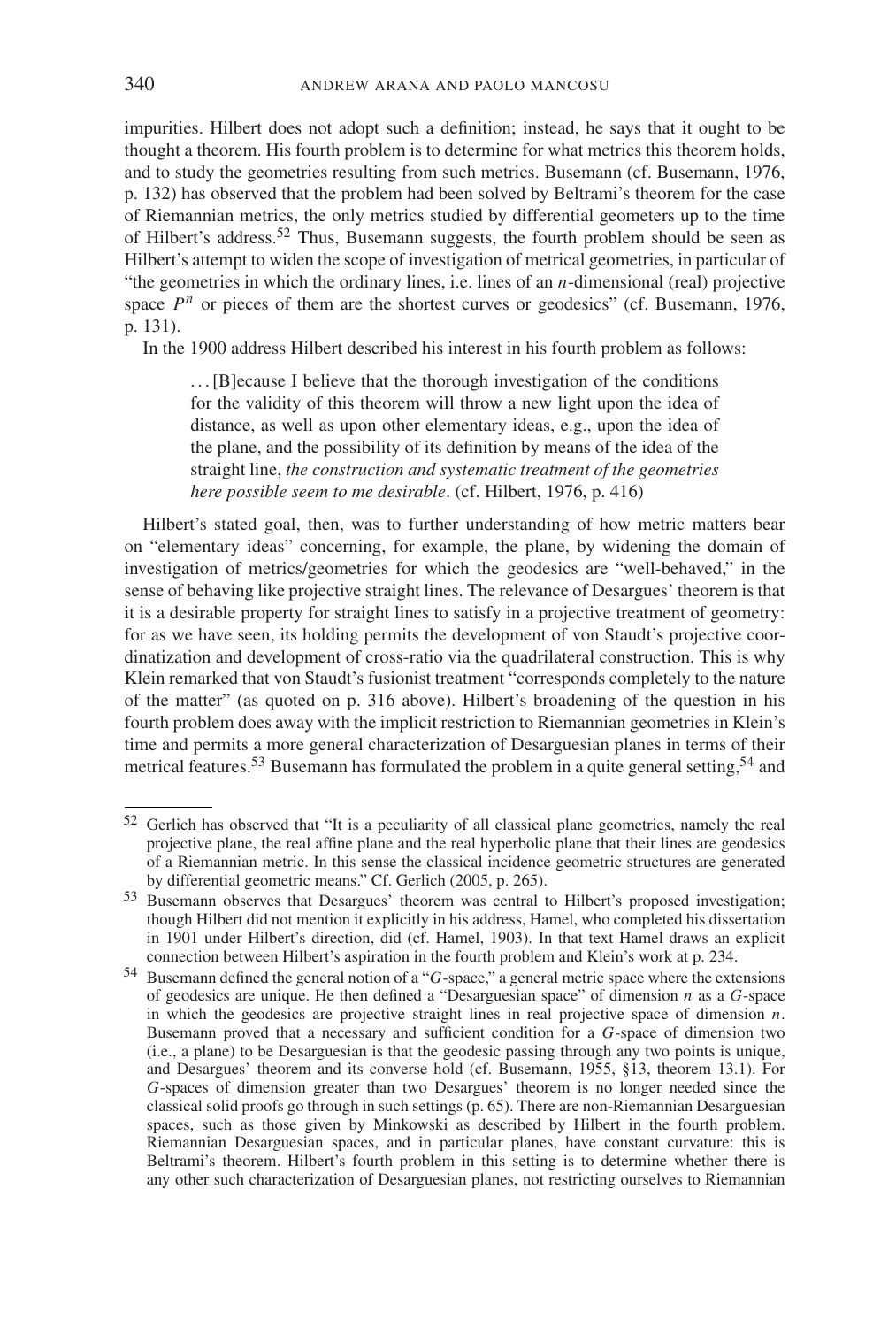Pogorelov (cf. Pogorelov, 1979) is widely taken to have settled the problem so formulated, though due to the astonishing variety of metrics/geometries of which we are now aware, it is fair to say that no completely general solution to Hilbert's fourth problem is forthcoming (cf. Álvarez Paiva, 2005, p. 354).<sup>55</sup>

Such an investigation would plainly *not* be in the spirit of classical projective geometry. As Busemann observes of Hamel's work on Hilbert's fourth problem,

Hamel approached the problem through the Weierstrass Theory of the calculus of variations, which requires smoothness properties alien to the foundations of geometry, the framework visualized by Hilbert for the problem. (cf. Busemann, 1981, p. 87)

Our tentative suggestion is that an explanation of space's "homogenizing" or "smoothing" of planes so that planes embedded in space must be Desarguesian, while not otherwise, can be fruitfully pursued through an investigation of the metrical properties of planes and space, and their relationship. Indeed, in directing Hamel's investigation into his fourth problem, Hilbert seems to have endorsed such an investigation.

We close this section by clarifying why this type of metrical investigation would be valuable. In short, it would help explain the evident necessity of solid considerations for purely projective proofs of Desargues' theorem. We maintain that the notion of content relevant to purity ascriptions is what we have called informal content, rather than the notion of formal content on which Hallett argues the content of Desargues' theorem is tacitly spatial. However, we have tried to show in this section how Desargues' theorem is intertwined with not only spatial issues but also metrical issues, a matter of importance in understanding its formal content. Of particular importance is the search for metrical features of planes that ensure those planes are Desarguesian. The historical record reveals that there are two understandings of straight line: the understanding given by ordinary axiomatic geometry, and the metrical understanding as the path of shortest distance between two points. While these coincide in the standard Euclidean plane, nineteenth-century geometers had shown how they diverge on other surfaces, as we have seen. Hilbert advocated taking the ordinary axiomatic understanding as primary, and on that stance, metrical proofs of Desargues' theorem are impure, despite staying entirely within the plane. But if we were to adopt a metrical understanding of straight line, then metrical considerations become appropriate to Desargues' theorem and a case could then be made that metrical, purely planar proofs of Desargues' theorem (for instance, proofs using congruence by way of Menelaus' theorem) are pure. We are not advocating a metrical understanding of straight line, but rather observing that attempts to articulate the tacit content of Desargues' theorem should at least consider it.

**§5. Concluding thoughts.** Consider the most prominent example of purity concerns in the foundations of mathematics: the elimination of geometrical considerations from the foundations of analysis and arithmetic in the work of Bolzano, Dedekind, and Weierstrass.

metrics. As Busemann expresses the problem in his terms, it is to characterize the Desarguesian spaces among all G-spaces with certain "nice" differentiability properties.

<sup>55</sup> We observe that Hilbert's fourth problem, inasmuch as it focuses on geodesics that lie on lines in *real* projective spaces, is not general enough for a full explanation of the type we seek, since Hilbert's axioms for projective geometry are not restricted to real projective spaces, but characterize for instance complex and quaternionic projective spaces as a result of varying the base field. For such a study a quite general differential geometry would be needed.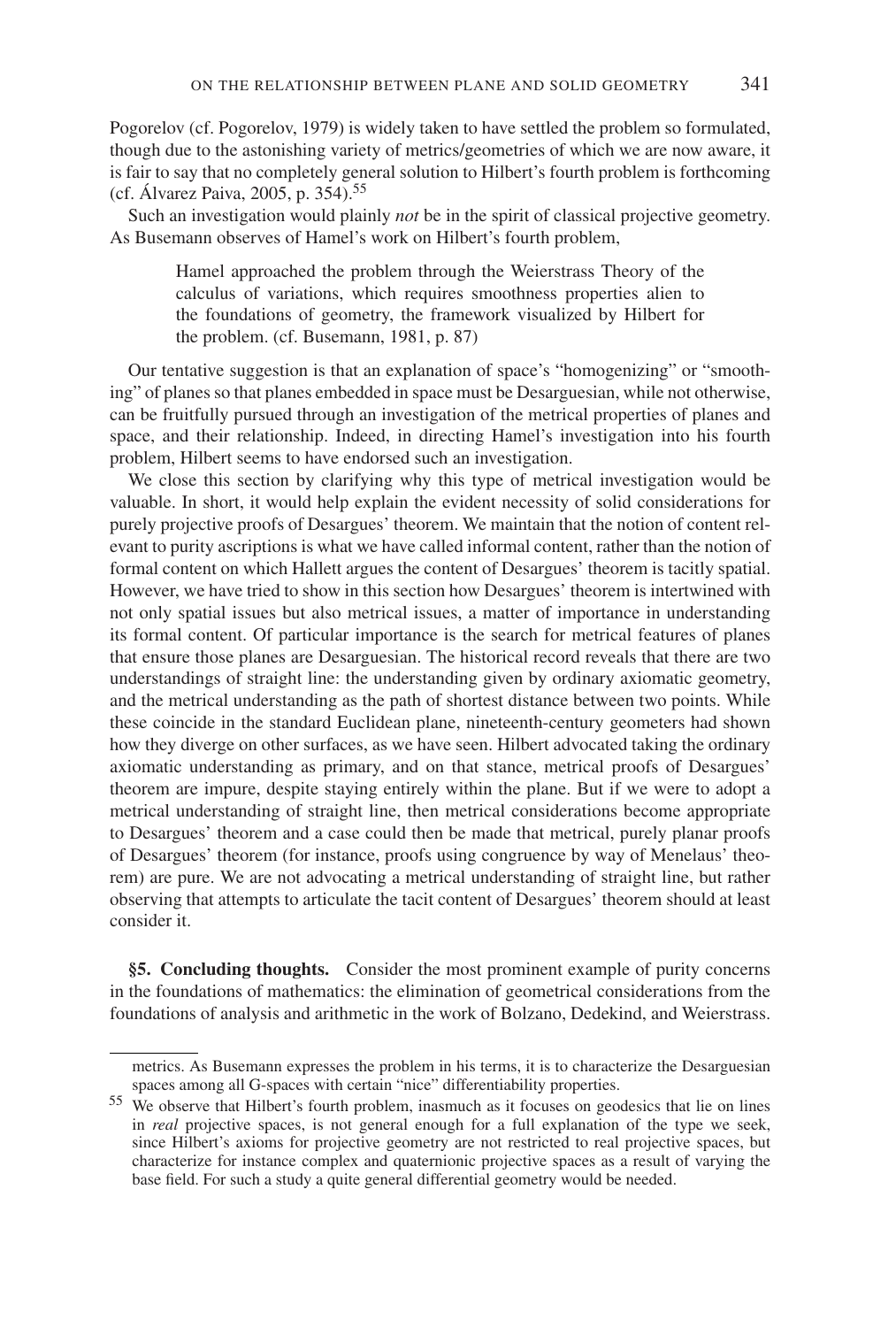Their interest was not simply in identifying at which point one needs to appeal to geometrical considerations. Instead, their interest was *normative*: they believed that once identified these geometrical appeals *must* be eliminated. It would have been an unwelcome surprise to them if this had been impossible.

A similar stance is evident in the case of eliminating metrical considerations from projective geometry. The case for this elimination emerges from concerns regarding the use of congruence, similarity of triangles, proportions, order, and distance in projective geometry. For instance, von Staudt called for this elimination on grounds of generality, and as we have seen, his concern was normative: "geometric instruction *must* proceed from general considerations" [emphasis ours]. The fusionists we discussed in Section §2 mixed solid and planar considerations in their proofs of planar theorems, but they were still motivated by normative purity concerning the metrical in projective geometry. We saw as examples of this de Amicis' attempt to find proofs of planar results concerning just parallels and equality without using proportions but by using space instead (p. 309 above), and Lazzeri's attempt to eliminate the theory of proportions from theorems concerning similarity in the plane by means of spatial considerations (p. 310 above).

In the case that has been our central concern in this paper, however, the use of solid considerations in proving statements concerning the plane, the sort of purity that arises has a different feel. It is true that there were normative claims regarding planar geometry: recall Palatini's excoriation of mathematicians who were so "soft when it came to the distinctions between properties that belong to different theories within planimetry would want to enslave, so to speak, planimetry to stereometry" (p. 307 earlier).<sup>56</sup> This is an exception, though; by contrast with the metrical/projective case we do not find a general normative concern for planar purity, wherein one calls for the *elimination* of solid considerations in proving planar statements. Given the recognition that metrical considerations can be avoided by going to space (through von Staudt's development of a projective coordinate system without explicit appeal to proportion, distance, or congruence, and his, Pasch's and Pieri's definition of a projective order via the theory of separation), and the realization that Desargues' theorem is intimately connected to the passage from planar to solid geometry (through the work of Hilbert), the kind of purity that is sought in the plane/solid case is more *descriptive* than *normative*. The interest was in identifying what could be done without appeal to space, while using only projective rather than metrical considerations.

Philosophically speaking, though, the difference between the normative and descriptive character of attitudes toward purity at play in this work is less interesting than the fact that once one realizes the role that Desargues' theorem plays concerning the embeddability of planes into space, then issues of content, in particular concerning planar and solid statements, arise. The question of whether Desargues' theorem, which seems to concern just the incidence and intersection of lines and points in the plane, is a statement of planar geometry, as would seem the default view, or a statement of solid geometry on account of

<sup>56</sup> Palatini's view (discussed on p. 307 earlier) was that planar geometry is self-contained, requiring no "foreign" or "external" help. If we identify Palatini's system of planar geometry with Tarski's axioms for plane geometry in Tarski (1959), then we can cash out Palatini's view in terms of the logical completeness of Tarski's system (Tarski's Theorem 2). It follows from its completeness that every planar theorem expressible in Tarski's system has a planar proof. In this sense planar geometry is, as Palatini held, self-contained. However, Tarski's axioms define a ternary betweenness relation and a quaternary equidistance relation; arguably in virtue of the former and certainly in virtue of the latter, Tarski's geometry is metrical. Thus Palatini is correct that planar geometry is self-contained, but at the cost of using metrical considerations.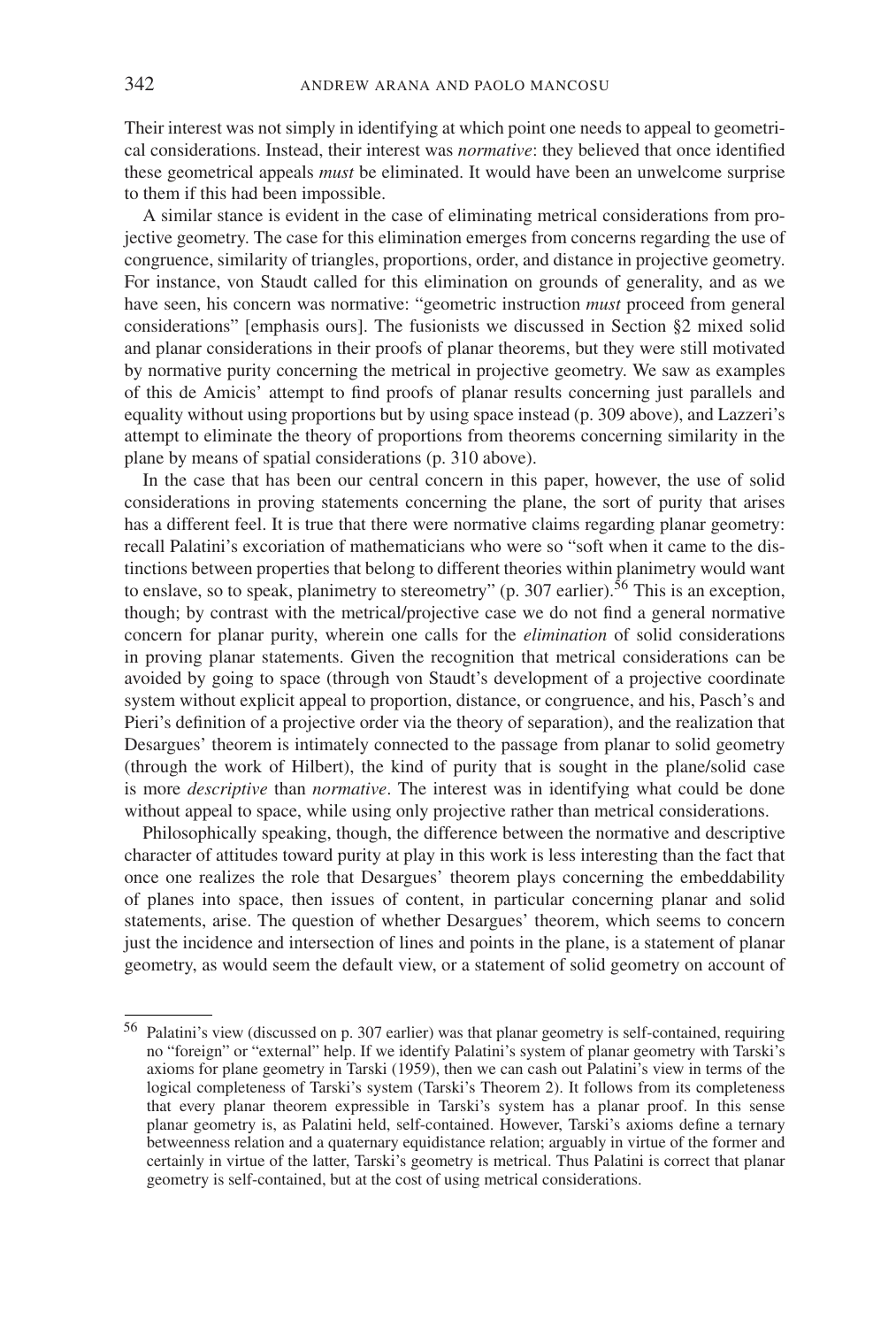its "tacit" or "hidden" spatial content, becomes urgent. Note that this issue is a precondition of pursuing normative purity projects for planar and solid geometry, for if seemingly planar statements like Desargues' theorem are really spatial in content, then it is senseless to try to eliminate solid considerations from their proofs.

We have argued here against Hallett's case that the classical solid proofs of Desargues' theorem are pure on account of the theorem having tacit spatial content. This case rests on a construal of content that implies, unhappily, that ordinary practitioners can fail to understand statements despite their evidently possessing all the conceptual resources required for such understanding. More precisely, we differentiated between the "informal" and "formal" content of statements, on which ordinary practitioners typically only have the conceptual resources to understand the former, while the latter is only understood by practitioners who have engaged in the kind of foundational investigations that Hilbert undertook for Desargues' theorem, and that Gödel undertook for Gödel sentences. We argued that Hallett's view of purity rests on construing content formally, and that this construal leads to problems in conceiving of purity ascriptions as they arise in mathematical practice. It threatens to trivialize purity, by suggesting that when purity seems impossible it is just because we have not fully understood the content of the statements in question, and that when we reach such fuller understanding we will see that the apparent impurity is not an impurity at all. In addition, Hallett's view of content involves an unwelcome radical contextualism of content depending on the axiomatic theory to which that statement belongs, and furthermore cannot locate the tacit spatial content specifically in Desargues' theorem as it claims, but only in the entire axiomatic system in which the statement is investigated.

Our view has been that there is a difference between statements of plane and solid geometry, and that this difference is one we can grasp at the level of "understanding" of the statements in question. This notion of "understanding" is taken as basic, although we do not exclude that it might be explicated through more detailed analytical work. Obviously, as we argued in Section 4.5, the problem of "content" can only be addressed if the primitive terms of our system are endowed with some appropriate interpretation. However, note that on our view the determination of whether a statement has planimetric or stereometric content cannot be reduced to a parsing of the (meaningful) vocabulary that goes into the statement in question. For instance, if we have a basic predicate *L* ("lies on") and constants *a* for a point and *B* for a plane, the two statements  $\neg\neg(aLB)$  and  $\neg(aLB)$  have exactly the same logical and nonlogical vocabulary, but only the second purports to express a geometrical fact that requires an ambient space outside plane *B*. Thus, no matter which axiomatization of geometry is our focus (in particular whether the axiomatization takes only points as the basic category of objects, or has, possibly in addition to or instead of points, other basic categories), once we can reasonably provide the statements with an ordinary geometrical meaning, we have satisfied the conditions of possibility for a meaningful investigation of our problem.

A more radical objection consists in pointing out that in analytical investigations our distinctions become moot. We reply as follows. Cartesian analytic approaches take metrical notions for granted (for instance, the distance between two points is definable from the outset by a formula in the language), and so the necessity of solid considerations for planar statements like Desargues' theorem does not arise. Indeed, the analytic framework obliterates the distinction we are trying to articulate, but that only shows that important geometrical distinctions are lost once we move to analytic geometry.

Finally, let us summarize our position on the content of the statement of Desargues' theorem and our corresponding assessments on the purity, or lack thereof, of its proofs.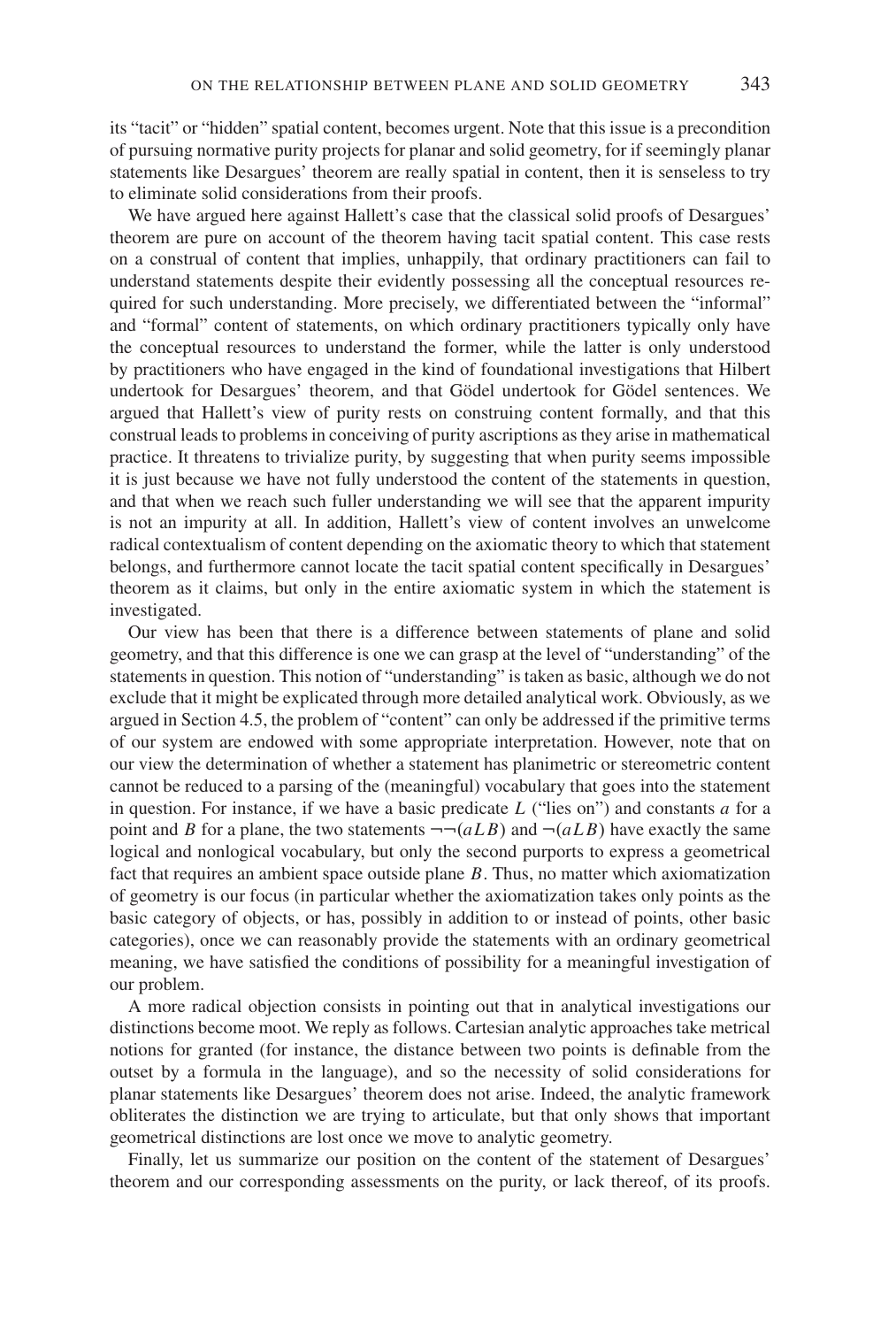We agree with Hilbert that the statement has "planar" content and thus we consider the proofs going through space to be impure. We thus take what we have called the "informal" content of a statement to be the notion of content relevant to purity ascriptions, and have argued against the relevancy of "formal" content in understanding such ascriptions. We suggested, though, a further investigation of the formal content of Desargues' theorem in which its formal content might in fact be metrical. Such an investigation requires a solution to the problem of whether the notion of straight line is metrical or not. We rest satisfied with posing this problem for further investigation.

**§6. Appendix: order in projective geometry.** Hallett characterizes Hilbert's investigations in both the lectures and in the *Grundlagen* as concerning "elementary projective geometry." These investigations include order axioms, but order is not clearly a projective notion, however. This poses a problem for Hallett, because he wants to argue that Hilbert's work shows that solid proofs of Desargues' theorem are pure, but if order does not belong to projective geometry, then Hilbert's proofs of projective theorems using order are evidently impure. This problem is particularly clear for the case of Desargues' theorem, since it concerns only the incidence and intersection of lines and points, and not any order-theoretic properties of configurations. Hallett's claim that solid proofs of Desargues' theorem are pure would thus be threatened by appeal to order axioms.<sup>57</sup> Recent work shows, however, that order axioms are not needed for proving Desargues' theorem in Hilbert's axiomatic framework, from which it follows that Hilbert's results go through in a less controversially projective setting. In this appendix we explain how these issues are resolved.

The axioms of Hilbert's class II implicitly define what it is for a point collinear with two other points to be "between" those two other points. Hilbert shows that these axioms can be used to generate an order on points on lines, thus justifying his naming them axioms of order. Hilbert includes order axioms in his investigations into Desargues' theorem, in both the 1898/1899 lectures and in the *Grundlagen*. In the 1898/1899 lectures, Hilbert writes that "Axioms I, II formed essentially the foundation [*Grundlage*] of projective geometry."58 Schur, who Hilbert credited in 1898 for reinvigorating his interest in the foundations of geometry (cf. Toepell, 1986a, 1986b, p. 338), writes that "We understand by projective axioms those which Hilbert called axioms of connection [*Verknupfung*] and order," that is, Hilbert's axioms I and II (cf. Schur, 1901, p. 267).

While Hilbert's incidence axioms I are uncontroversially projective, the same cannot be said for his order axioms II. The issue concerns how membership in projective geometry

<sup>57</sup> A possible defense available to Hallett would be Coxeter's suggestion (cf. Coxeter, 1989, p. 176) that straight lines are rightly defined in terms of betweenness: a line segment is, by definition, the set of points between two points. As Coxeter puts it, "The essential idea is *intermediacy* (or 'betweenness'), which Euclid used in his famous definition: *A line (segment) is that which lies evenly between its ends.* This suggests the possibility of regarding intermediacy as a primitive concept and using it to define a line segment as the set of all points between two given points." Coxeter then defines rays in terms of line segments and betweenness, and lines in terms of rays and line segments. However, this approach rests on a peculiar translation of Euclid's definition I.4, and has not been widely adopted. Cf. Arana, (2009, pp. 4–5), for discussion of Coxeter's definition and its context; and Pambuccian (2009) for a foundational investigation concerning Coxeter's definition.

<sup>58</sup> Cf. Hallett & Majer (2004, p. 343). Earlier in the lectures he also makes this point (p. 319), adding that Axioms I and II are only "essentially" the foundation of projective geometry, but because some continuity assumptions are also needed, not because of order.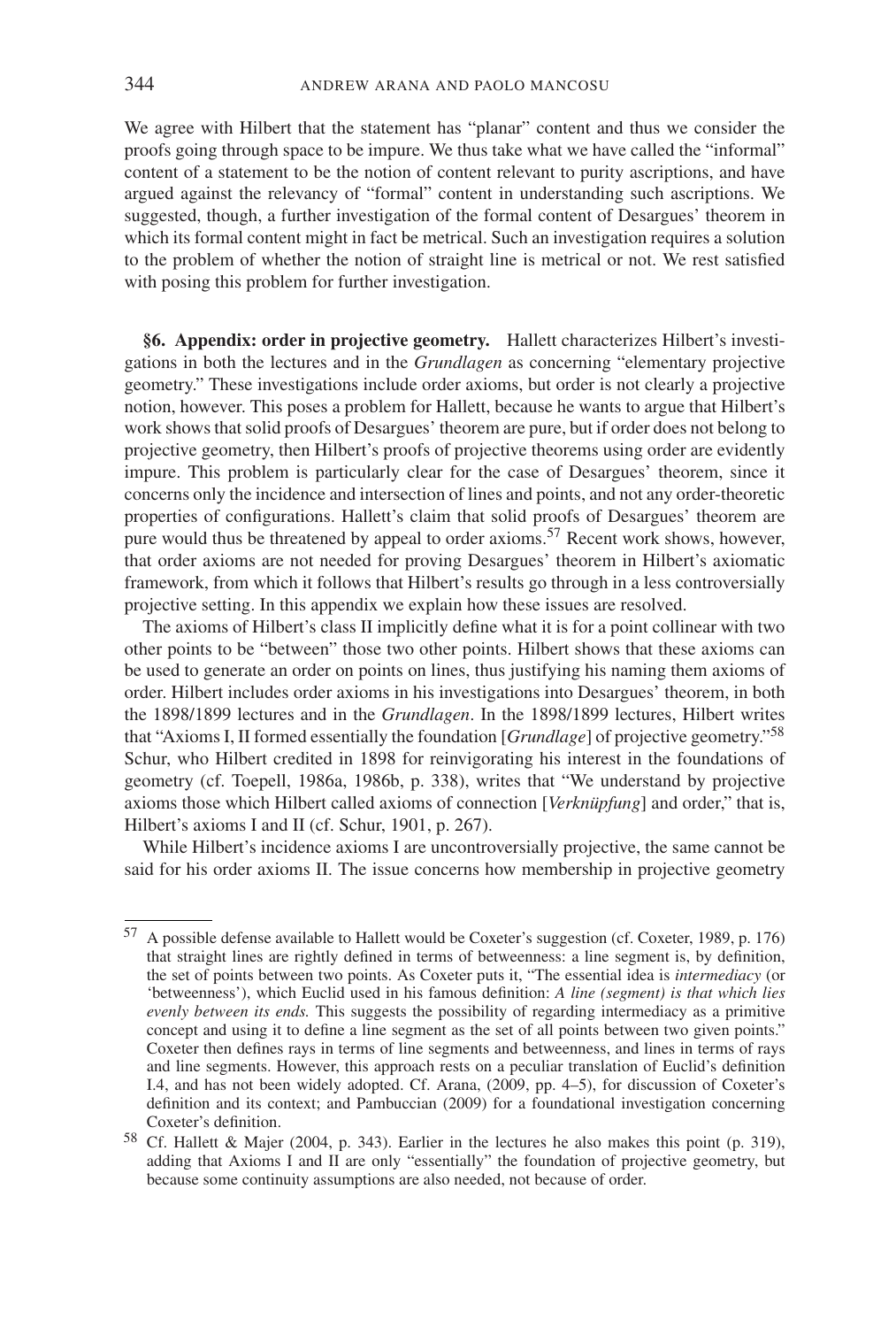ought to be construed. A typical construal of projective geometry is that it is the study of projective invariants. However, the basic property axiomatized by axiom class II, the ternary relation of betweenness, is not a projective invariant (cf. Seidenberg, 1962, §7). Hence on this construal of projective geometry, it would seem problematic to include order in a projective investigation.

Russell, for one, took this view. In the *Principles of Mathematics* he writes (Russell, 1903, p. 393) that "it seems improper to include in projective Geometry any property which is not unaltered by projection," and observes "the elementary sense of *between*. . . is in general not unaltered by projection." In a private notebook he puts it even more starkly: "Projective Geometry is not essentially concerned with order or series" (cf. Russell, 1990b, p. 379).<sup>59</sup> This view is quite standard; for instance, Veblen and Young remark in the first of their two-volume text *Projective Geometry* that "projective geometry is concerned with those properties of figures that are left unchanged when the figures are subjected to a projective transformation" (cf. Veblen & Young, 1916, p. 14), and that since "linear order" is an element of "the theory of functions of a real variable rather than of elementary geometry" (p. iii), they will leave out any discussion of order from the first, more elementary volume.

Poincaré too seems to have taken this view. In his review of Hilbert's *Grundlagen*, Poincaré translates the name of Hilbert's axioms I, the axioms of "Verknüpfung," as the "projective axioms" [*axiomes projectifs*] (cf. Poincaré, 1902, p. 254). In excluding the axioms II of order in this naming we may suppose Poincaré did not consider the axioms of order to be projective.

It thus remains to be explained why Hilbert included order axioms in the "foundation" of projective geometry. Hilbert gives a clue by citing Pasch's *Vorlesungen uber Neuere ¨ Geometrie* (Pasch, 1882) as he explains his axioms of order in the *Grundlagen*. Pasch's treatment of the foundations of geometry begins with a general treatment of geometry, and then turns specifically to a development of projective geometry.<sup>60</sup> The general treatment includes order axioms, specifically for the ternary relation of betweenness. He then shows how to develop projective geometry specifically, using as a primitive not betweenness (evidently recognizing its projective variance) but rather the quaternary relation of "separation" of points in a harmonic range.<sup>61</sup> The separation relation enables a projective treatment of order by yielding an ordering between pairs of points, though as a result it will not have all the same properties as the ordinary ternary betweenness relation.<sup>62</sup> It is straightforward to show that this relation is a projective invariant, and so Pasch's treatment of projective geometry meets the criterion of studying just projective invariants.

Because the separation relation is quaternary, Hilbert's axioms II cannot be understood as axiomatizing this relation, since the betweenness relation it axiomatizes is tertiary. We propose, however, that Hilbert's inclusion of order axioms in the "foundation" of projective

<sup>59</sup> Cf. Gandon (2009) for more on the nineteenth-century debate about whether order belongs to projective geometry, especially concerning Russell's role in this debate.

<sup>60</sup> Cf. Schlimm (2010) for a fuller discussion of Pasch's foundational methodology.

 $61$  Cf. Russell (1903, §383–§387, pp. 400–403) for a description of how Pasch develops projective geometry from his general foundations of geometry (which Russell calls "Descriptive Geometry").

<sup>&</sup>lt;sup>62</sup> Shortly thereafter, Pieri showed how the separation relation can be defined purely in terms of incidence properties, though additional axioms are needed to ensure that the resulting order has the usual properties of an order. Cf. Whitehead (1906, chap. IV) for further details on this development, and pp. 24–26 for a definition of separation; and Marchisotto & Smith (2007, pp. 128–137) for details on Pieri's role in this development.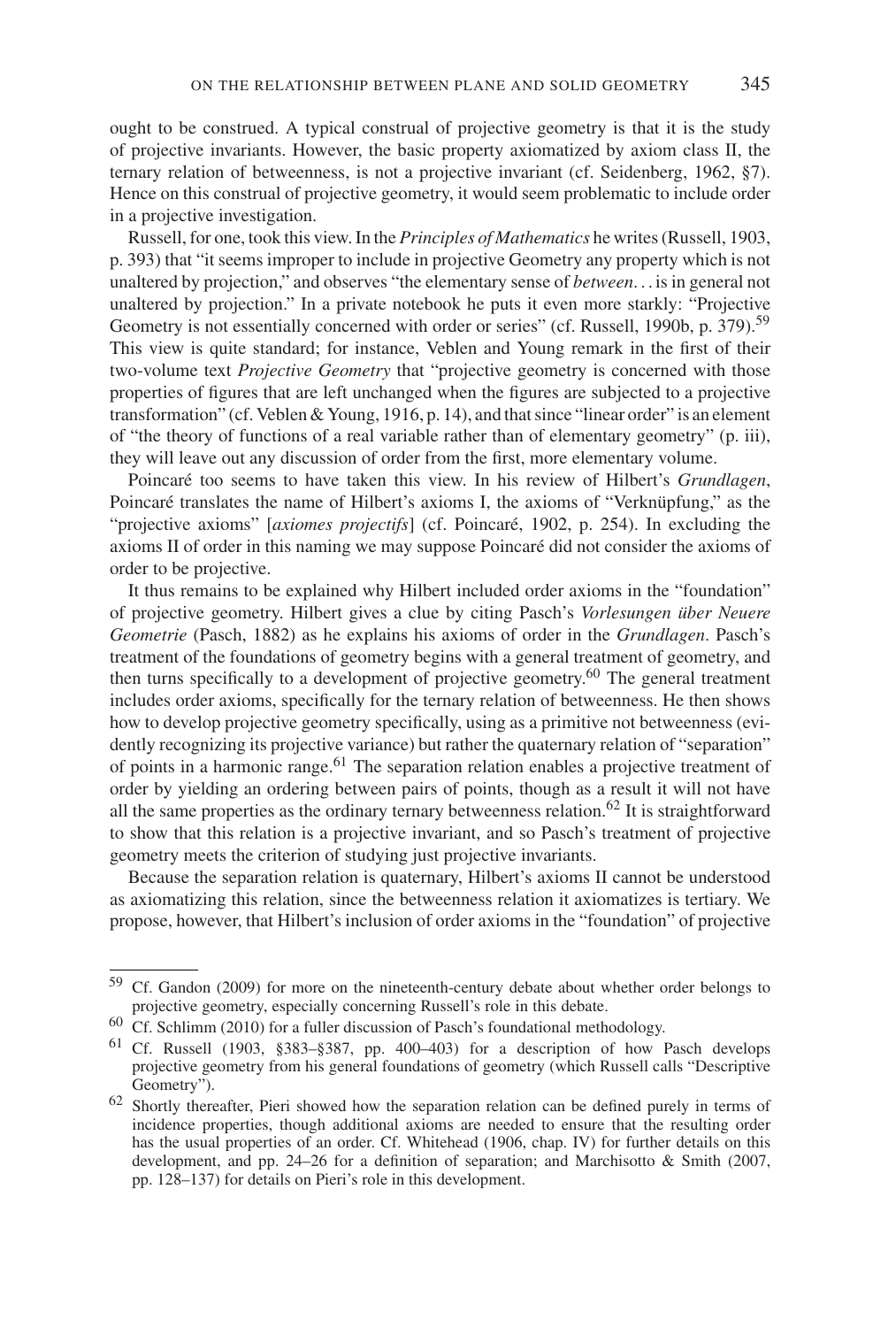geometry reflects Pasch's attitude concerning the foundations of geometry. Hilbert does not mean that betweenness itself belongs to projective geometry, but rather that it can, following Pasch, be used to develop projective geometry, which can be shown to include an ordering (though not the one axiomatized by II).

We need not fully resolve this tricky interpretative issue, since our main interest is in Desargues' theorem, which concerns just the incidence and intersection of lines and points and says nothing about the order of those points on those lines. As it turns out, order axioms are not needed for proving Desargues' theorem in Hilbert's axiomatic framework. Hilbert's incidence axioms I together with his parallel axiom III suffice for proving the affine formulation of Desargues' theorem (as stated in the *Grundlagen*). Hilbert's incidence axioms I together with an axiom stating that there are (at least) three points on every line (which Hilbert did not include in his axioms, but was included as Axiom E0 in Veblen  $\&$ Young, 1916, p. 18) suffices for proving the projective formulation of Desargues' theorem (as stated in the 1898/1899 lecture notes); without this additional axiom, the incidence axioms I do not suffice, as shown in Hartvigson (1974). In Joussen (1966) it is shown that order axioms do not enable the planar projective proof of even any special cases of Desargues' theorem, by showing that ordered projective planes do not satisfy any such "interesting" configuration theorems.<sup>63</sup>

Moreover, order axioms are not needed to prove the *sufficiency* of (the projective formulation of) Desargues' theorem for the satisfaction of the spatial incidence axioms in the presence of axioms of planar projective geometry. Plane projective geometry can be expressed by Hilbert's planar incidence axioms I 1–2 plus a "projective" axiom asserting that any two lines intersect, or by Hilbert I 1–2 plus the "Veblen–Young axiom" that for any four points *a*, *b*, *d*, *c* in the plane such that no three are collinear, if the lines *ab* and *cd* do not intersect, then neither do the lines *ac* and *bd*. <sup>64</sup> That the satisfaction of Desargues' theorem is sufficient for the embeddability of planes satisfying the axioms of planar projective geometry was proved by Levi (cf. Levi, 1939), by showing that a geometry satisfying the axioms of planar projective geometry plus the projective Desargues' theorem can be embedded in a spatial projective geometry (all of I plus the projective axiom), and indeed that Desargues' theorem is necessary and sufficient for this embeddability. The difference with Hilbert's Theorems 33 and 35, again, is that Levi does not involve order axioms in his results. Similarly, the affine formulation of Desargues' theorem in the *Grundlagen* can be shown to be necessary and sufficient for the embeddability of planar affine geometry (that is, Hilbert's planar incidence axioms I  $1-2$  plus the parallel axiom III) in a spatial affine geometry (all of I plus III).

<sup>63</sup> Specifically, Joussen showed that the "free projective plane" is orderable; cf. Hall (1943, §4) for a precise definition of free projective plane. Kalhoff (1988) gives a precise characterization of exactly what order contributes to projective planes, using the algebraic notion of a "formally real ternary field."

<sup>64</sup> The Veblen–Young axiom is a purely incidence-based formulation of "Pasch's axiom" (Grundsatz IV, Pasch, 1882, p. 21), which was stated in Peano (1894) in the two postulates XIII and XIV (p. 64), and by Hilbert in the *Grundlagen* as Axiom II.5. Pasch's formulation is order-theoretic, stated in terms of betweenness; Peano and Hilbert follow Pasch in this regard. The axiom was weakened in Moore (1902) as Axiom 4 (p. 147) and weakened further in Veblen (1904) as Axiom VIII (p. 345), though both of these weakenings remain order-theoretic (the latter uses an ordering on the points of a line, while the former uses the notion of the "interior" and "exterior" of a triangle). In Veblen & Young (1916) the reference to order is removed, though consequently the resulting axiom expresses that any two lines in the plane meet, unlike the order-based formulation of Pasch and the others. This projective requirement, though, is just what we are looking for here.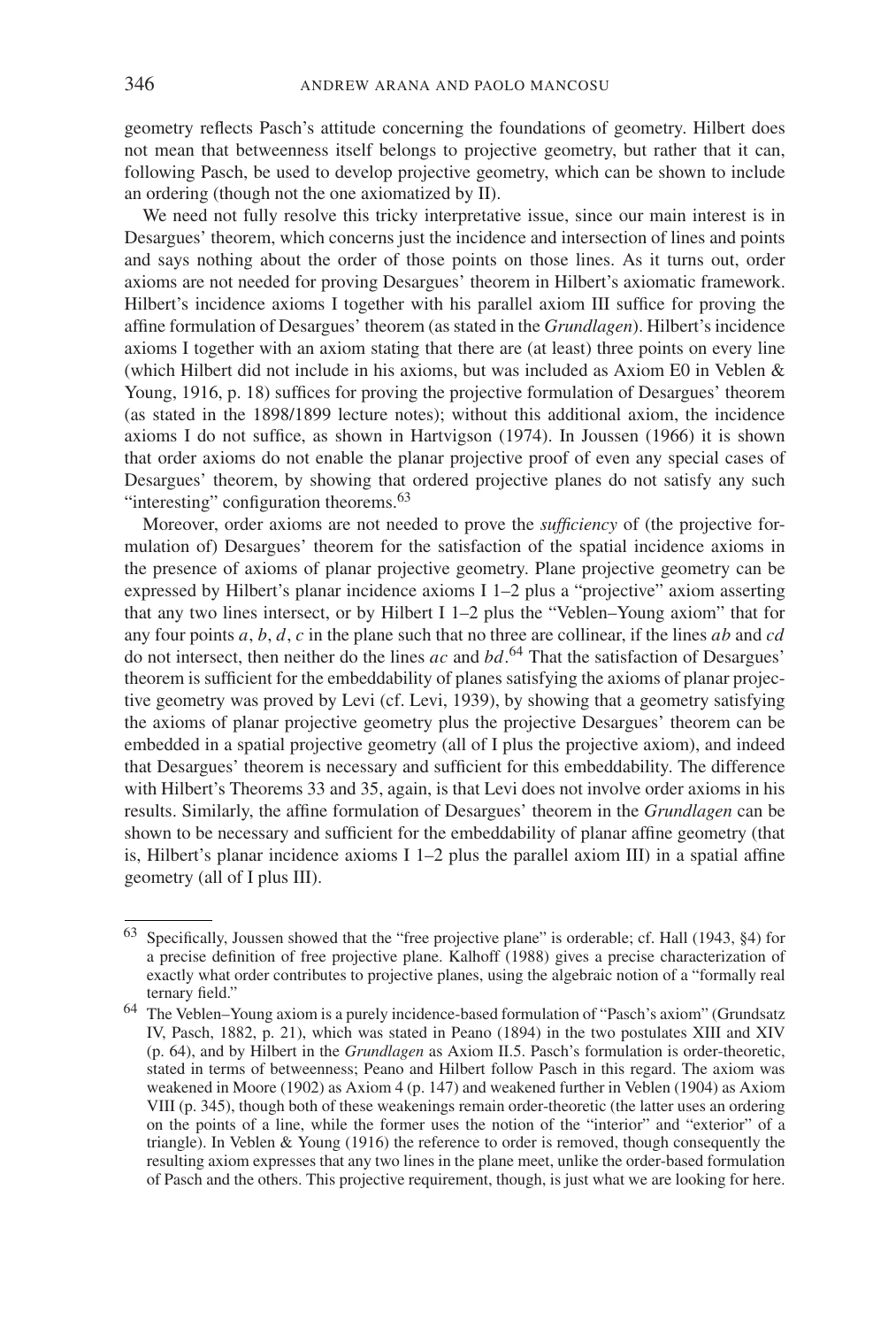Finally, the relationship between models of Hilbert's I (i.e., without order assumptions) and projective spaces of dimension three can be clarified as follows. Models of Hilbert's I satisfying the axiom that there are at least three points on every line can be embedded into projective spaces of dimension three. This follows from Kahn's theorem (cf. Kahn, 1980), reproved as Theorem 5.2 in Kreuzer (1996, p. 97); again Hartvigson (1974) implies that the assumption that there are at least three points on every line is necessary.

**§7. Acknowledgments** Thanks to Fabio Acerbi, Kirsti Andersen, David Auckly, John Baldwin, Bruno Belhoste, Paola Cantu, Vincenzo De Risi, Philip Ehrlich, Paolo Freguglia, ` Sébastien Gandon, Marcus Giaquinto, Jeremy Gray, Angelo Guerraggio, Niccoló Guicciardini, Michael Hallett, Jeremy Heis, Dan Isaacson, Alexander Kreuzer, John MacFarlane, Elena Marchisotto, Sebastien Maronne, Philippe Nabonnand, Pier Daniele Napolitani, Vic- ´ tor Pambuccian, Marco Panza, Doug Patterson, Patrick Popescu-Pampu, David Rabouin, Steve Russ, Dirk Schlimm, Thomas Schneider, Ivahn Smadja, and Markus Stroppel. In addition we are very grateful for the extensive comments by the two anonymous referees, which greatly improved the paper. Lastly, the first author thanks the Agence Nationale de la Recherche, France, for its support during work on this project.

#### BIBLIOGRAPHY

- Abbott, E. (1884). *Flatland: A Romance of Many Dimensions*. London: Seeley and Co.
- Álvarez Paiva, J. C. (2005). Symplectic geometry and Hilbert's fourth problem. *Journal of Differential Geometry*, **690**(2), 353–378.
- Amaldi, U. (1900). Sulla teoria dell'equivalenza. In Enriques, F., editor. *Questioni Riguardanti la Geometria Elementare*. Bologna, Italy: Zanichelli, pp. 103–142.
- Andriani, A., Angeleri, F., & Giulio Lazzeri (1904). Note all'inchiesta sulla fusione della geometria piana con la solida. *Periodico di Matematica*, **19**, 292–296.
- Anonymous. (1901). La fusione della planimetria e stereometria in Francia. *Bollettino della Mathesis*, **50**(4).
- Arana, A. (2008). Logical and semantic purity. *Protosociology*, **25**, 36–48. Reprinted in *Philosophy of Mathematics: Set Theory, Measuring Theories, and Nominalism*, Gerhard Preyer and Georg Peter (eds.), Ontos, 2008.
- Arana, A. (2009). On formally measuring and eliminating extraneous notions in proofs. *Philosophia Mathematica*, **17**, 208–219.
- Archimedes. (2004). *The Works of Archimedes*, Vol. I. Cambridge, UK: Cambridge University Press. Translated into English with critical comments by Reviel Netz.
- Audin, M. (2003). *Geometry*. Berlin: Springer-Verlag. Translated from the 1998 French original.
- Avellone, M., Brigaglia, A., & Zappulla, C. (2002). The foundations of projective geometry in Italy from De Paolis to Pieri. *Archive for History of Exact Sciences*, **560**(5), 363–425.
- Belhoste, B. (1998). De l'École Polytechnique à Saratoff, les premiers travaux geom´ etriques de Poncelet. ´ *Bulletin de la Societ´ e des Amis de la Biblioth ´ eque de l' ` Ecole ´ Polytechnique*, **19**, 9–29.
- Belhoste, B., & Taton, R. (1989). L'invention d'une langue des figures. In Dhombres, J., editor. *L'Ecole Normale de l'An III, Lec ´ ¸ons de Mathematiques, Laplace-Lagrange- ´ Monge*. Paris, France: Dunod, pp. 269–303.
- Bellavitis, G. (1838). Saggio di geometria derivata. *Nuovi Saggi della Imperiale Regia Accademia di Scienze Lettere ed Arti in Padova*, **4**, 243–288.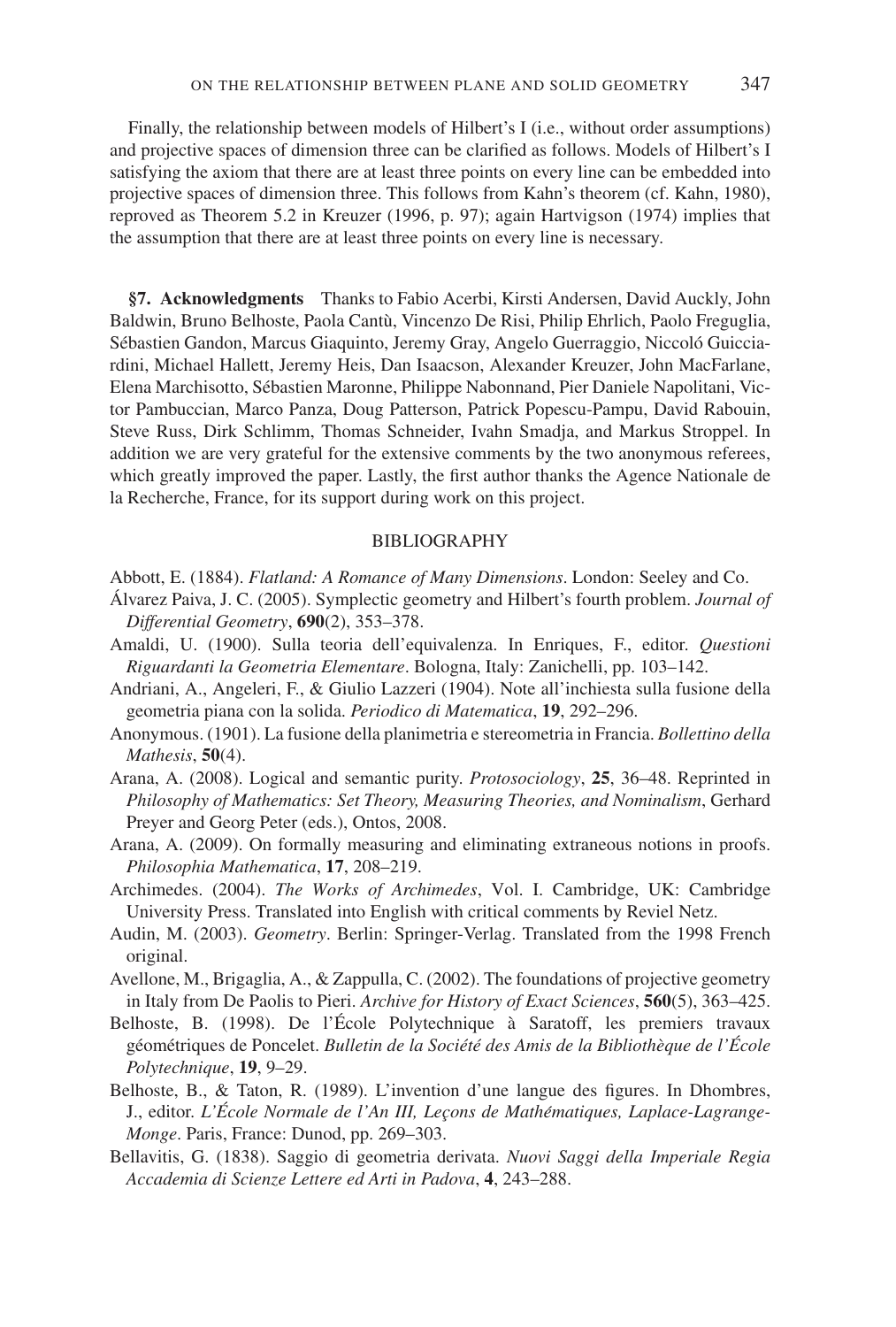- Beltrami, E. (1902). Resoluzione del problema: riportare i punti di una superficie sopra un piano in modo che le linee geodetiche vengano rappresentate da linee rette. *Annali di Matematica Pura et Applicata*, **10**(7), 185–204. Reprinted in *Opere Matematiche di Eugenio Beltrami*, Book 1, Ulrico Hoepli, Milano, 1902.
- Bernays, P. (1922). Die Bedeutung Hilberts für die Philosophie der Mathematik. Die *Naturwissenschaften*, **10**, 93–99. English translation in Paolo Mancosu. *From Brouwer to Hilbert*. Oxford University Press, New York, 1998. pp. 189–197.
- Bettazzi, R. (1891). Review of *G. Lazzeri e A. Bassani, Professori della R. Accademia Navale – Elementi di Geometria – Livorno. Tip. di R. Giusti, 1891*. *Periodico di Matematica*, **6**, 155–163.
- Bkouche, R. (1991). Variations autour de la reforme de 1902/1905. In Gispert, H., et al., ´ editors. *La France Mathematique ´* . Paris, France: Cahiers d'Histoire et de Philosophie des Sciences et Société Mathématique de France, pp. 181–213.
- Bkouche, R. (1996). La place de la géométrie dans l'enseignement des mathématiques en France, de la réforme de 1902 à la réforme des mathématiques modernes. In Belhoste, B., Gispert, H., and Hulin, N., editors. *Les Sciences au Lycée*. Paris, France: Vuibert, Paris.
- Bkouche, R. (2003). La géométrie dans les premières années de le revue *L'Enseignement Mathematique ´* . In Coray, D., Furinghetti, F., Gispert, H., Hodgson, B. R., and Schubring, G., editors. *One Hundred Years of L'Enseignement Mathematique ´ (Moments of Mathematics Education in the Twentieth Century)*. Genève, Switzerland: L'Enseignement Mathématique, pp. 95-113.
- Bolondi, G., editor. (2002). *La Mathesis. La Prima Metà del Novecento nella "Società Italiana di Scienze Matematiche e Fisiche"*, Vol. 5 of *PRISTEM/Storia*. Milano, Italy: Springer.
- Bolzano, B. (2005). *The Mathematical Works of Bernard Bolzano*. Oxford, UK: Oxford University Press. Edited by Steve Russ.
- Bretschneider, C. A. (1844). *Lehrgebaude der niederen Geometrie ¨* . Jena: F. Frommann.
- Busemann, H. (1941). On Leibniz's definition of planes. *American Journal of Mathematics*, **630**(1), 101–111.
- Busemann, H. (1955). *The Geometry of Geodesics*. New York, NY: Academic Press Inc.
- Busemann, H. (1976). Problem IV: Desarguesian spaces. In Browder, F., editor. *Mathematical Developments Arising from Hilbert problems (Proc. Sympos. Pure Math., Northern Illinois Univ., De Kalb, Ill., 1974)*. Proc. Sympos. Pure Math., Vol. XXVIII. Providence, RI: American Mathematical Society, pp. 131–141.
- Busemann, H. (1981). Review of *Hilbert's Fourth Problem*. *Bulletin of the American Mathematical Society*, **40**(1), 87–90.
- Candido, G. (1899). Sur la fusion de la planimétrie et de la stéréométrie. *L'Enseignement Mathematique ´* , **1**, 204–215.
- Carnap, R. (1937). *Logical Syntax of Language*. London: Kegan Paul, Trench, Trubner and Co. Translated by Amethe Smeaton (Countess von Zeppelin).
- Cavalieri, B. (1635). *Geometria Indivisibilibus Continuorum Nova Quadam Ratione Promota*. Bologna, Italy: Clemente Ferroni.
- Cerroni, C. (2004). Non-Desarguian geometries and the foundations of geometry from David Hilbert to Ruth Moufang. *Historia Mathematica*, **31**, 320–336.
- Chasles, M. (1837). *Aperc¸u Historique sur l'Origine et le Developpement des M ´ ethodes ´ en Géométrie*. Bruxelles, Belgium: M. Hayez.
- Courant, R., & Robbins, H. (1996). *What Is Mathematics?* (second edition). New York: Oxford University Press. Revised by Ian Stewart.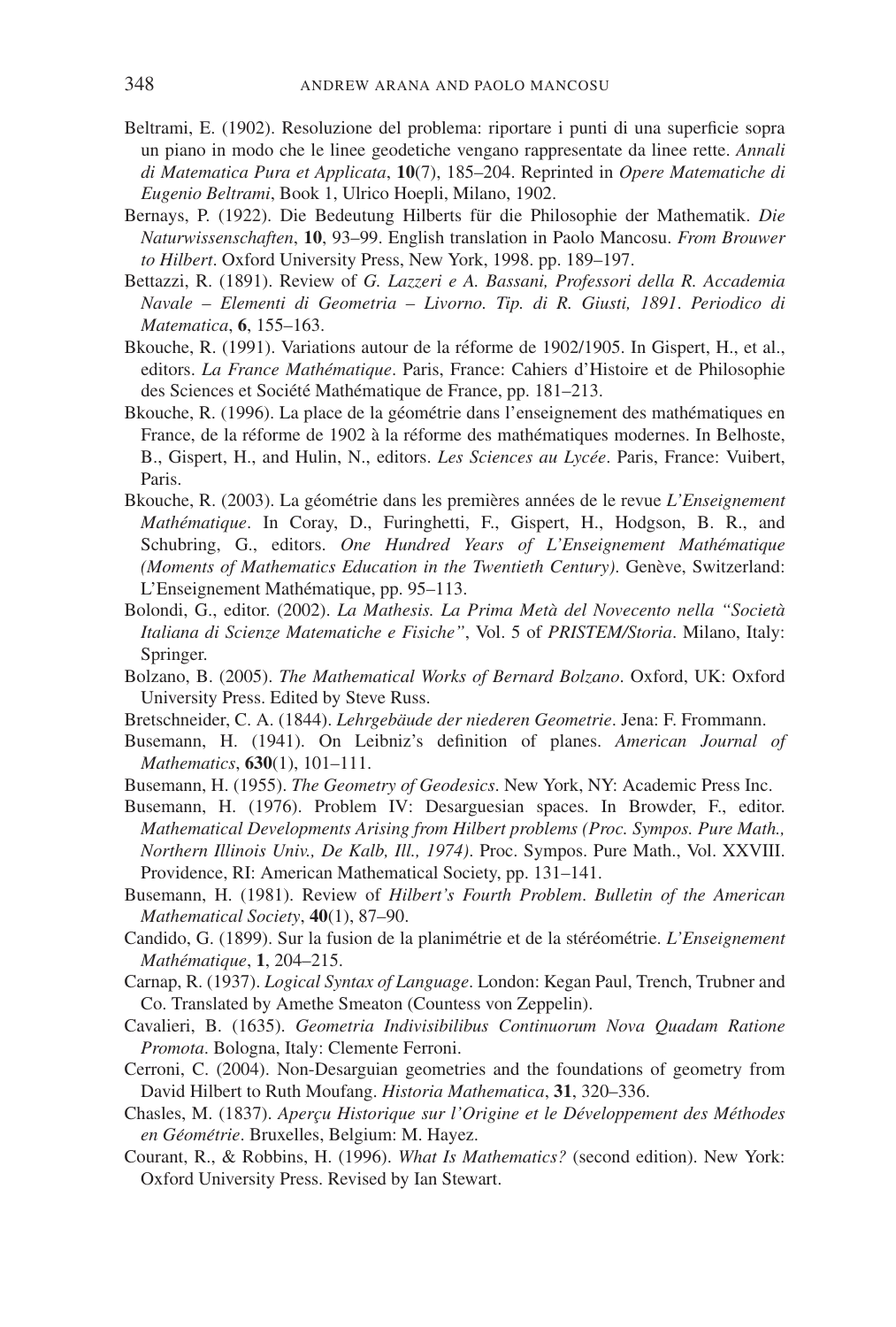Coxeter, H. S. M. (1989). *Introduction to Geometry* (second edition). New York: Wiley.

- Coxeter, H. S. M., & Greitzer, S. L. (1967). *Geometry Revisited*. Washington, D.C.: Mathematical Association of America.
- Cremona, L. (1873). *Elementi di Geometria Projettiva*. Roma, Italy: G.B. Paravia. Translated into French by Edouard Dewulf, Gauthier-Villars, Paris, 1875.
- De Amicis, E. (1897–1898). Pro fusione. Relazione sulla questione V proposta nel N.1 (anno I) del Bollettino dell'Associazione Mathesis "Opportunita della fusione della ` geometria piana con la solida nell'insegnamento". *Bollettino della Mathesis*, **20**(4), 73–96. Republished in *Periodico di Matematica* 13, 1898, pp. 49–72.
- De Paolis, R. (1884). *Elementi di Geometria*. Torino, Italy: Loescher.
- De Risi, V. (2007). *Geometry and Monadology: Leibniz's Analysis Situs and Philosophy*  $of Space$ . Basel: Birkhäuser.
- Detlefsen, M. (2008). Purity as an ideal of proof. In Mancosu, P., editor. *The Philosophy of Mathematical Practice*. Oxford: Oxford University Press, pp. 179–197.
- Detlefsen, M., & Arana, A. (2011). Purity of methods. *Philosophers' Imprint*, **110**(2),  $1-20$ .
- Dhombres, J., editor. (1989). *L'École Normale de l'An III, Leçons de Mathématiques, Laplace-Lagrange-Monge*. Paris, France: Dunod.
- Euclid. (2007). *Tutte le Opere*. Milano, Italy: Bompiani. Edited by Fabio Acerbi.
- Gandon, S. (2004). Russell et l'*Universal Algebra* de Whitehead: la géométrie projective entre ordre et incidence (1898-1903). Revue d'Histoire des Máthematiques, 10, 187–256.
- Gandon, S. (2009). Toward a topic-specific logicism? Russell's theory of geometry in *The Principles of Mathematics*. *Philosophia Mathematica*, **170**(1), 35–72.
- Gergonne, J. (1825–1826). Philosophie mathématique. Considérations philosophiques sur les élémens de la science de l'étendue. Annales de Mathématiques Pures et Appliquées, **16**, 209–231.
- Gerlich, G. (2005). Topological affine planes with affine connections. *Advances in Geometry*, **50**(2), 265–278.
- Giacardi, L., & Roero, C. S. (1996). La nascita della Mathesis (1895–1907). In Giacardi, L., and Roero, C. S., editors. *Dal Compasso al Computer*. Torino, Italy: Associazione Mathesis.
- Giudice, F. (1899). Sulla fusione della geometria piana e solida. *Periodico di Matematica*, **14**, 34–36.
- Gray, J. J., & Field, J. (1987). *The Geometrical Work of Girard Desargues*. New York, NY: Springer-Verlag.
- Guggenheimer, H. (1974). The theorem of Menelaus in axiomatic geometry. *Geometriae Dedicata*, **3**, 257–261.
- Hall, M. (1943). Projective planes. *Transactions of the American Mathematical Society*, **54**, 229–277.
- Hallett, M. (2008). Reflections on the purity of method in Hilbert's *Grundlagen der Geometrie*. In Mancosu, P., editor. *The Philosophy of Mathematical Practice*. Oxford: Oxford University Press, pp. 198–255.
- Hallett, M., & Majer, U., editors. (2004). *David Hilbert's Lectures on the Foundations of Geometry, 1891–1902*. Berlin, Germany: Springer-Verlag.
- Hamel, G. (1903). Über die Geometrieen, in denen die Geraden die Kürzesten sind. *Mathematische Annalen*, **57**, 231–264.
- Hartshorne, R. (1967). *Foundations of Projective Geometry*, Vol. 1966/67 of *Lecture Notes, Harvard University*. New York, NY: W. A. Benjamin, Inc.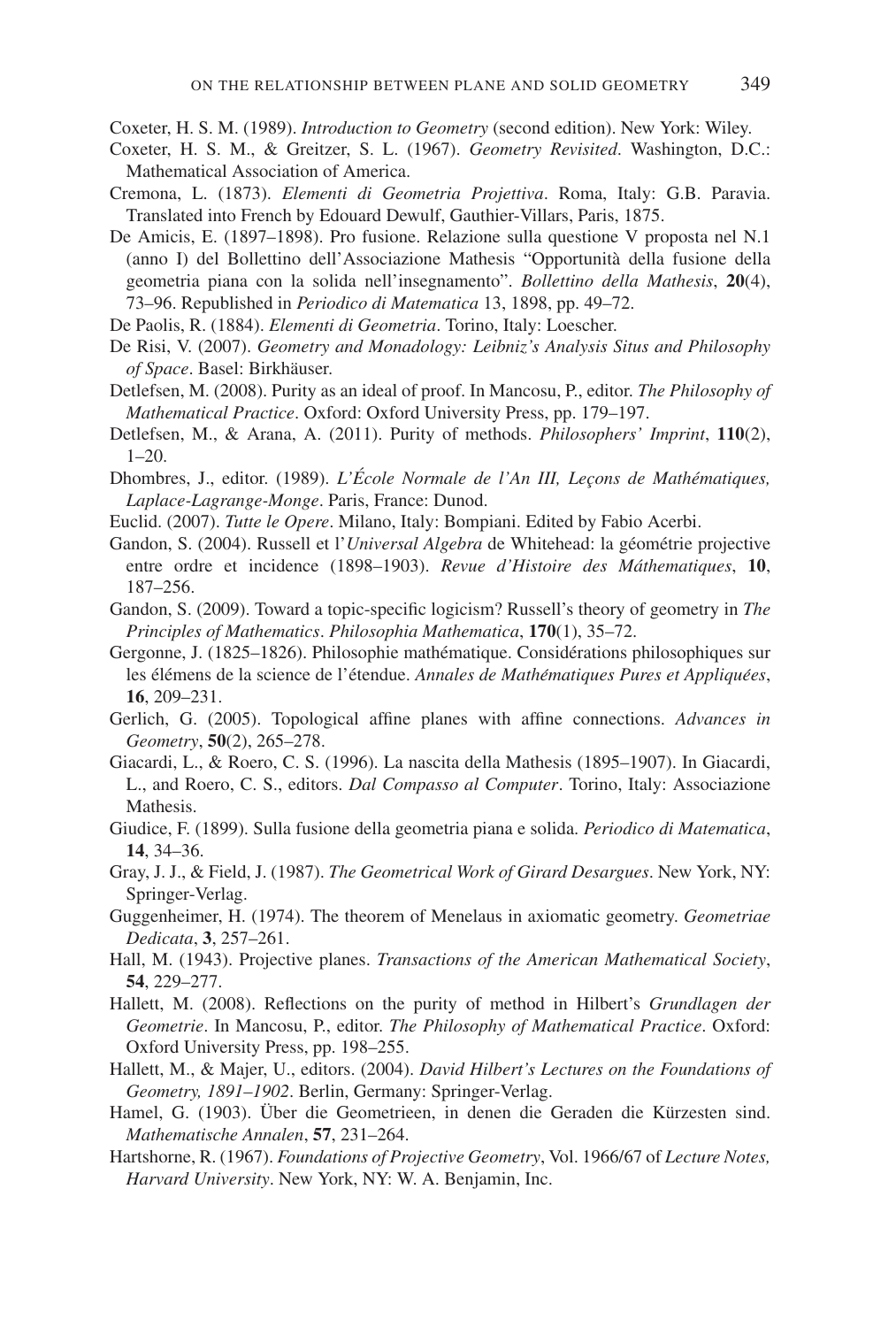- Hartvigson, Z. R. (1974). A non-Desarguesian space geometry. *Fundamenta Mathematicae*, **86**, 143–147.
- Heath, T. (1921). *A History of Greek Mathematics*, Vol. I. Oxford, UK: Clarendon Press. ISBN 0-486-24073-8.
- Hilbert, D. (1899). *Grundlagen der Geometrie*. Leipzig, Germany: B.G. Teubner.
- Hilbert, D. (1901). Mathematische Probleme. *Archiv der Mathematik und Physik (3rd series)*, **1**, 44–63, 213–237. English translation by M.W. Newson in the *Bulletin of the American Mathematical Society*, **8**, 437–479.253–297, 1902.
- Hilbert, D. (1905a). Logische Principien des mathematischen Denkens. Vorlesung, Sommersemester 1905. Lecture notes by Max Born. Unpublished manuscript, 277 pp. Niedersächsische Staats-und Universitätsbibliothek Göttingen, Handschriftenabteilung, Cod. Ms. D. Hilbert 558a.
- Hilbert, D. (1905b). Logische Principien des mathematischen Denkens. Vorlesung, Sommersemester 1905. Lecture notes by Ernst Hellinger. Unpublished manuscript, 277 pp. Bibliothek, Mathematisches Institut, Universität Göttingen.
- Hilbert, D. (1971). *Foundations of Geometry*. La Salle, IL: Open Court. English translation of *Grundlagen der Geometrie* (B.G. Teubner, Leipzig, 1899), by L. Unger.
- Hilbert, D. (1976). Mathematical problems. In Browder, F., editor. *Mathematical Developments Arising from Hilbert Problems*, Vol. 28 of *Proceedings of Symposia in Pure Mathematics*. Providence, RI: American Mathematical Society, pp. 1–34. Translated by M.W. Newson. Originally published in 1900.
- Hilbert, D. (1992). *Natur und mathematisches Erkennen*. Basel, Switzerland: Birkhäuser. Vorlesungen, 1919–1920.
- Hilbert, D., & Cohn-Vossen, S. (1952). *Geometry and the Imagination*. New York, NY: Chelsea Publishing Company. Translated by P. Neményi.
- Hon, G., & Goldstein, B. (2008). *From Summetria to Symmetry: The Making of a Revolutionary Scientific Concept*. Dordrecht: Springer.
- Isaacson, D. (1996). Arithmetical truth and hidden higher-order concepts. In Hart, W. D., editor. *The Philosophy of Mathematics*. New York: Oxford University Press, pp. 203– 224. First published in *Logic Colloquium '85*, the Paris Logic Group (eds.), Amsterdam: North-Holland, 1987, pp. 147–169.
- Joussen, J. (1966). Die Anordnungsfähigkeit der freien Ebenen. Abhandlungen aus dem *Mathematischen Seminar der Universität Hamburg*, 29, 137–184.
- Kahn, J. (1980). Locally projective-planar lattices which satisfy the bundle theorem. *Mathematische Zeitschrift*, **1750**(3), 219–247.
- Kalhoff, F. (1988). Eine Kennzeichnung anordnungsfähiger Ternärkörper. *Journal of Geometry*, **310**(1–2), 100–113.
- Klein, F. (1873). Über die sogenannte Nicht-Euklidische Geometrie. *Mathematische Annalen*, **6**, 112–145.
- Klein, F. (1953). *Elementary Mathematics from an Advanced Standpoint. Geometry*. New York, NY: Dover. Translated from the third German edition by E. R. Hedrick and C. A. Noble, Macmillan, New York, 1939.
- Knorr, W. R. (1993). *The Ancient Tradition of Geometric Problems*. New York, NY: Dover Publications. Corrected reprint of the 1986 original.
- Kreisel, G. (1980). Kurt Gödel. Biographical Memoirs of Fellows of the Royal Society, 26, 149–224.
- Kreuzer, A. (1996). Locally projective spaces which satisfy the bundle theorem. *Journal of Geometry*, **560**(1–2), 87–98.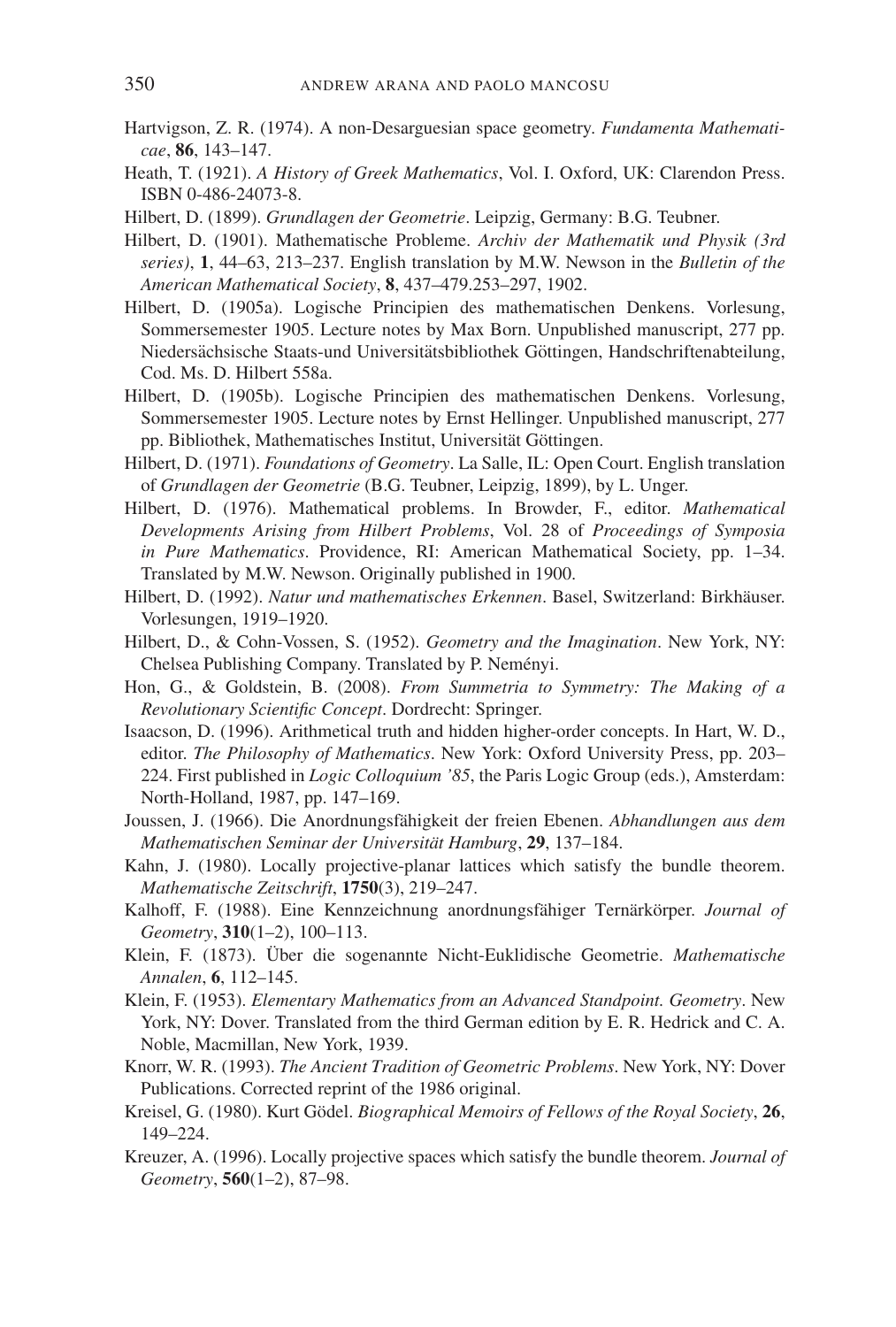- Lazzeri, G. (1899). Note alla discussione della prima questione trattata dal congresso. *Periodico di Matematica*, **14**, 117–124.
- Lazzeri, G. (1904). A proposito dell'inchiesta fatta dall'associazione Mathesis sulla fusione della geometria piana con la solida. *Periodico di Matematica*, **19**, 233–240.
- Lazzeri, G., & Bassani, A. (1898). *Elementi di Geometria* (second edition). Livorno, Italy: Raffaello Giusti. First edition 1891.
- Legendre, A.-M. (1794). *Élements de Geometrie*. Paris, France: Firmin Didot.
- Levi, F. M. (1939). On a fundamental theorem of geometry. *Journal of the Indian Mathematical Society*, **3–4**, 82–92.
- Loria, G. (1899). La fusione della planimetria con la stereometria (una pagina di storia contemporanea). *Periodico di Matematica*, **15**, 1–7.
- Loria, G. (1905). Sur l'enseignement des mathématiques élémentaires en Italie. *L'Enseignement Mathematique ´* , **7**, 11–20.
- Manara, C. F., & Spoglianti, M. (1977). La idea di iperspazio: Una dimenticata polemica tra G. Peano, C. Segre, e G. Veronese. *Memorie della Accademia Nazionale di Scienze, Lettere e Arti, di Modena (series 6)*, **19**, 109–129.
- Mancosu, P. (1996). *Philosophy of Mathematics and Mathematical Practice in the Seventeenth Century*. New York, NY: Oxford University Press.
- Mancosu, P. (1998). *From Brouwer to Hilbert*. New York, NY: Oxford University Press.
- Mancosu, P., editor. (2008). *The Philosophy of Mathematical Practice*. Oxford: Oxford University Press.
- Mancosu, P., & Arana, A. (2010). Descartes and the cylindrical helix. *Historia Mathematica*, **370**(3), 403–427.
- Marchisotto, E. A., & Smith, J. T. (2007). *The Legacy of Mario Pieri in Geometry and Arithmetic*. Boston, MA: Birkhäuser Boston Inc. With a foreword by Ivor Grattan-Guinness.
- McCleary, J. (1982). An application of Desargues' theorem. *Mathematics Magazine*, **550**(4), 233–235.
- Méray, C. (1874). *Nouveaux Eléments de Géométrie*. Paris, France: Savy.
- Möbius, A. F. (1827). *Der Barycentrische Calcul*. Leipzig, Germany: Johann Ambrosius Barth. Reprinted in *Gesammelte Werke*, Vol. 1, edited by R. Baltzer, S. Hirzel, Leipzig, 1885, pp. 1–388.
- Monge, G. (1795). Leçons à l'École Normale de l'An III. In Dhombres, J., editor. L'École Normale de l'An III, Leçons de Mathématiques, Laplace-Lagrange-Monge. Paris, France: Dunod.
- Moore, E. H. (1902). On the projective axioms of geometry. *Transactions of the American Mathematical Society*, **30**(1), 142–158.
- Moulton, F. R. (1902). A simple non-Desarguesian plane geometry. *Transactions of the American Mathematical Society*, **30**(2), 192–195.
- Pagin, P. (2009). Compositionality, understanding, and proofs. *Mind*, **118**, 713–737.
- Palatini, F. (1897–1898). Osservazioni sulla Nota "Pro fusione" del Prof. de Amicis. *Bollettino della Mathesis*, **20**(5), 120–124.
- Palatini, F. (1899). Una conversazione coi fusionisti. *Periodico di Matematica*, **14**, 205–208.
- Palmieri, P. (2009). Superposition: On Cavalieri's practice of mathematics. *Archive for History of Exact Sciences*, **630**(5), 471–495.
- Pambuccian, V. (2009). A reverse analysis of the Sylvester-Gallai theorem. *Notre Dame Journal of Formal Logic*, **500**(3), 245–260.
- Panza, M., & Malet, A. (2010). Wallis on indivisibles. Draft.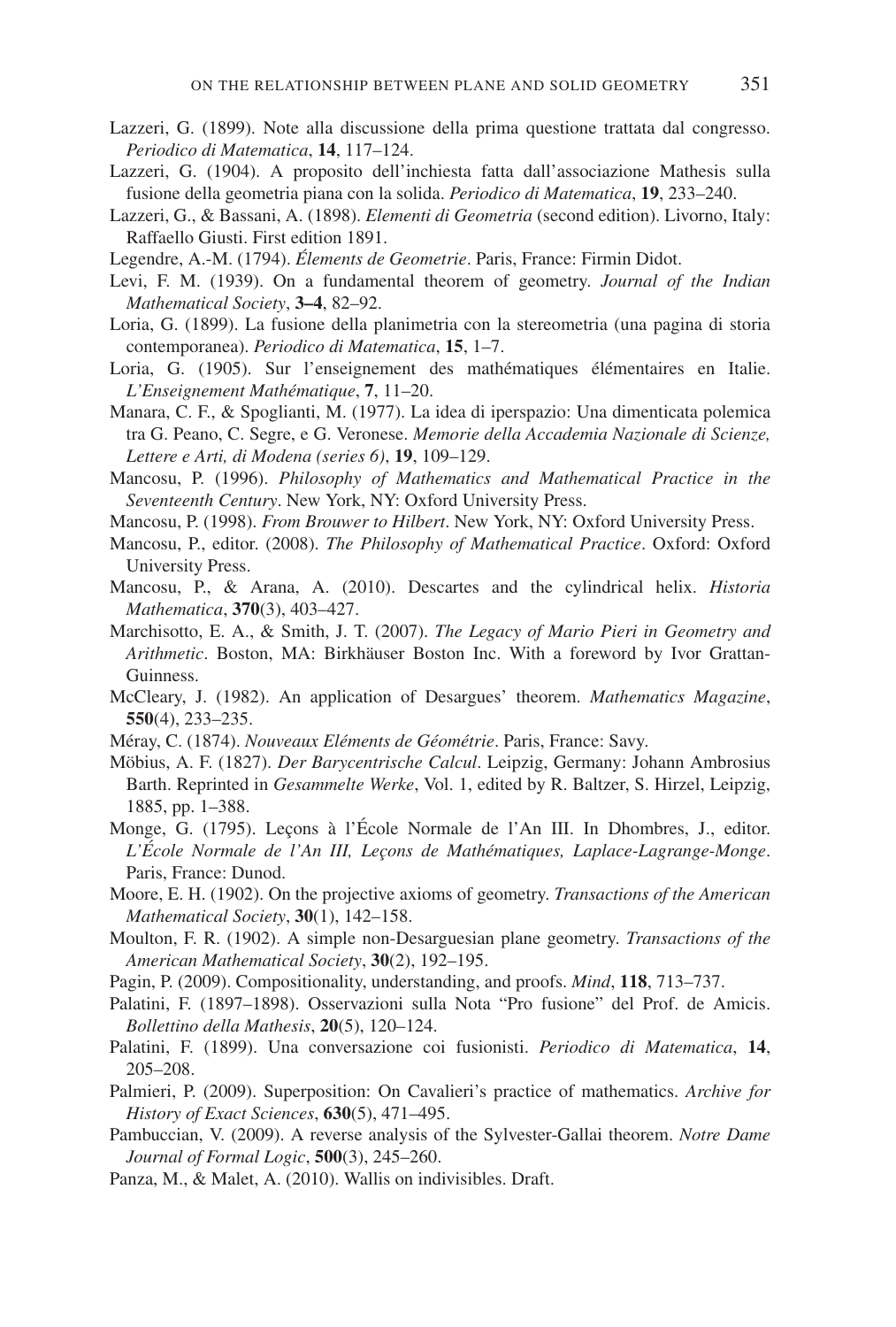- Pappus. (1876–1878). *Collectionis Quae Supersunt*. Berlin, Germany: Weidman. 3 vols. Edited and translated into Latin by F. Hultsch.
- Pasch, M. (1882). *Vorlesungen über neuere Geometrie*. Leipzig, Germany: B.G. Teubner.
- Peano, G. (1891). Osservazioni del Direttore sull'articolo precedente. *Rivista di Matematica*, **1**, 66–69.
- Peano, G. (1894). Sui fondamenti della geometria. *Rivista di Matematica*, **4**, 51–90.
- Peckhaus, V. (1990). *Hilbertprogramm und kritische Philosophie*. Göttingen, Germany: Vandenhoeck and Ruprecht.
- Plücker, J. (1830). Über ein neues Coordinatensystem. *Journal für die reine und angewandte Mathematik*, **5**, 1–36.
- Pogorelov, A. (1979). *Hilbert's Fourth Problem*. Washington, DC: V. H. Winston & Sons. Translated by Richard A. Silverman.
- Poincaré, H. (1902). Review of Hilbert's Grundlagen der Geometrie. Journal des *Savants*, 252–271. Modification of an earlier version published in *Bulletin des Sciences Mathematiques ´* , vol. 26, 1902, pp. 249–272.
- Poincaré, H. (1912). Pourquoi l'espace a trois dimensions. Revue de Métaphysique et de *Morale*, **200**(4), 483–504.
- Poncelet, J.-V. (1822). *Traite des Propri ´ et´ es Projectives des Figures ´* . Paris, France: Bachelier.
- Russell, B. (1903). *The Principles of Mathematics*. Cambridge, UK: Cambridge University Press.
- Russell, B. (1990a). Note on Order [1898]. In Griffin, N., and Lewis, A. C., editors. *Philosophical Papers 1896–99*. London: Unwin Hyman.
- Russell, B. (1990b). Notes on Geometry [1899]. In Griffin, N., and Lewis, A. C., editors. *Philosophical Papers 1896–99*. London: Unwin Hyman.
- Sakarovitch, J. (1989). La géométrie descriptive après Monge. In Dhombres, J., editor. *L'École Normale de l'An III, Leçons de Mathématiques, Laplace-Lagrange-Monge.* Paris, France: Dunod, pp. 583–590.
- Schlimm, D. (2010). Pasch's philosophy of mathematics. *The Review of Symbolic Logic*, **30**(1), 93–118.
- Schmid, A.-F., editor. *Bertrand Russell/Louis Couturat (1897–1913); Correspondance sur la philosophie, la logique et la politique*. Paris, France: Kime.´
- Schneider, T., & Stroppel, M. (2007). Automorphisms of Hilbert's non-desarguesian affine plane and its projective closure. *Advances in Geometry*, **70**(4), 541–552.
- Schur, F. (1901). Ueber die Grundlagen der Geometrie. *Mathematische Annalen*, **550**(2), 265–292.
- Segre, C. (1891). Su alcuni indirizzi nelle investigationi geometriche: Osservazioni dirette ai miei studenti. *Rivista di Matematica*, **1**, 42–66.
- Seidenberg, A. (1962). *Lectures In Projective Geometry*. Princeton: D. Van Nostrand.
- Sperner, E. (1954). Ein gruppentheoretischer Beweis des Satzes von Desargues in der absoluten Axiomatik. *Archiv der Mathematik*, **5**, 458–468.
- Steiner, J. (1832). *Systematische Entwickelung der Abhangigkeit geometrischer Gestalten ¨ von einander*. Berlin: G. Fincke.
- Stroppel, M. (2010). Early explicit examples of non-desarguesian plane geometries. Technical Report 2010-013, Stuttgarter Mathematische Berichte, Stuttgart. Forthcoming in the Journal of Geometry.
- Tarski, A. (1959). What is elementary geometry? In Henkin, L., Suppes, P., and Tarski, A., editors. *The Axiomatic Method*. Amsterdam: North-Holland.